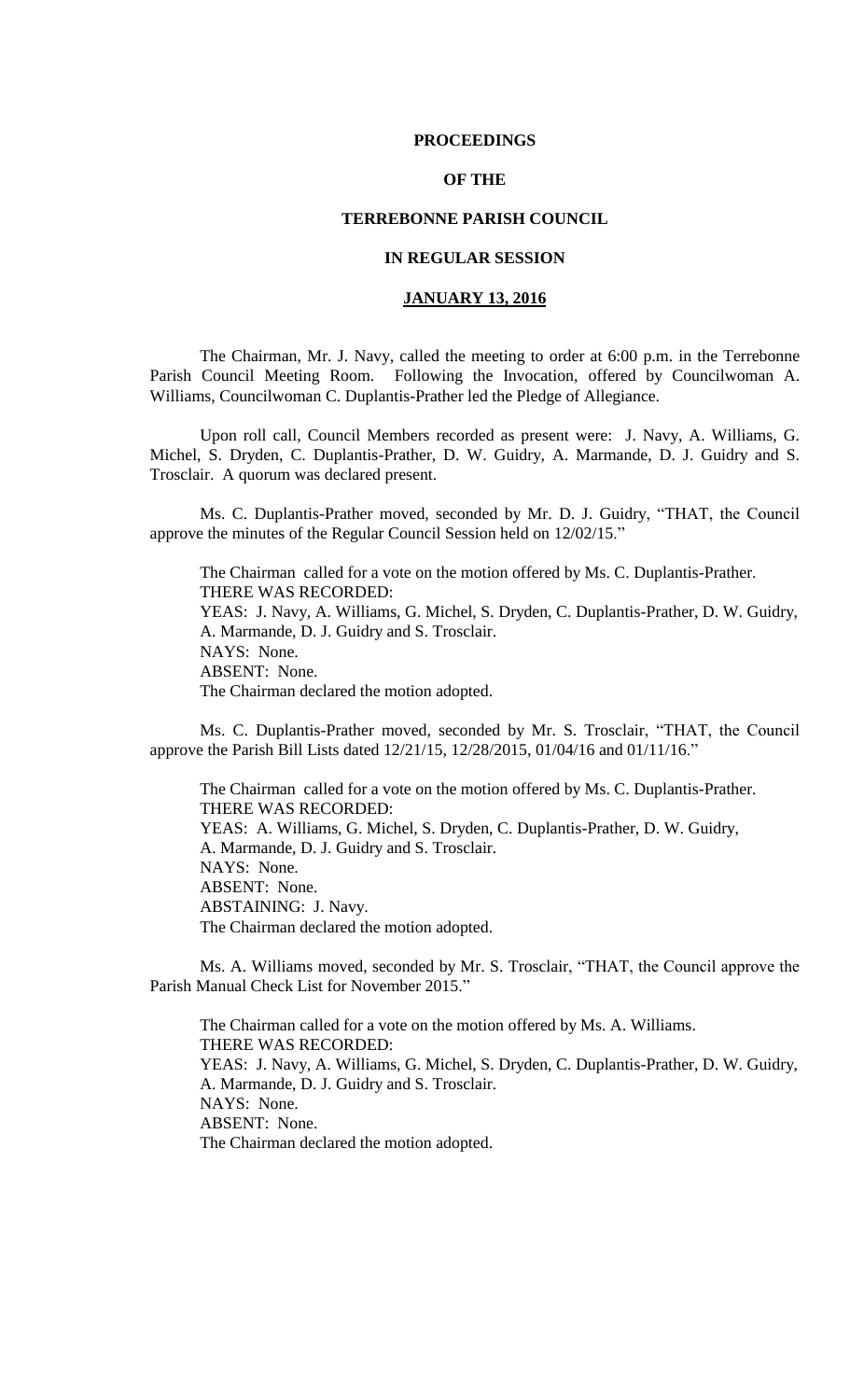#### RESOLUTION 16-002

A resolution authorizing an application to the Louisiana Department of Environmental Quality (the "DEQ") for financing of sewer system improvements from the DEQ CWSRF program and authorizing the execution of said application and related documents by the Parish President and the Parish Manager of the Parish of Terrebonne, State of Louisiana (the "Parish").

WHEREAS, the Parish wishes to acquire and construct improvements to the Parish sewer system through a program identified as "Renovations of the Oakshire and Southdown No. 2 Holding Basins, Terrebonne Parish Consolidated Government Project No. 15-SEW-49" (the "Project"); and

WHEREAS, the Terrebonne Parish Council of the Parish of Terrebonne, State of Louisiana (the "Governing Authority") acting as the governing authority of the Parish, now wishes to authorize an application to DEQ for financing of such improvements through the DEQ CWSRF program;

NOWTHEREFORE BE IT RESOLVED by the Governing Authority, acting as the governing authority of the Parish, that:

SECTION 1. An application to the DEQ for financing the cost of the Project as it may be amended, is hereby authorized and directed. Such application and all related documents necessary to facilitate such application may be executed on behalf of the Terrebonne Consolidated Government and/or the Parish of Terrebonne, State of Louisiana by the Parish President and/or the Parish Manager. The Parish President and/or the Parish Manager are hereby designated as "Official Project Representatives" for any project or loan that may result from the application.

SECTION 2. It is recognized that the amount of the financing is now anticipated to be Eight Million Dollars (\$8,000,000) and it is the intention of this Governing Authority upon the approval of the application, to enter into a loan agreement with DEQ and to issue bonds payable from the Parish's 11.21 Mills Sanitation Tax. Said bonds to be issued in the aforesaid anticipated amount of the CWSRF loan or in such additional amount as may be necessary to fund the costs of the Project as now set forth or as it may be amended.

SECTION 3. Conflicts. All ordinances and resolutions or parts thereof in conflict herewith are hereby amended to the extent of such conflict.

SECTION 4. Effective Date. This bond resolution shall become effective immediately upon adoption.

This resolution having been submitted to a vote, the vote thereon was as follows: YEAS: J. Navy, A. Williams, G. Michel, S. Dryden, C. Duplantis-Prather, D. W. Guidry, A. Marmande, D. J. Guidry, and S. Trosclair. NAYS: None. ABSENT: None. And the resolution was declared adopted on this the  $13<sup>th</sup>$  day of January, 2016.

Mr. Jerry Osborne, Bond Counsel with Foley and Judell, explained that the aforementioned resolution authorizes the Parish President and Parish Manager to sign the necessary documents to enter the DEQ program. Mr. Osborne continued by stating that this DEQ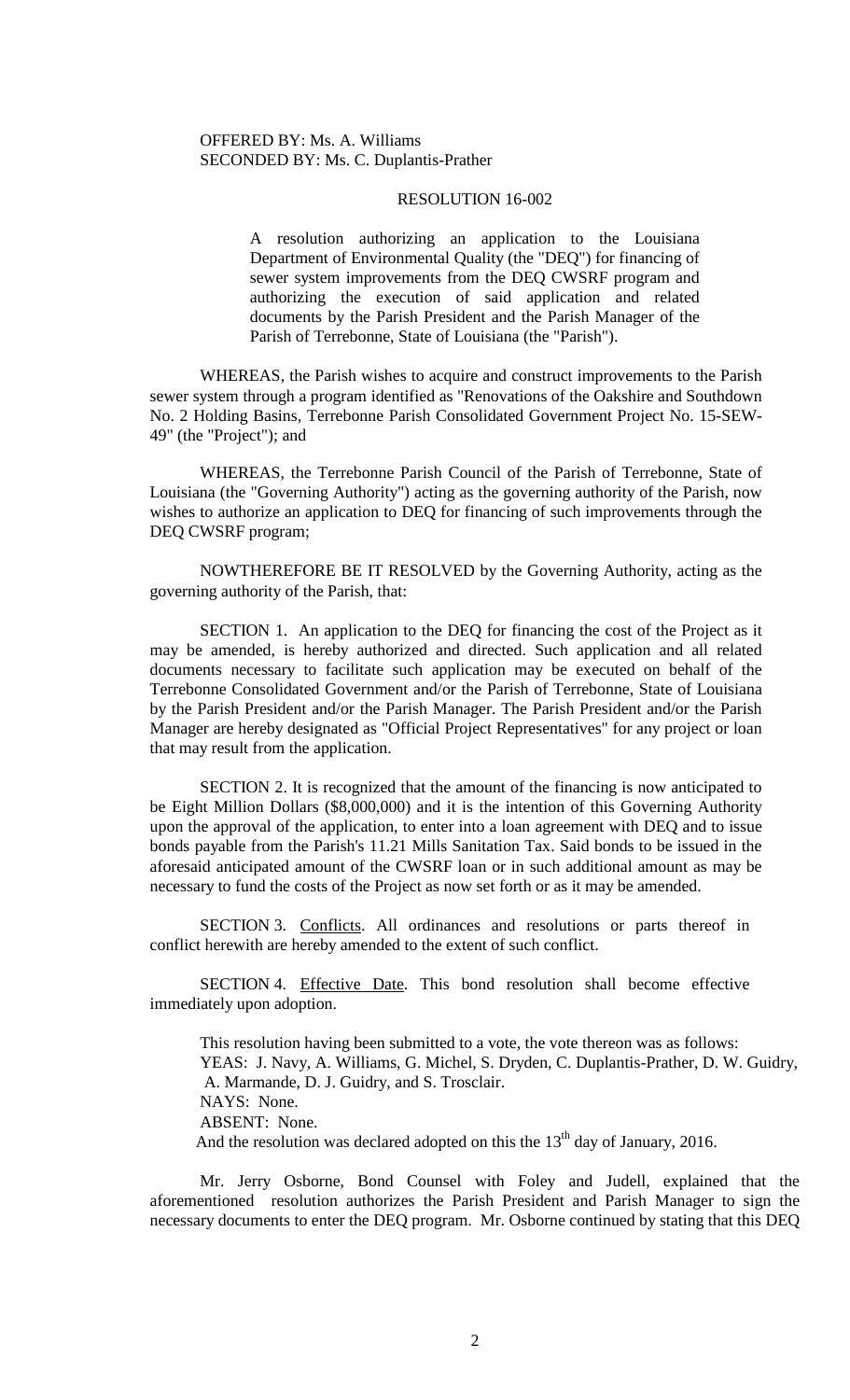program lends money at .95 percent, and noted that if adopted at a later date, it will be a 15 year loan payable from the 11.41 percent sanitation tax.

Councilman D. W. Guidry read aloud a proclamation proclaiming January 30, 2016, Arbor Day in Terrebonne Parish.

Ms. Laura Browning, Chairwoman of the Terrebonne Parish Tree Board, thanked the Council for the proclamation and explained that over 5,000 trees have been distributed throughout the parish, noting that they have a lot planned for this coming year. Ms. Browning invited the Council to attend the Tree Board Tree Giveaway honoring Arbor Day at the Terrebonne Parish Library on 151 Library Drive, Houma on Saturday, January 30 from 9:00 to 11:30 a.m.

The Chairman acknowledged Ms. Amber DeGorge and Ms. Jill Robichaux, of ADAC, who addressed the Council relative to the matter of current ADAC information. Ms. Robichaux stated that for the last 15 years ADAC has hosted an "Alcohol, Tobacco and Drug Free Zone" in downtown Houma at the Good Earth Bus Terminal during every Westside Mardi Gras Parade from beginning to end and invited everyone to join them during this year's Mardi Gras season. Ms. Robichaux continued and stated that ADAC has relocated to Barataria Avenue and invited the Council to attend the ribbon cutting ceremony on January 20th.

Councilwoman C. Duplantis-Prather thanked Ms. DeGorge and Ms. Robichaux for addressing the Council and for their hard work and also commended everyone who has recovered from an addiction.

The Chairman called for a report on the Budget and Finance Committee meeting held on 01/11/16, whereupon the Committee Chairwoman noting ratification of minutes calls public hearings on January 27, 2016 at 6:30 p.m., rendered the following:

# BUDGET & FINANCE COMMITTEE

#### January 11, 2016

The Chairwoman, A. Williams, called the Budget & Finance Committee meeting to order at 5:31 p. m. in the Terrebonne Parish Council Meeting Room with an Invocation offered by Committee member J. Navy and the Pledge of Allegiance led by Committee member D. J. Guidry. Upon roll call, Committee Members recorded as present were: J. Navy, A. Williams, G. Michel, S. Dryden, C. Duplantis-Prather, D. W. Guidry, A. Marmande, D. J. Guidry and S. Trosclair. A quorum was declared present.

OFFERED BY: Ms. C. Duplantis-Prather SECONDED BY: Mr. D. J. Guidry

## RESOLUTION NO. 16-003

WHEREAS, on December 16, 2015 bids were received by the Terrebonne Parish Consolidated Government (TPCG) for Bid No. 15-WHSE-59 Purchase New/Unused Recreation Equipment for Team Sports (2016) (12-Month Requirements Contract), and

WHEREAS, after careful review by the Purchasing Division and Mary Crochet, Warehouse Manager, it has been determined that the lowest qualified bids are that of Pyramid School Products and BSN Sports on various items and the bids of S&S Worldwide, All Sports America, Staples Sporting Goods, Screenprinting & Trophies, and Riddell should be rejected for failure to comply with the "Requirements and Instructions for Bidders" and authorize a partial re-bid at a later date, and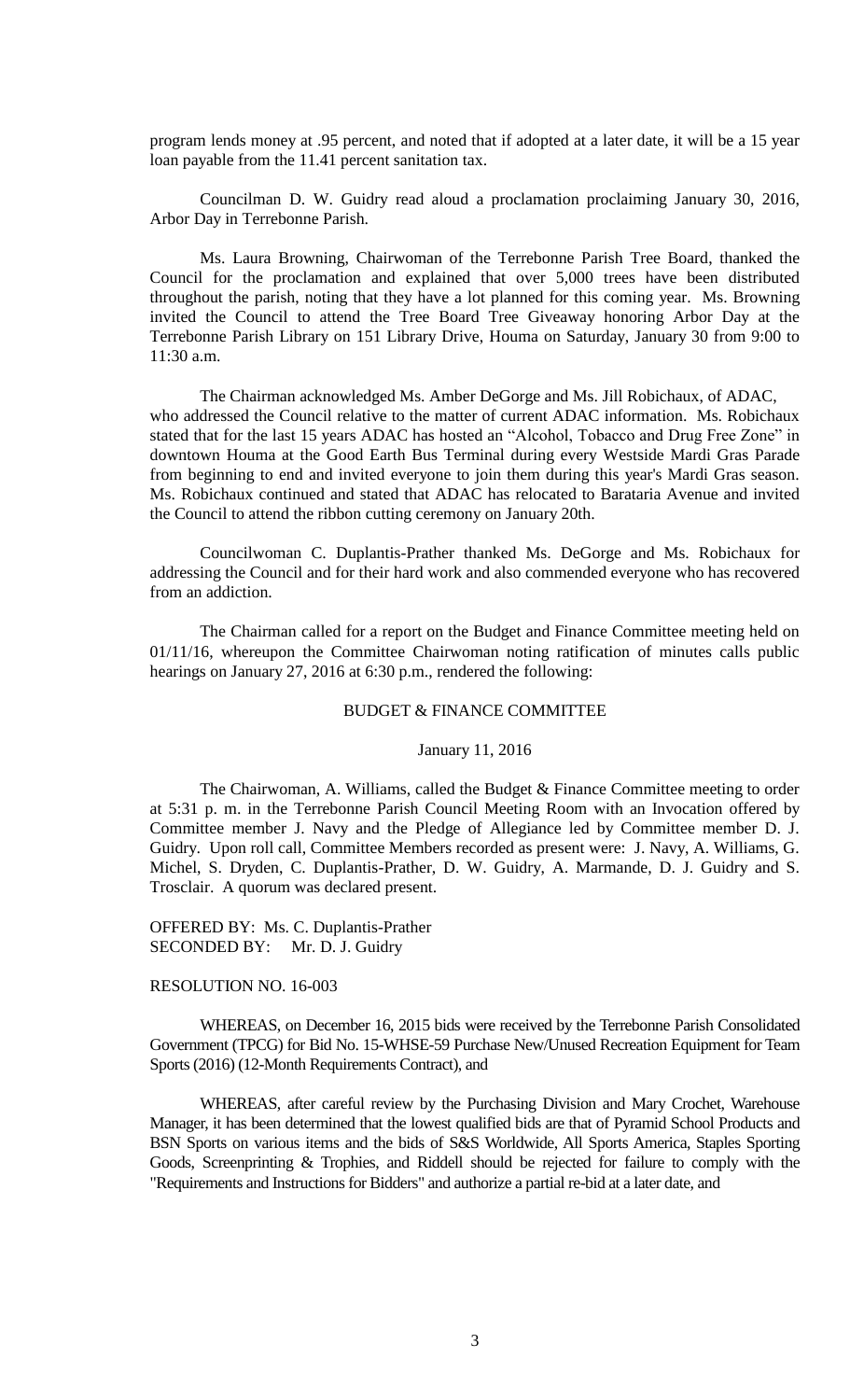WHEREAS, should the awarded vendor be unable to supply the Warehouse Division with the required recreation equipment, the Warehouse Division shall be authorized to award the item(s) to the next lowest qualified bidder, and

WHEREAS, Parish Administration has concurred with the recommendation to award the bids of Pyramid School Products and BSN Sports and reject the aforementioned bids for noncompliance and authorize a partial re-bid as per attached document, and

NOW, THEREFORE BE IT RESOLVED by the Terrebonne Parish Council (Budget and Finance Committee), on behalf of the Terrebonne Parish Consolidated Government, that the recommendation of Parish Administration be approved for the purchase recreation equipment as per the attached documents

#### THERE WAS RECORDED:

YEAS: J. Navy, A. Williams, G. Michel, S. Dryden, C. Duplantis-Prather, D. W. Guidry, A. Marmande, D. J. Guidry and S. Trosclair. NAYS: None. ABSTAINING: None. ABSENT: None. The Chairwoman declared the resolution adopted on this the 11th day of January 2016.

(In accordance with La. R.S. 44:31, the attachment to this resolution is on file with the minutes of the Terrebonne Parish Council, 8026 Main Street, Government Tower, Suite 600, Houma, Louisiana, and is available for inspection during regular business hours, Monday through Friday. Additionally, the resolution in its entirety is included within the minutes of this meeting which appears on the TPCG web page at [www.tpcg.org](http://www.tpcg.org/) )

OFFERED BY: Ms. C. Duplantis-Prather SECONDED BY: Mr. S. Trosclair

## RESOLUTION NO. 16-004

WHEREAS, on August 26, 2015 the Terrebonne Parish Council adopted Ordinance No. 8584 declaring the following described property adjudicated to the Terrebonne Parish Consolidated Government, with an owner of record as CORA BELLE SCURLOCK DERRICK (9/40), LOYMAN SCURLOCK (9/40), DARREL SCURLOCK (9/40), ARCHIE PAUL SCURLOCK, JR. (13/480), RITCHIE P. SCURLOCK (13/480), TINA SCURLOCK TROSCLAIR (13/480), ORPHEUS J. SCURLOCK (13/480), STEPHANIE SCURLOCK (13/480), NICHOLAS SCURLOCK (13/480), LESLEY CLARKE SCURLOCK (1/16), WILLIE SCURLOCK (1/10) as surplus:

LOT 3 BLOCK 4 ADDEN. 1 SAADI SITES. CB 2293/417. (Account# T03C-24859) (529 Marmande Street), and

WHEREAS, on November 30, 2015 bids were received electronically via Central Auction House by the Terrebonne Parish Consolidated Government for Bid No. 15-S/P-56 Surplus Sale of Adjudicated Property Located at 529 Marmande Street (100%) (Account #T03C-24859), and

WHEREAS, after careful review by Parish Administration it has been determined that the highest bid received is that of Melissa and Travis Lirette in the amount of Twenty-four Thousand Six Hundred Dollars (\$24,600.00) plus the 5% website transaction fee of One Thousand Two Hundred Thirty Dollars (\$1,230.00) for a total of Twenty-five Thousand Eight Hundred Thirty Dollars (\$25,830.00) and that the bid should be accepted as per attached bid forms and pursuant to all the terms and conditions as stated in Ordinance 8584, and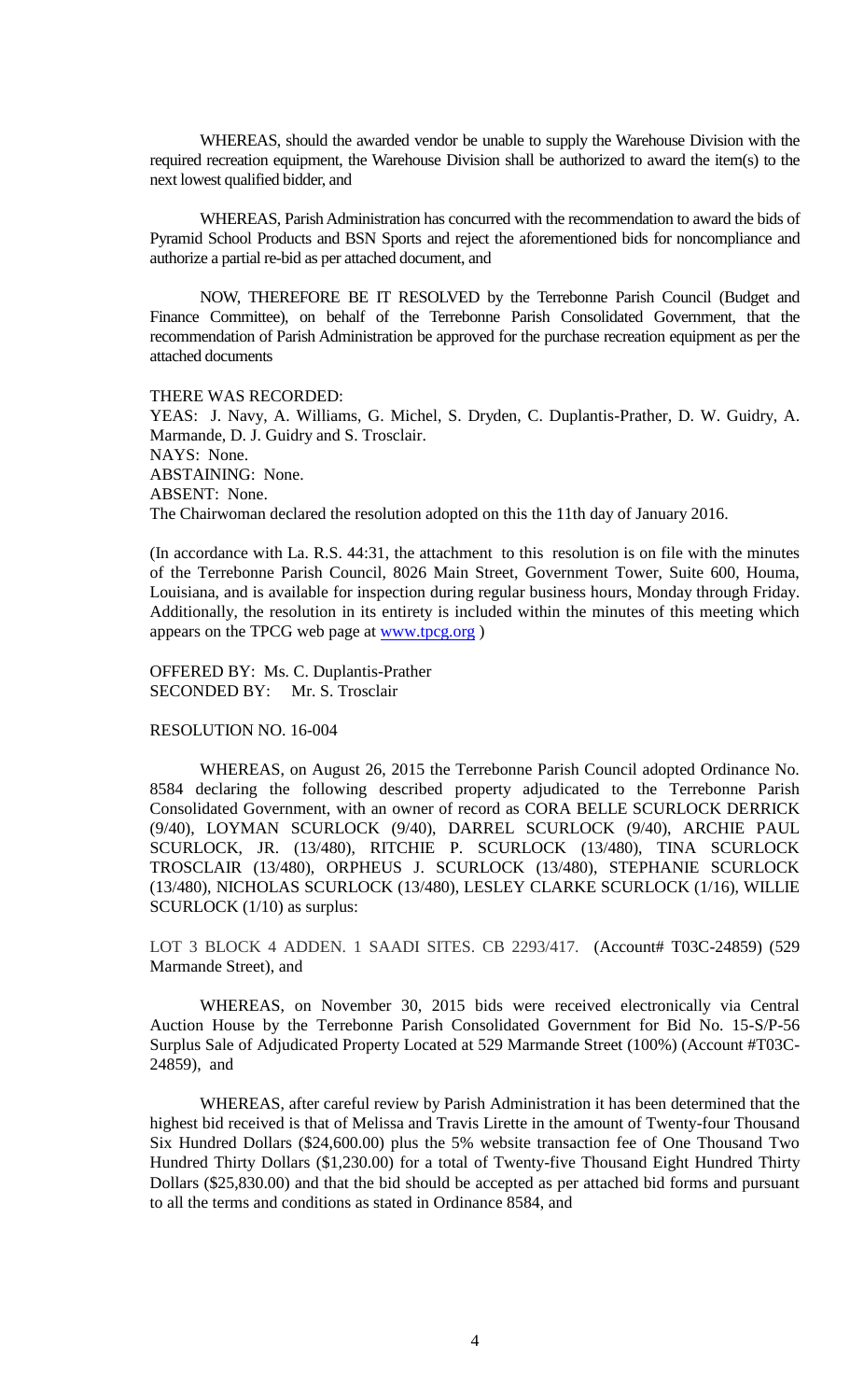WHEREAS, the Parish Administration has recommended the acceptance of the aforementioned bid for Bid No. 15-S/P-56 Surplus Sale of Adjudicated Property Located at 529 Marmande Street (100%) (Account #T03C-24859) as described in attached hereto and made a part hereof.

NOW, THEREFORE BE IT RESOLVED by Terrebonne Parish Council (Budget and Finance Committee), on behalf of the Terrebonne Parish Consolidated Government, that the recommendation of the Parish Administration is approved and the bid of Melissa and Travis Lirette is accepted as per attached bid forms and pursuant to all the terms and conditions as stated in Ordinance 8584.

THERE WAS RECORDED: YEAS: J. Navy, A. Williams, G. Michel, S. Dryden, C. Duplantis-Prather, D. W. Guidry, A. Marmande, D. J. Guidry and S. Trosclair. NAYS: None. ABSTAINING: None. ABSENT: None. The Chairwoman declared the resolution adopted on this the 11th day of January 2016.

(In accordance with La. R.S. 44:31, the attachment to this resolution is on file with the minutes of the Terrebonne Parish Council, 8026 Main Street, Government Tower, Suite 600, Houma, Louisiana, and is available for inspection during regular business hours, Monday through Friday. Additionally, the resolution in its entirety is included within the minutes of this meeting which appears on the TPCG web page at [www.tpcg.org](http://www.tpcg.org/) )

OFFERED BY: Ms. C. Duplantis-Prather SECONDED BY: Mr. D. J. Guidry

## RESOLUTION NO. 16-005

WHEREAS, on August 26, 2015 the Terrebonne Parish Council adopted Ordinance No. 8599 declaring the following described property adjudicated to the Terrebonne Parish Consolidated Government, with an owner of record as BETSY ANN MICHEL as surplus:

LOT 12 BLOCK 14 ADDEN. #2 WEST END SUBDIVISION. CB 2293/297. (Account# T03C-23267) (120 Antoine Street), and

WHEREAS, on December 1, 2015 bids were received electronically via Central Auction House by the Terrebonne Parish Consolidated Government for Bid No. 15-S/P-57(B) Surplus Sale of Adjudicated Property Located at 120 Antoine Street (100%) (Account #T03C-23267), and

WHEREAS, after careful review by Parish Administration it has been determined that the highest bid received is that of Rodney Johnson in the amount of Five Thousand Two Hundred Dollars (\$5,200.00) plus the 5% website transaction fee of Two Hundred Sixty Dollars (\$260.00) for a total of Five Thousand Four Hundred Sixty Dollars (\$5,460.00) and that the bid should be accepted as per attached bid forms and pursuant to all the terms and conditions as stated in Ordinance 8599, and

WHEREAS, the Parish Administration has recommended the acceptance of the aforementioned bid for Bid No. 15-S/P-57(B) Surplus Sale of Adjudicated Property Located at 120 Antoine Street (100%) (Account #T03C-23267) as described in attached hereto and made a part hereof.

NOW, THEREFORE BE IT RESOLVED by Terrebonne Parish Council (Budget and Finance Committee), on behalf of the Terrebonne Parish Consolidated Government, that the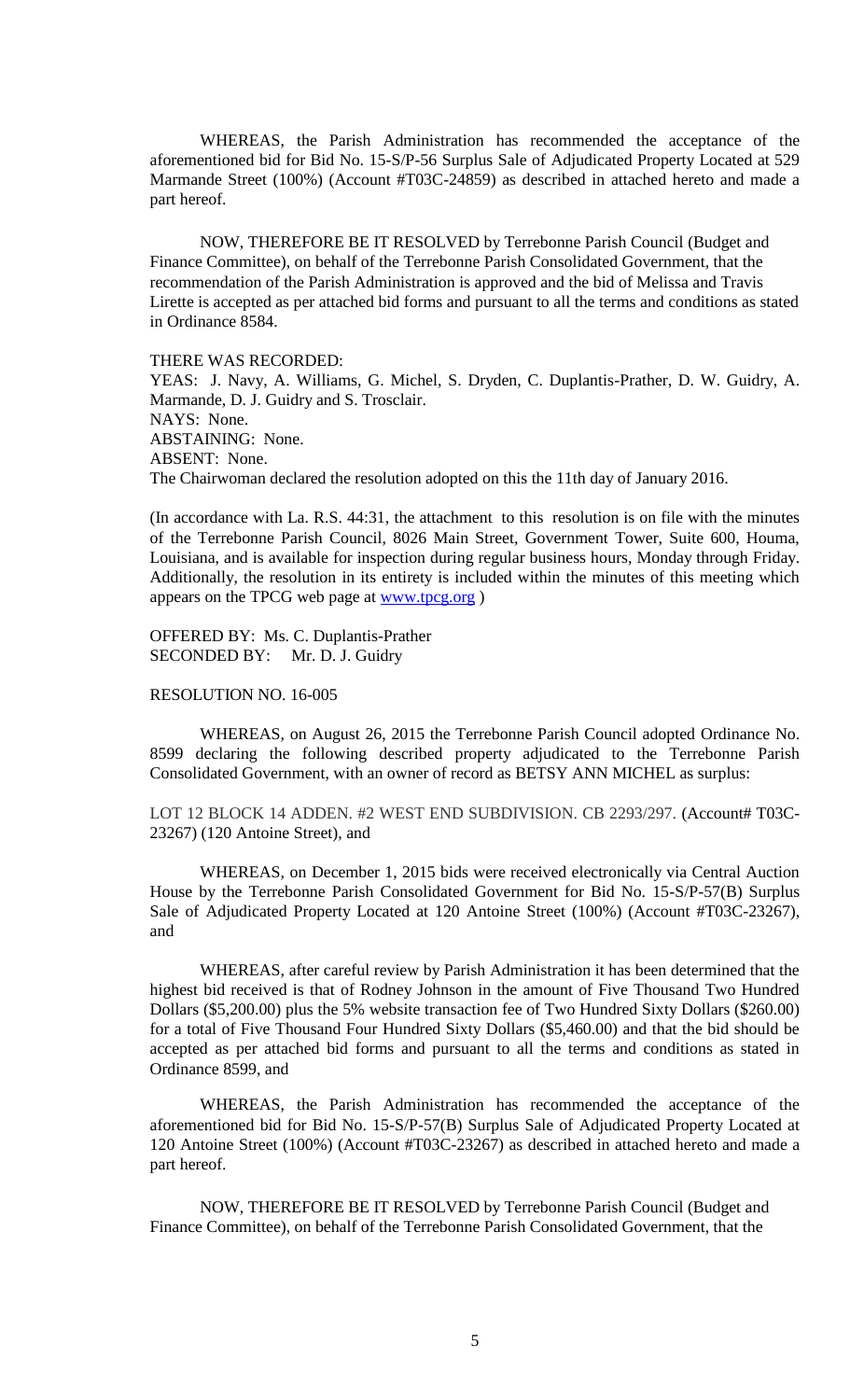recommendation of the Parish Administration is approved and the bid of Rodney Johnson is accepted as per attached bid forms and pursuant to all the terms and conditions as stated in Ordinance 8599.

THERE WAS RECORDED: YEAS: J. Navy, A. Williams, G. Michel, S. Dryden, C. Duplantis-Prather, D. W. Guidry, A. Marmande, D. J. Guidry and S. Trosclair. NAYS: None. ABSTAINING: None. ABSENT: None. The Chairwoman declared the resolution adopted on this the 11th day of January 2016.

(In accordance with La. R.S. 44:31, the attachment to this resolution is on file with the minutes of the Terrebonne Parish Council, 8026 Main Street, Government Tower, Suite 600, Houma, Louisiana, and is available for inspection during regular business hours, Monday through Friday. Additionally, the resolution in its entirety is included within the minutes of this meeting which appears on the TPCG web page at [www.tpcg.org](http://www.tpcg.org/) )

OFFERED BY: Mr. D. J. Guidry SECONDED BY: Ms. C. Duplantis-Prather

## RESOLUTION NO. 16-006

WHEREAS, on August 26, 2015 the Terrebonne Parish Council adopted Ordinance No. 8605 declaring the following described property adjudicated to the Terrebonne Parish Consolidated Government, with an owner of record as ELI WILLIAMS as surplus:

35 X 125 FT. LOT ON EAST SIDE NAQUIN ST. BOUNDED NORTH BY REV. HARRISON GARY. BOUNDED SOUTH BY SIMS DURKINS. CB 2293/303. (Account# T03C-26077) (327 Naquin Street), and

WHEREAS, on December 1, 2015 bids were received electronically via Central Auction House by the Terrebonne Parish Consolidated Government for Bid No. 15-S/P-57(C) Surplus Sale of Adjudicated Property Located at 327 Naquin Street (100%) (Account #T03C-26077), and

WHEREAS, after careful review by Parish Administration it has been determined that the highest bid received is that of Rodney Johnson in the amount of Four Thousand Five Hundred Thirty-three Dollars (\$4,533.00) plus the 5% website transaction fee of Two Hundred Twenty-six Dollars and Sixty-five Cents (\$226.65) for a total of Four Thousand Seven Hundred Fifty-nine Dollars and Sixty-five Cents (\$4,759.65) and that the bid should be accepted as per attached bid forms and pursuant to all the terms and conditions as stated in Ordinance 8605, and

WHEREAS, the Parish Administration has recommended the acceptance of the aforementioned bid for Bid No. 15-S/P-57(C) Surplus Sale of Adjudicated Property Located at 327 Naquin Street (100%) (Account #T03C-26077) as described in attached hereto and made a part hereof.

NOW, THEREFORE BE IT RESOLVED by Terrebonne Parish Council (Budget and Finance Committee), on behalf of the Terrebonne Parish Consolidated Government, that the recommendation of the Parish Administration is approved and the bid of Rodney Johnson is accepted as per attached bid forms and pursuant to all the terms and conditions as stated in Ordinance 8605.

### THERE WAS RECORDED: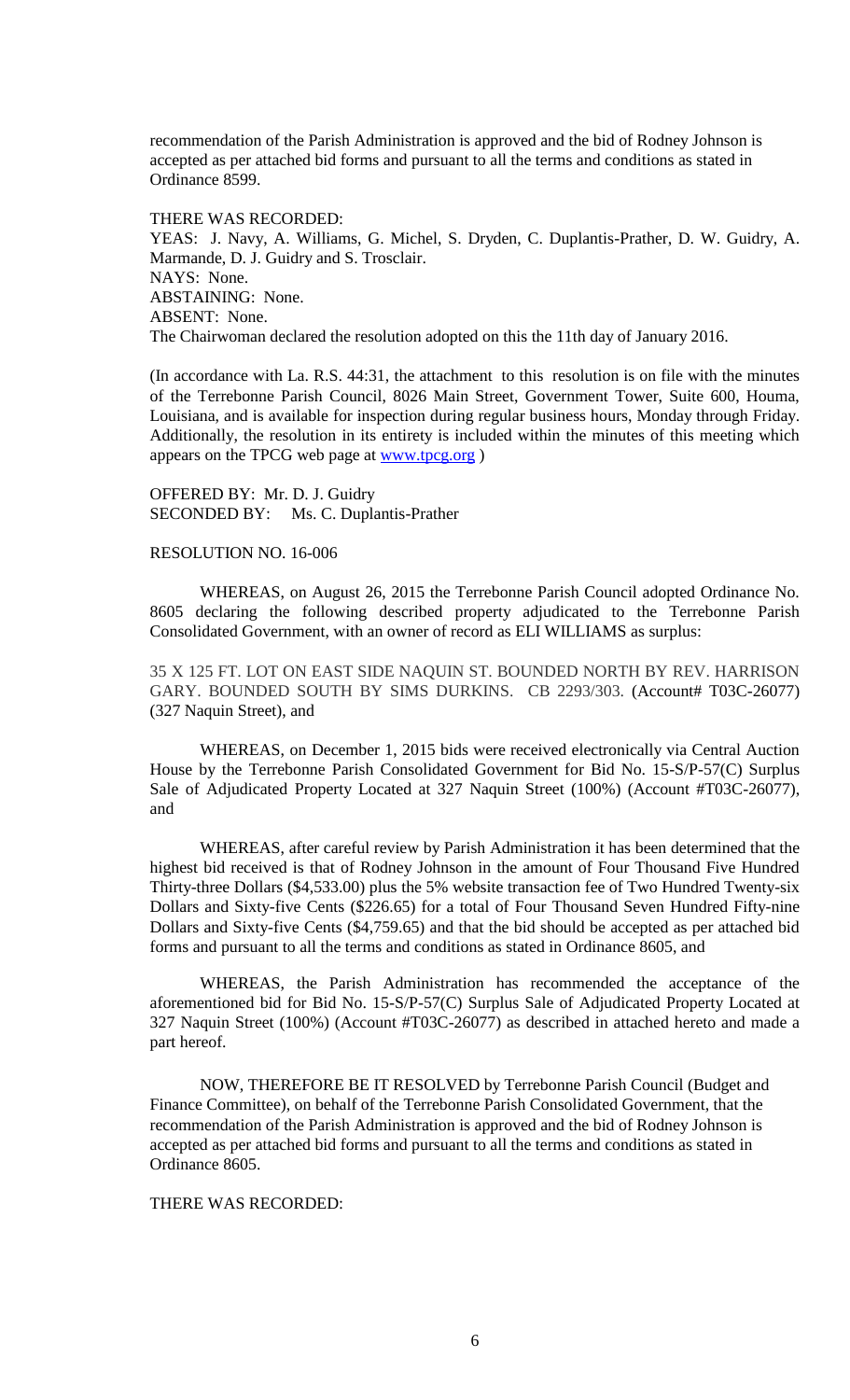YEAS: J. Navy, A. Williams, G. Michel, S. Dryden, C. Duplantis-Prather, D. W. Guidry, A. Marmande, D. J. Guidry and S. Trosclair. NAYS: None. ABSTAINING: None. ABSENT: None. The Chairwoman declared the resolution adopted on this the 11th day of January 2016.

(In accordance with La. R.S. 44:31, the attachment to this resolution is on file with the minutes of the Terrebonne Parish Council, 8026 Main Street, Government Tower, Suite 600, Houma, Louisiana, and is available for inspection during regular business hours, Monday through Friday. Additionally, the resolution in its entirety is included within the minutes of this meeting which appears on the TPCG web page at [www.tpcg.org](http://www.tpcg.org/) )

OFFERED BY: Mr. J. Navy SECONDED BY: Mr. G. Michel

# RESOLUTION NO. 16-007

WHEREAS, on May 13, 2015 the Terrebonne Parish Council adopted Ordinance No. 8548 declaring the following described property adjudicated to the Terrebonne Parish Consolidated Government, with an owner of record as ALICE RINGOLD MCGUIRE as surplus:

40 X 56 FT. LOT ON WEST SIDE BARRINGER STREET. BOUNDED NORTH BY MRS. ALEX RINGOLD. BOUNDED BELOW BY BERTHA CARTER AND CLARENCE BROWN. CB 2246/115. (Account# A03C-22928) (1520 Barringer Street), and

WHEREAS, on December 1, 2015 bids were received electronically via Central Auction House by the Terrebonne Parish Consolidated Government for Bid No. 15-S/P-57(G) Surplus Sale of Adjudicated Property Located at 1520 Barringer Street (100%) (Account #A03C-22928), and

WHEREAS, after careful review by Parish Administration it has been determined that the highest bid received is that of Jerwaski Coleman in the amount of Two Thousand Eight Hundred Fifty Dollars (\$2,850.00) plus the 5% website transaction fee of One Hundred Forty-two Dollars and Fifty Cents (\$142.50) for a total of Two Thousand Nine Hundred Ninety-two Dollars and Fifty Cents (\$2,992.50) and that the bid should be accepted as per attached bid forms and pursuant to all the terms and conditions as stated in Ordinance 8548, and

WHEREAS, the Parish Administration has recommended the acceptance of the aforementioned bid for Bid No. 15-S/P-57(G) Surplus Sale of Adjudicated Property Located at 1520 Barringer Street (100%) (Account #A03C-22928) as described in attached hereto and made a part hereof.

NOW, THEREFORE BE IT RESOLVED by Terrebonne Parish Council (Budget and Finance Committee), on behalf of the Terrebonne Parish Consolidated Government, that the recommendation of the Parish Administration is approved and the bid of Jerwaski Coleman is accepted as per attached bid forms and pursuant to all the terms and conditions as stated in Ordinance 8548.

THERE WAS RECORDED: YEAS: J. Navy, A. Williams, G. Michel, S. Dryden, C. Duplantis-Prather, D. W. Guidry, A. Marmande, D. J. Guidry and S. Trosclair. NAYS: None. ABSTAINING: None. ABSENT: None. The Chairwoman declared the resolution adopted on this, the 11th day of January 2016.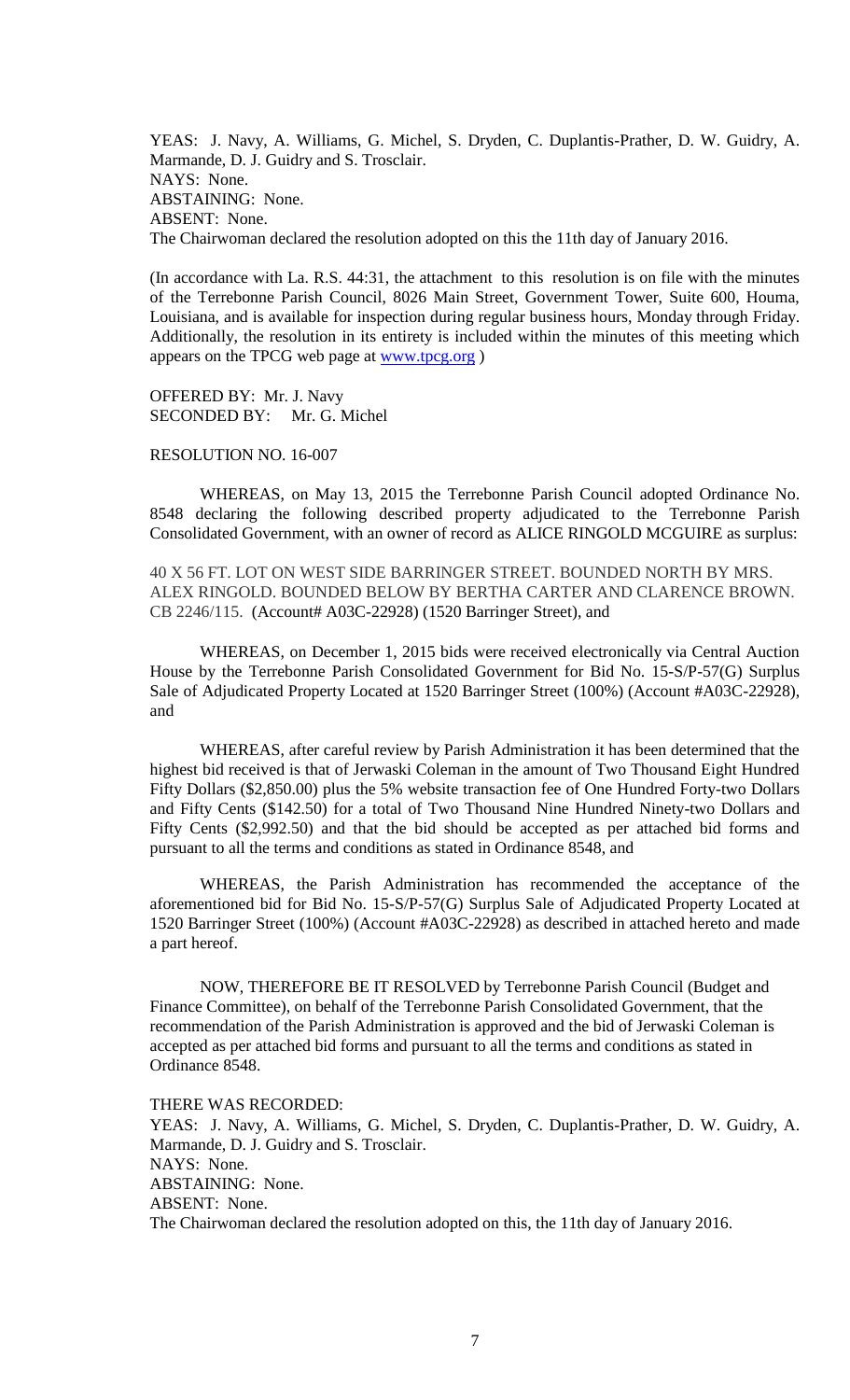(In accordance with La. R.S. 44:31, the attachment to this resolution is on file with the minutes of the Terrebonne Parish Council, 8026 Main Street, Government Tower, Suite 600, Houma, Louisiana, and is available for inspection during regular business hours, Monday through Friday. Additionally, the resolution in its entirety is included within the minutes of this meeting which appears on the TPCG web page at [www.tpcg.org](http://www.tpcg.org/) )

OFFERED BY: Mr. S. Trosclair SECONDED BY: Mr. D. J. Guidry

#### RESOLUTION NO. 16-008

WHEREAS, on September 9, 2015 the Terrebonne Parish Council adopted Ordinance No. 8614 declaring the following described property adjudicated to the Terrebonne Parish Consolidated Government, with an owner of record as BERTHA BARROW UTLEY (1/2), JAMES J. UTLEY, III (1/8), LONNIE L. UTLEY (1/8), MONA LISA UTLEY ROUNDS (1/8), LIZ ALLISON UTLEY CROCKETT (1/8) as surplus:

ON THE LEFT DESCENDING BANK OF BAYOU TERREBONNE. LOT 38.8 X 90' ON 14' LANE DEDICATED BY ALVIN J. LEBLANC. BOUNDED EAST BY ALVIN J. LEBLANC. BOUNDED WEST & NORTH BY WILLIE BARROW. BOUNDED SOUTH BY 14' LANE. CB 2293/315. (Account# T06-32673) (131 Saint Matt Street), and

WHEREAS, on November 30, 2015 bids were received electronically via Central Auction House by the Terrebonne Parish Consolidated Government for Bid No. 15-S/P-57(L) Surplus Sale of Adjudicated Property Located at 131 Saint Matt Street (100%) (Account #T06- 32673), and

WHEREAS, after careful review by Parish Administration it has been determined that the highest bid received is that of Veida Walcott in the amount of Two Thousand Seventy Dollars (\$2,070.00) plus the 5% website transaction fee of One Hundred Three Dollars and Fifty Cents (\$103.50) for a total of Two Thousand One Hundred Seventy-three Dollars and Fifty Cents (\$2,173.50) and that the bid should be accepted as per attached bid forms and pursuant to all the terms and conditions as stated in Ordinance 8614, and

WHEREAS, the Parish Administration has recommended the acceptance of the aforementioned bid for Bid No. 15-S/P-57(L) Surplus Sale of Adjudicated Property Located at 131 Saint Matt Street (100%) (Account #T06-32673) as described in attached hereto and made a part hereof.

NOW, THEREFORE BE IT RESOLVED by Terrebonne Parish Council (Budget and Finance Committee), on behalf of the Terrebonne Parish Consolidated Government, that the recommendation of the Parish Administration is approved and the bid of Veida Walcott is accepted as per attached bid forms and pursuant to all the terms and conditions as stated in Ordinance 8614.

THERE WAS RECORDED:

YEAS: J. Navy, A. Williams, G. Michel, S. Dryden, C. Duplantis-Prather, D. W. Guidry, A. Marmande, D. J. Guidry and S. Trosclair. NAYS: None. ABSTAINING: None. ABSENT: None. The Chairwoman declared the resolution adopted on this the 11th day of January 2016.

(In accordance with La. R.S. 44:31, the attachment to this resolution is on file with the minutes of the Terrebonne Parish Council, 8026 Main Street, Government Tower, Suite 600, Houma, Louisiana, and is available for inspection during regular business hours, Monday through Friday.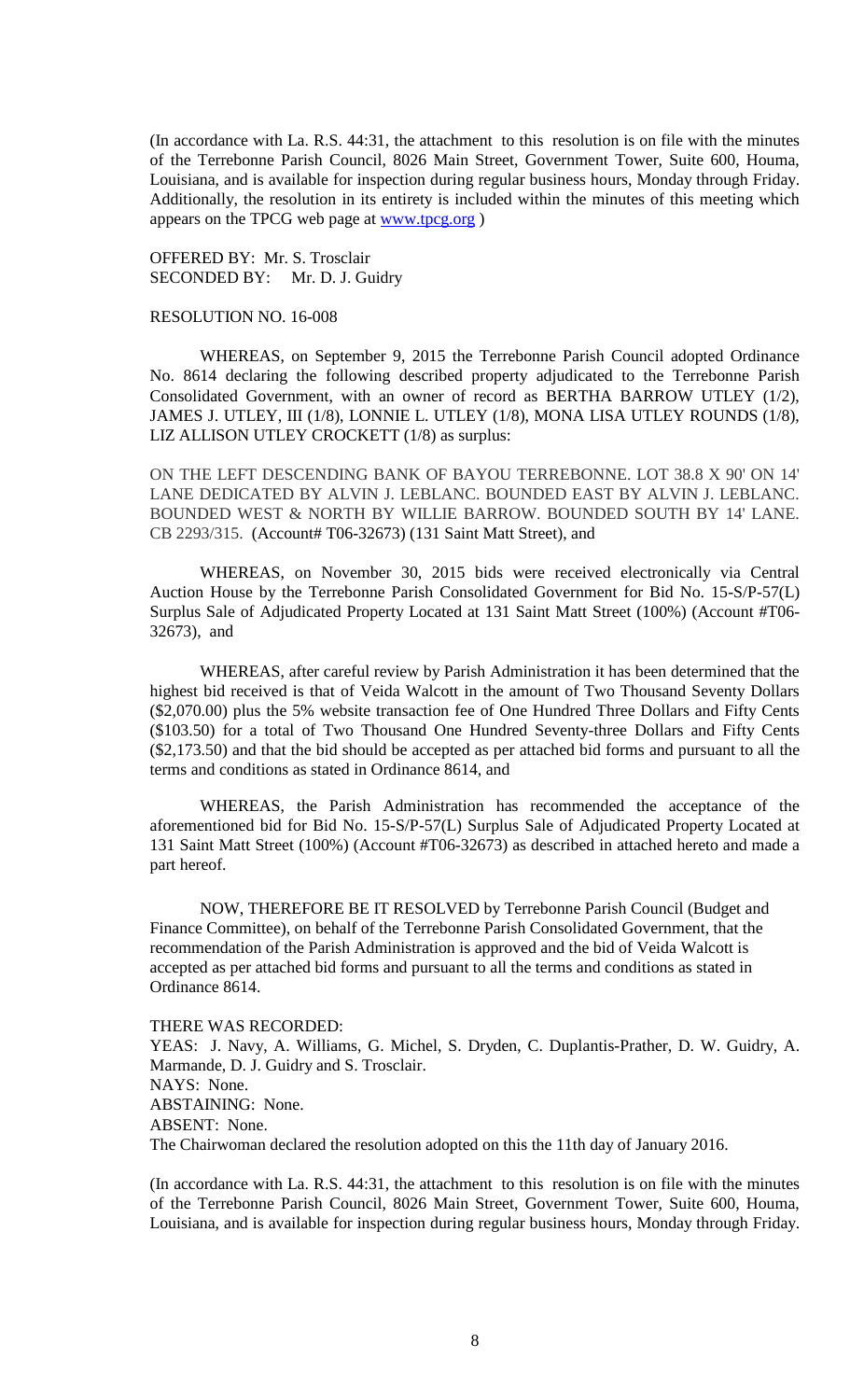Additionally, the resolution in its entirety is included within the minutes of this meeting which appears on the TPCG web page at [www.tpcg.org](http://www.tpcg.org/) )

OFFERED BY: Mr. D. J. Guidry SECONDED BY: Mr. D. W. Guidry

### RESOLUTION NO. 16-009

WHEREAS, on March 25, 2015 the Terrebonne Parish Council adopted Ordinance No. 8522 declaring the following described property adjudicated to the Terrebonne Parish Consolidated Government, with an owner of record as ELSIE EVA HOTARD CHARPENTIER as surplus:

LOT 4 BLOCK 2 ADDEN #2 ROBERTA GROVE SUBD. (REVISED). CB 2246/70. (Account# A03C-12968) (508 Woodside Drive), and

WHEREAS, on December 17, 2015 bids were received electronically via Central Auction House by the Terrebonne Parish Consolidated Government for Bid No. 15-S/P-58(A) Surplus Sale of Adjudicated Property Located at 508 Woodside Drive (100%) (Account #A03C-12968), and

WHEREAS, after careful review by Parish Administration it has been determined that the highest bid received is that of Patrick Walker in the amount of Seven Thousand Seven Hundred Dollars (\$7,700.00) plus the 5% website transaction fee of Three Hundred Eighty-five Dollars (\$385.00) for a total of Eight Thousand Eighty-five Dollars (\$8,085.00) and that the bid should be accepted as per attached bid forms and pursuant to all the terms and conditions as stated in Ordinance 8522, and

WHEREAS, the Parish Administration has recommended the acceptance of the aforementioned bid for Bid No. 15-S/P-58(A) Surplus Sale of Adjudicated Property Located at 508 Woodside Drive (100%) (Account #A03C-12968) as described in attached hereto and made a part hereof.

NOW, THEREFORE BE IT RESOLVED by Terrebonne Parish Council (Budget and Finance Committee), on behalf of the Terrebonne Parish Consolidated Government, that the recommendation of the Parish Administration is approved and the bid of Patrick Walker is accepted as per attached bid forms and pursuant to all the terms and conditions as stated in Ordinance 8522.

THERE WAS RECORDED:

YEAS: J. Navy, A. Williams, G. Michel, S. Dryden, C. Duplantis-Prather, D. W. Guidry, A. Marmande, D. J. Guidry and S. Trosclair. NAYS: None. ABSTAINING: None. ABSENT: None. The Chairwoman declared the resolution adopted on this the 11th day of January 2016.

(In accordance with La. R.S. 44:31, the attachment to this resolution is on file with the minutes of the Terrebonne Parish Council, 8026 Main Street, Government Tower, Suite 600, Houma, Louisiana, and is available for inspection during regular business hours, Monday through Friday. Additionally, the resolution in its entirety is included within the minutes of this meeting which appears on the TPCG web page at [www.tpcg.org](http://www.tpcg.org/) )

OFFERED BY: Mr. D. J. Guidry SECONDED BY: Mr. S. Trosclair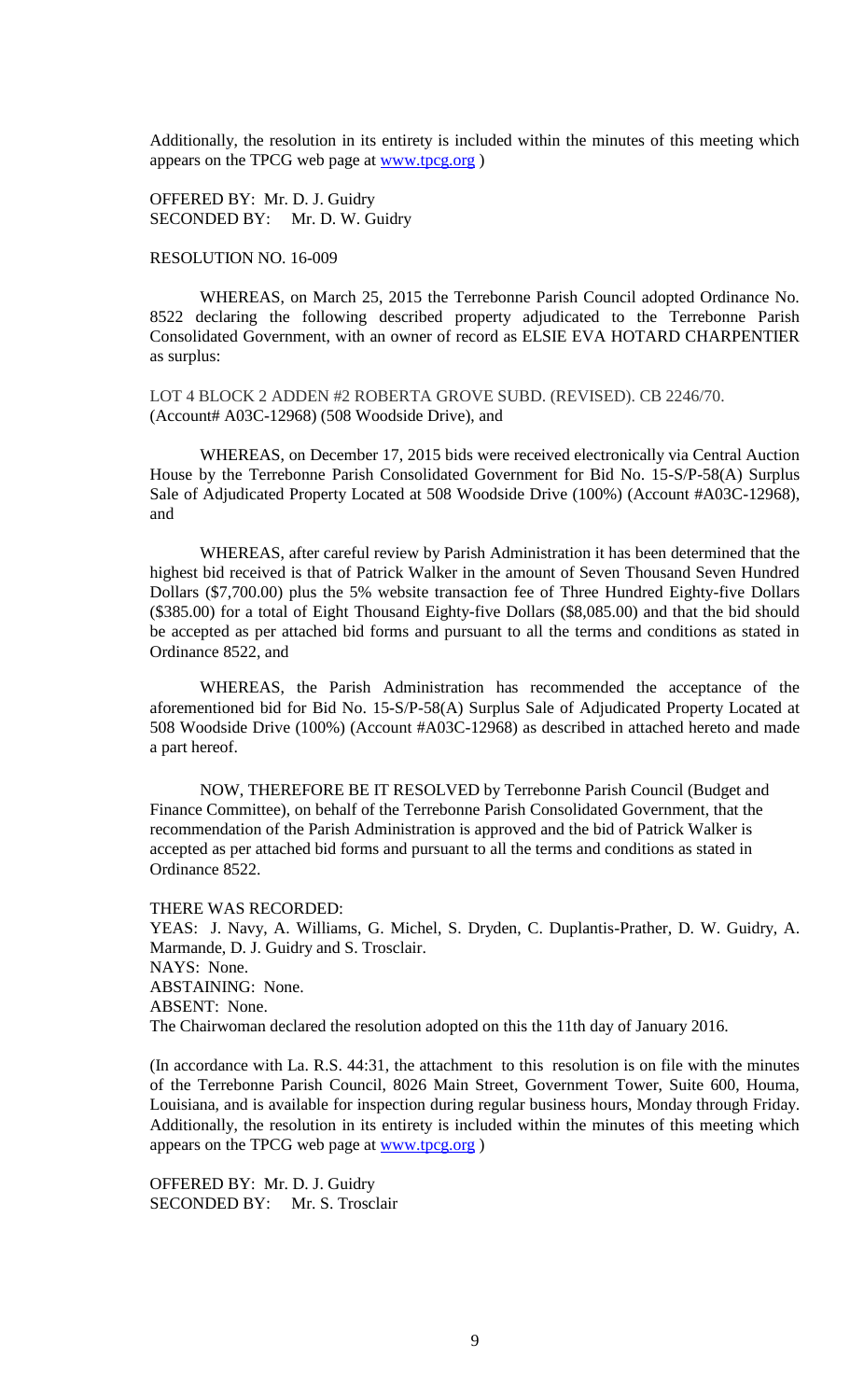### RESOLUTION NO. 16-010

WHEREAS, on March 25, 2015 the Terrebonne Parish Council adopted Ordinance No. 8523 declaring the following described property adjudicated to the Terrebonne Parish Consolidated Government, with an owner of record as ELSIE EVA HOTARD CHARPENTIER as surplus:

LOT 18 BLOCK 2 ADDEN. #2 ROBERTA GROVE SUBD. (REVISED). CB 2246/67. (Account# A03C-12967) (507 Woodhaven Drive), and

WHEREAS, on December 17, 2015 bids were received electronically via Central Auction House by the Terrebonne Parish Consolidated Government for Bid No. 15-S/P-58(B) Surplus Sale of Adjudicated Property Located at 507 Woodhaven Drive (100%) (Account #A03C-12967), and

WHEREAS, after careful review by Parish Administration it has been determined that the highest bid received is that of Patrick Walker in the amount of Eight Thousand Eight Hundred Dollars (\$8,800.00) plus the 5% website transaction fee of Four Hundred Forty Dollars (\$440.00) for a total of Nine Thousand Two Hundred Forty Dollars (\$9,240.00) and that the bid should be accepted as per attached bid forms and pursuant to all the terms and conditions as stated in Ordinance 8523, and

WHEREAS, the Parish Administration has recommended the acceptance of the aforementioned bid for Bid No. 15-S/P-58(B) Surplus Sale of Adjudicated Property Located at 507 Woodhaven Drive (100%) (Account #A03C-12967) as described in attached hereto and made a part hereof.

NOW, THEREFORE BE IT RESOLVED by Terrebonne Parish Council (Budget and Finance Committee), on behalf of the Terrebonne Parish Consolidated Government, that the recommendation of the Parish Administration is approved and the bid of Patrick Walker is accepted as per attached bid forms and pursuant to all the terms and conditions as stated in Ordinance 8523.

THERE WAS RECORDED:

YEAS: J. Navy, A. Williams, G. Michel, S. Dryden, C. Duplantis-Prather, D. W. Guidry, A. Marmande, D. J. Guidry and S. Trosclair. NAYS: None. ABSTAINING: None. ABSENT: None. The Chairwoman declared the resolution adopted on this the 11th day of January 2016.

(In accordance with La. R.S. 44:31, the attachment to this resolution is on file with the minutes of the Terrebonne Parish Council, 8026 Main Street, Government Tower, Suite 600, Houma, Louisiana, and is available for inspection during regular business hours, Monday through Friday. Additionally, the resolution in its entirety is included within the minutes of this meeting which appears on the TPCG web page at [www.tpcg.org](http://www.tpcg.org/) )

OFFERED BY: Ms. C. Duplantis-Prather SECONDED BY: Mr. D. J. Guidry

## RESOLUTION NO. 16-011

A RESOLUTION awarding and authorizing the signing of an Negotiated Service Contract for the purpose of Meter Reading Services for the Parish Utilities.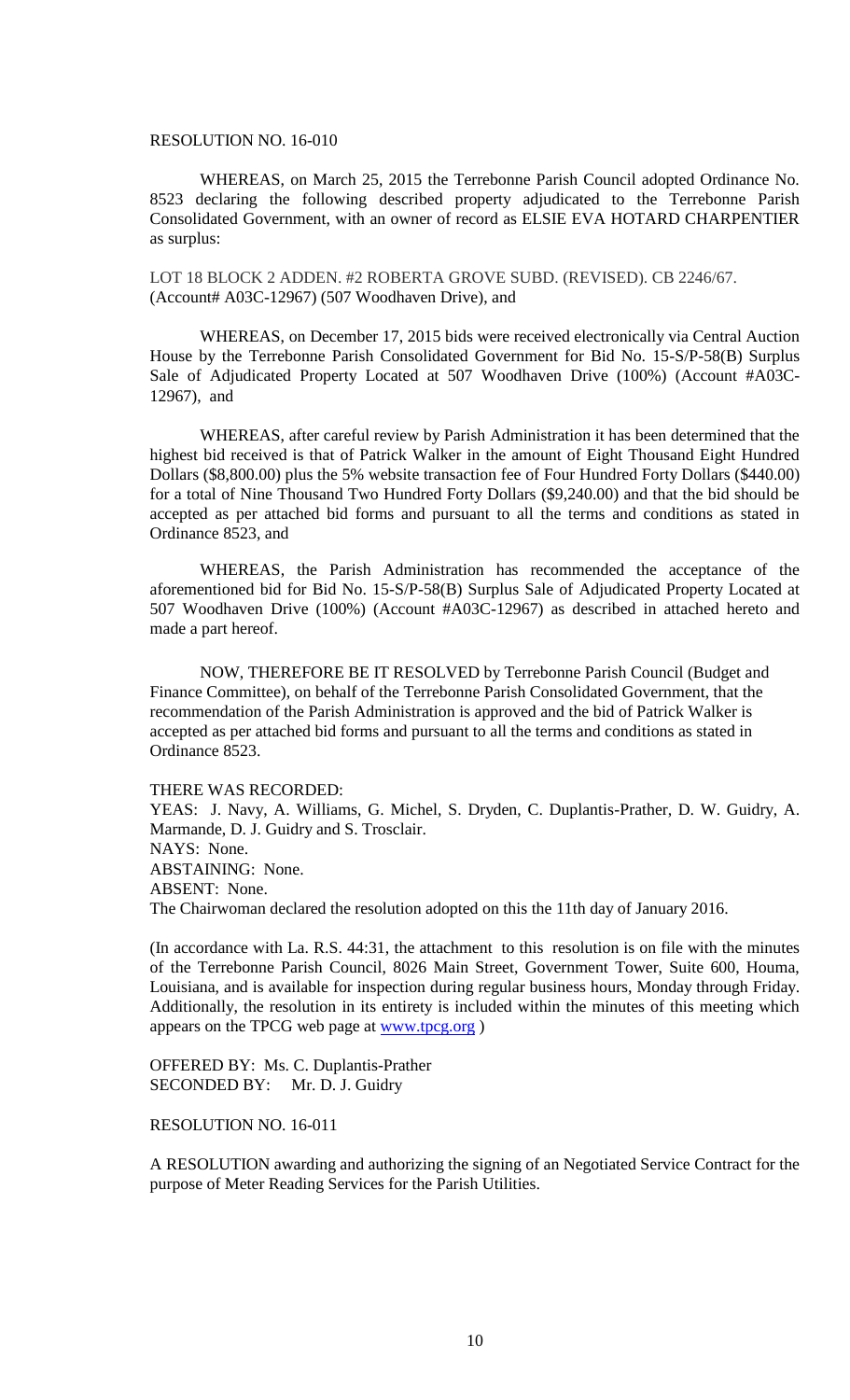WHEREAS, Terrebonne Parish Consolidated Government, Finance Department/Customer Service Division desires to authorize an negotiated service for the purpose of Meter Reading Services to Baker Services, and

WHEREAS, quantities stated are given as a general guide for pricing, Terrebonne Parish Consolidated Government Finance Department/Customer Service Division reserves the right to increase or decrease quantities as needed at the same unit prices, and

WHEREAS, the work to be performed under this contract shall be effective from January 24, 2016 for a period of one year, Terrebonne Parish Consolidated Government may exercise an option to extend the contract for an additional two (2) years, in one (1) year terms in accordance with the terms, conditions, prices and specifications contained in the negotiation, agreeable to both parties. Such extension may be granted if Contractor has adequately performed the contract during the initial term.

NOW, THEREFORE BE IT RESOLVED by the Terrebonne Parish Council, (Budget & Finance Committee) on behalf of the Terrebonne Parish Consolidated Government, that the recommendation of Parish Administration be approved and the contract to Baker Services for Meter Reading Services for the Finance Department/Customer Service Division be accepted as per the attached negotiation documents.

THERE WAS RECORDED:

YEAS: J. Navy, A. Williams, G. Michel, S. Dryden, C. Duplantis-Prather, D. W. Guidry, A. Marmande, D. J. Guidry and S. Trosclair. NAYS: None. ABSTAINING: None. ABSENT: None. The Chairwoman declared the resolution adopted on this the 11th day of January 2016.

(In accordance with La. R.S. 44:31, the attachment to this resolution is on file with the minutes of the Terrebonne Parish Council, 8026 Main Street, Government Tower, Suite 600, Houma, Louisiana, and is available for inspection during regular business hours, Monday through Friday. Additionally, the resolution in its entirety is included within the minutes of this meeting which appears on the TPCG web page at **www.tpcg.org** )

OFFERED BY: Mr. J. Navy SECONDED BY: Mr. D. W. Guidry

## RESOLUTION NO. 16-012

WHEREAS, on August 26, 2015 the Terrebonne Parish Council adopted Ordinance No. 8587 declaring the following described property adjudicated to the Terrebonne Parish Consolidated Government, with an owner of record as O'Neal Realty, Inc. as surplus:

SOUTH PART LOT 17 BLOCK D MECHANICVILLE. CB 2293/465. (Account# T03C-23666) (135 B King Street), and

WHEREAS, on December 17, 2015 bids were received electronically via Central Auction House by the Terrebonne Parish Consolidated Government for Bid No. 15-S/P-58 Surplus Sale of Adjudicated Property Located at 135 B King Street (100%) (Account #T03C-23666), and

WHEREAS, after careful review by Parish Administration it has been determined that the highest bid received is that of Rodney Johnson in the amount of Four Thousand Dollars (\$4,000.00) plus the 5% website transaction fee of Two Hundred Dollars (\$200.00) for a total of Four Thousand Two Hundred Dollars (\$4,200.00) and that the bid should be accepted as per attached bid forms and pursuant to all the terms and conditions as stated in Ordinance 8587, and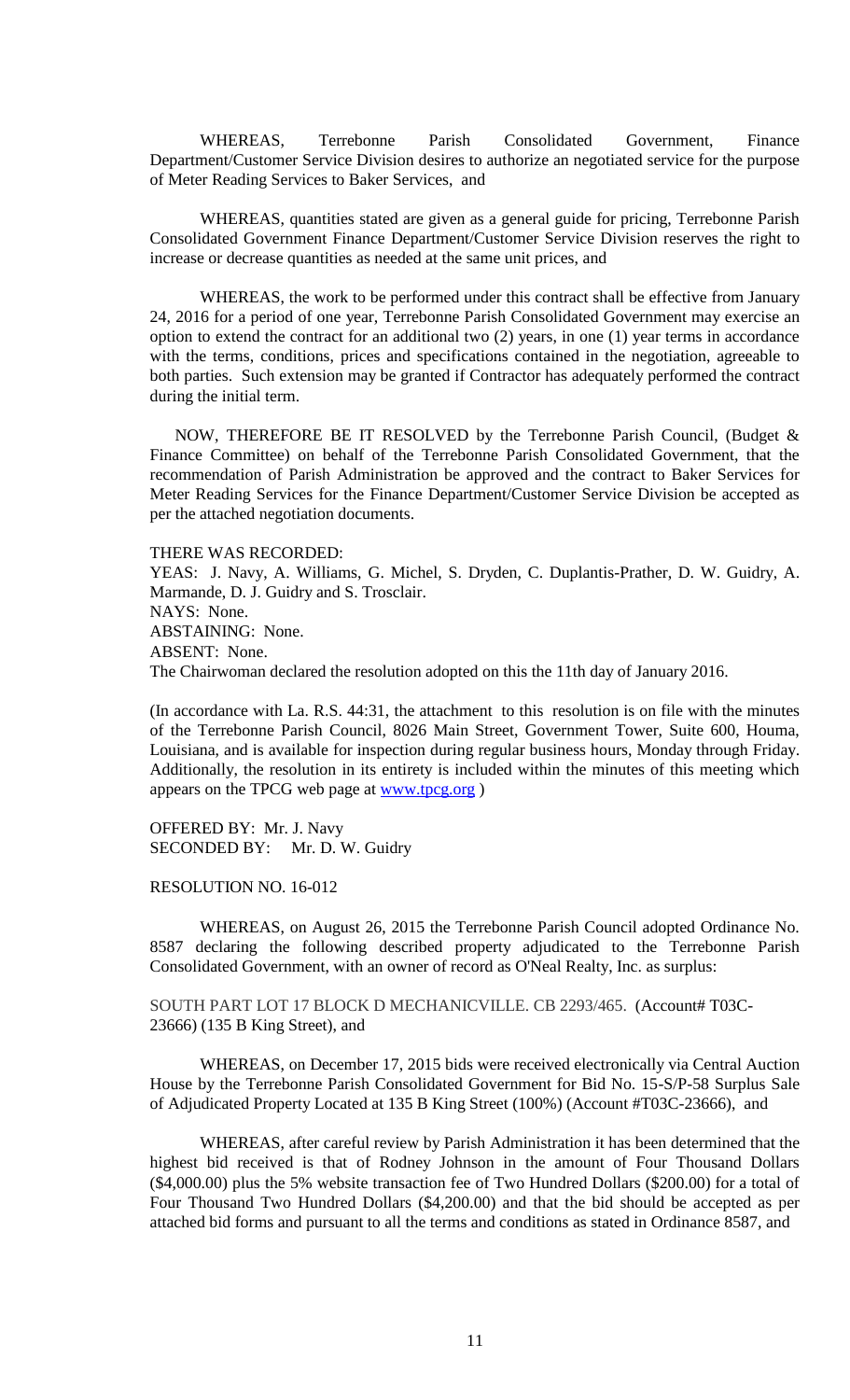WHEREAS, the Parish Administration has recommended the acceptance of the aforementioned bid for Bid No. 15-S/P-58 Surplus Sale of Adjudicated Property Located at 135 B King Street (100%) (Account #T03C-23666) as described in attached hereto and made a part hereof.

NOW, THEREFORE BE IT RESOLVED by Terrebonne Parish Council (Budget and Finance Committee), on behalf of the Terrebonne Parish Consolidated Government, that the recommendation of the Parish Administration is approved and the bid of Rodney Johnson is accepted as per attached bid forms and pursuant to all the terms and conditions as stated in Ordinance 8587.

THERE WAS RECORDED: YEAS: J. Navy, A. Williams, G. Michel, S. Dryden, C. Duplantis-Prather, D. W. Guidry, A. Marmande, D. J. Guidry and S. Trosclair. NAYS: None. ABSTAINING: None. ABSENT: None. The Chairwoman declared the resolution adopted on this the 11th day of January 2016.

(In accordance with La. R.S. 44:31, the attachment to this resolution is on file with the minutes of the Terrebonne Parish Council, 8026 Main Street, Government Tower, Suite 600, Houma, Louisiana, and is available for inspection during regular business hours, Monday through Friday. Additionally, the resolution in its entirety is included within the minutes of this meeting which appears on the TPCG web page at [www.tpcg.org](http://www.tpcg.org/) )

OFFERED BY: Ms. C. Duplantis-Prather SECONDED BY: Mr. D. J. Guidry

## RESOLUTION NO. 16-013

WHEREAS, on July 24, 2013 the Terrebonne Parish Council adopted Ordinance No. 8312 declaring the following described property adjudicated to the Terrebonne Parish Consolidated Government, with an owner of record as BEN BROWN (ESTATE) as surplus:

LOT 31 BOARDVILLE. CB 2201/680. (Account# A03C-18864) (317 Leona Street), and

WHEREAS, on December 17, 2015 bids were received electronically via Central Auction House by the Terrebonne Parish Consolidated Government for Bid No. 15-S/P-58(AB) Surplus Sale of Adjudicated Property Located at 317 Leona Street (100%) (Account #A03C-18864), and

WHEREAS, after careful review by Parish Administration it has been determined that the highest bid received is that of Jacinda White-Victor in the amount of Ten Thousand Two Hundred Dollars (\$10,200.00) plus the 5% website transaction fee of Five Hundred Ten Dollars (\$510.00) for a total of Ten Thousand Seven Hundred Ten Dollars (\$10,710.00) and that the bid should be accepted as per attached bid forms and pursuant to all the terms and conditions as stated in Ordinance 8312, and

WHEREAS, the Parish Administration has recommended the acceptance of the aforementioned bid for Bid No. 15-S/P-58(AB) Surplus Sale of Adjudicated Property Located at 317 Leona Street (100%) (Account #A03C-18864) as described in attached hereto and made a part hereof.

NOW, THEREFORE BE IT RESOLVED by Terrebonne Parish Council (Budget and Finance Committee), on behalf of the Terrebonne Parish Consolidated Government, that the recommendation of the Parish Administration is approved and the bid of Jacinda White-Victor is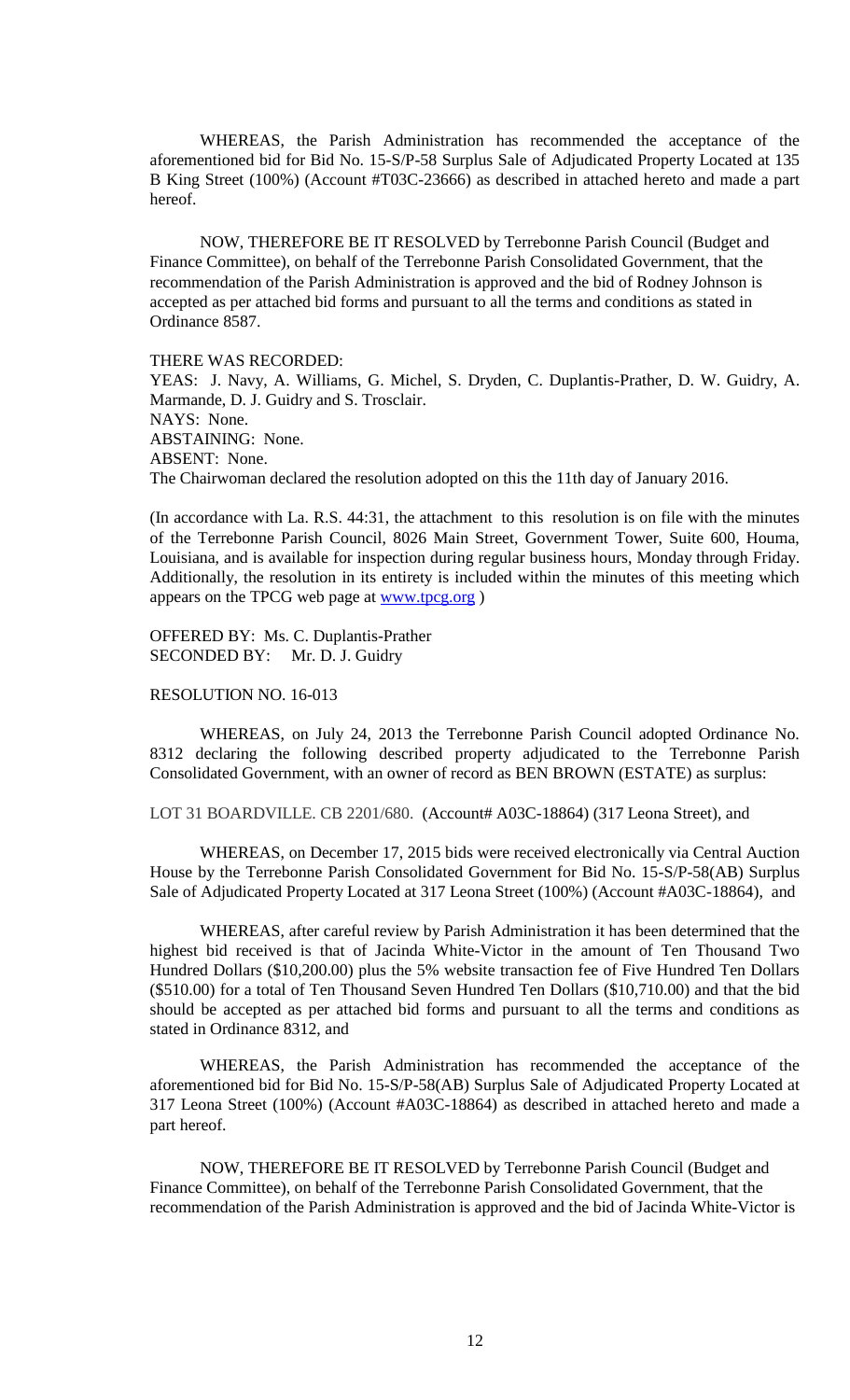accepted as per attached bid forms and pursuant to all the terms and conditions as stated in Ordinance 8312.

THERE WAS RECORDED: YEAS: J. Navy, A. Williams, G. Michel, S. Dryden, C. Duplantis-Prather, D. W. Guidry, A. Marmande, D. J. Guidry and S. Trosclair. NAYS: None. ABSTAINING: None. ABSENT: None. The Chairwoman declared the resolution adopted on this the 11th day of January 2016.

(In accordance with La. R.S. 44:31, the attachment to this resolution is on file with the minutes of the Terrebonne Parish Council, 8026 Main Street, Government Tower, Suite 600, Houma, Louisiana, and is available for inspection during regular business hours, Monday through Friday. Additionally, the resolution in its entirety is included within the minutes of this meeting which appears on the TPCG web page at [www.tpcg.org](http://www.tpcg.org/) )

OFFERED BY: Mr. D. J. Guidry SECONDED BY: Mr. S. Trosclair

## RESOLUTION NO. 16-014

WHEREAS, on March 25, 2015 the Terrebonne Parish Council adopted Ordinance No. 8521 declaring the following described property adjudicated to the Terrebonne Parish Consolidated Government, with an owner of record as LARRY BENOIT ESTATE as surplus:

ON THE RIGHT DESCENDING BANK OF BAYOU LITTLE CAILLOU. A BATTURE PORTION MEASURING FRONT OF 1/4 ARPENT BY DEPTH TO THE HIGHWAY. CB 2246/277. (Account# A07-33035) (5644 A Highway 56), and

WHEREAS, on December 17, 2015 bids were received electronically via Central Auction House by the Terrebonne Parish Consolidated Government for Bid No. 15-S/P-58(D) Surplus Sale of Adjudicated Property Located at 5644 A Highway 56 (100%) (Account #A07-33035), and

WHEREAS, after careful review by Parish Administration it has been determined that the highest bid received is that of Robert Lirette in the amount of Two Thousand Nine Hundred Seventeen Dollars (\$2,917.00) plus the 5% website transaction fee of One Hundred Forty-five Dollars and Eighty-five Cents (\$145.85) for a total of Three Thousand Sixty-two Dollars and Eighty-five Cents (\$3,062.85) and that the bid should be accepted as per attached bid forms and pursuant to all the terms and conditions as stated in Ordinance 8521, and

WHEREAS, the Parish Administration has recommended the acceptance of the aforementioned bid for Bid No. 15-S/P-58(D) Surplus Sale of Adjudicated Property Located at 5644 A Highway 56 (100%) (Account #A07-33035) as described in attached hereto and made a part hereof.

NOW, THEREFORE BE IT RESOLVED by Terrebonne Parish Council (Budget and Finance Committee), on behalf of the Terrebonne Parish Consolidated Government, that the recommendation of the Parish Administration is approved and the bid of Robert Lirette is accepted as per attached bid forms and pursuant to all the terms and conditions as stated in Ordinance 8521.

#### THERE WAS RECORDED:

YEAS: J. Navy, A. Williams, G. Michel, S. Dryden, C. Duplantis-Prather, D. W. Guidry, A. Marmande, D. J. Guidry and S. Trosclair.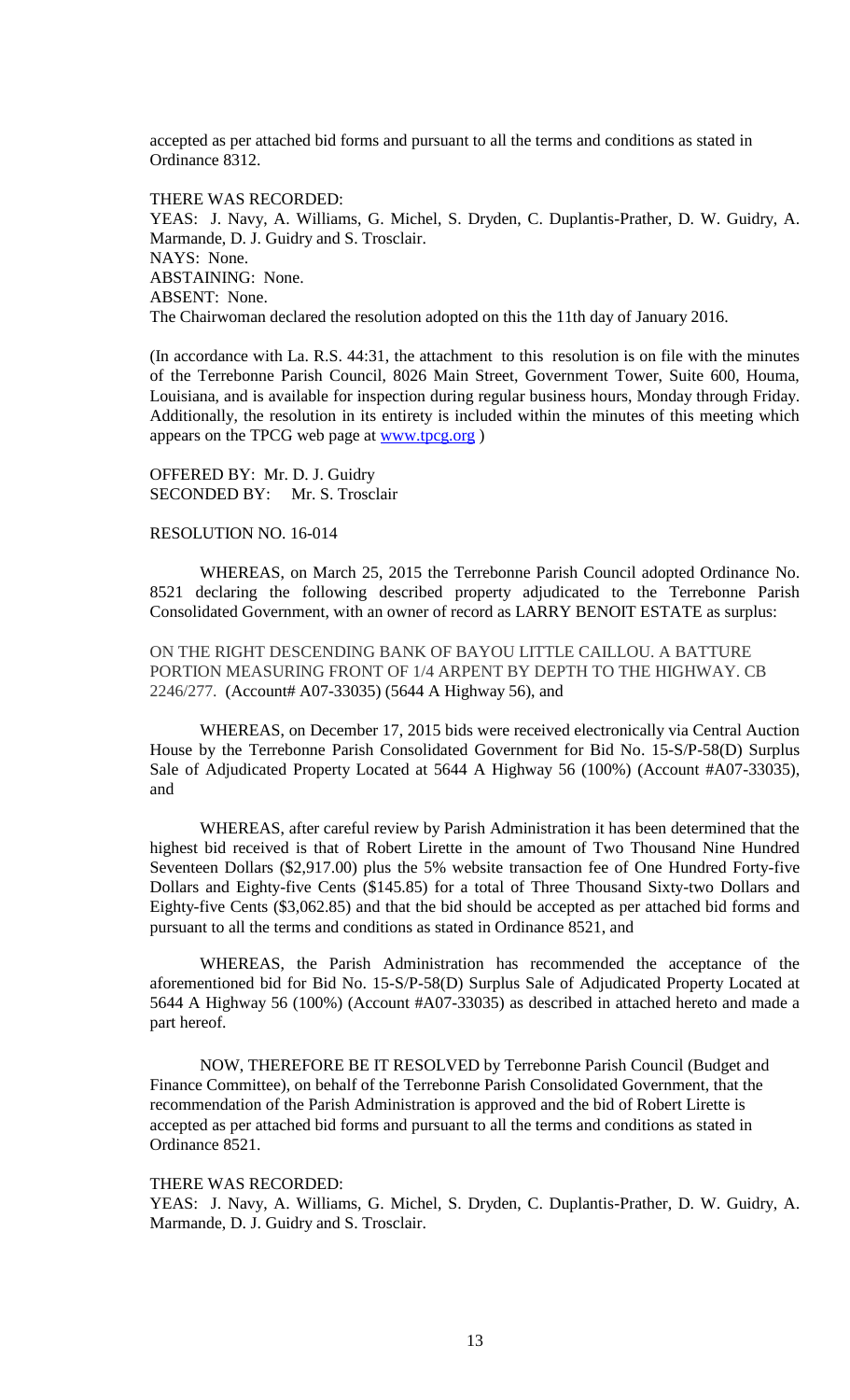NAYS: None. ABSTAINING: None. ABSENT: None. The Chairwoman declared the resolution adopted on this the 11th day of January 2016.

OFFERED BY: Mr. D. J. Guidry SECONDED BY: Mr. D. W. Guidry

## RESOLUTION NO. 16-015

WHEREAS, on October 24, 2012 the Terrebonne Parish Council adopted Ordinance No. 8231 declaring the following described property adjudicated to the Terrebonne Parish Consolidated Government, with an owner of record as MAXINE BOUDREAUX VERDIN, ETAL as surplus:

ON THE LEFT DESCENDING BANK OF BAYOU DULAC. BOUNDED ABOVE BY ELLA B. HOOPER, FORMERLY, NOW FRANCIS LEE. BOUNDED BELOW BY JOHN B. PARFAIT. 30' FRONT ON EAST SIDE PUBLIC ROAD. LESS PARCEL 2-1 RIGHT OF WAY (REVISED) FOR BAYOU DULAC BRIDGE EXPROPRIATED BY STATE OF LA. THROUGH DEPT. OF HWYS. CONT. 0.06 ACRES. CB 476/674-675 & CB 555/73. CB 2158/579. (Account# A04-28503) (119 Old Bridge Road), and

WHEREAS, on December 17, 2015 bids were received electronically via Central Auction House by the Terrebonne Parish Consolidated Government for Bid No. 15-S/P-58(N) Surplus Sale of Adjudicated Property Located at 119 Old Bridge Road (100%) (Account #A04-28503), and

WHEREAS, after careful review by Parish Administration it has been determined that the highest bid received is that of Rodney Parfait in the amount of Three Thousand Five Hundred Thirty-three Dollars (\$3,533.00) plus the 5% website transaction fee of One Hundred Seventy-six Dollars and Sixty-five Cents (\$176.65) for a total of Three Thousand Seven Hundred Nine Dollars and Sixty-five Cents (\$3,709.65) and that the bid should be accepted as per attached bid forms and pursuant to all the terms and conditions as stated in Ordinance 8231, and

WHEREAS, the Parish Administration has recommended the acceptance of the aforementioned bid for Bid No. 15-S/P-58(N) Surplus Sale of Adjudicated Property Located at 119 Old Bridge Road (100%) (Account #A04-28503) as described in attached hereto and made a part hereof.

NOW, THEREFORE BE IT RESOLVED by Terrebonne Parish Council (Budget and Finance Committee), on behalf of the Terrebonne Parish Consolidated Government, that the recommendation of the Parish Administration is approved and the bid of Rodney Parfait is accepted as per attached bid forms and pursuant to all the terms and conditions as stated in Ordinance 8231.

THERE WAS RECORDED:

YEAS: J. Navy, A. Williams, G. Michel, S. Dryden, C. Duplantis-Prather, D. W. Guidry, A. Marmande, D. J. Guidry and S. Trosclair. NAYS: None. ABSTAINING: None. ABSENT: None. The Chairwoman declared the resolution adopted on this the 11th day of January 2016.

(In accordance with La. R.S. 44:31, the attachment to this resolution is on file with the minutes of the Terrebonne Parish Council, 8026 Main Street, Government Tower, Suite 600, Houma, Louisiana, and is available for inspection during regular business hours, Monday through Friday.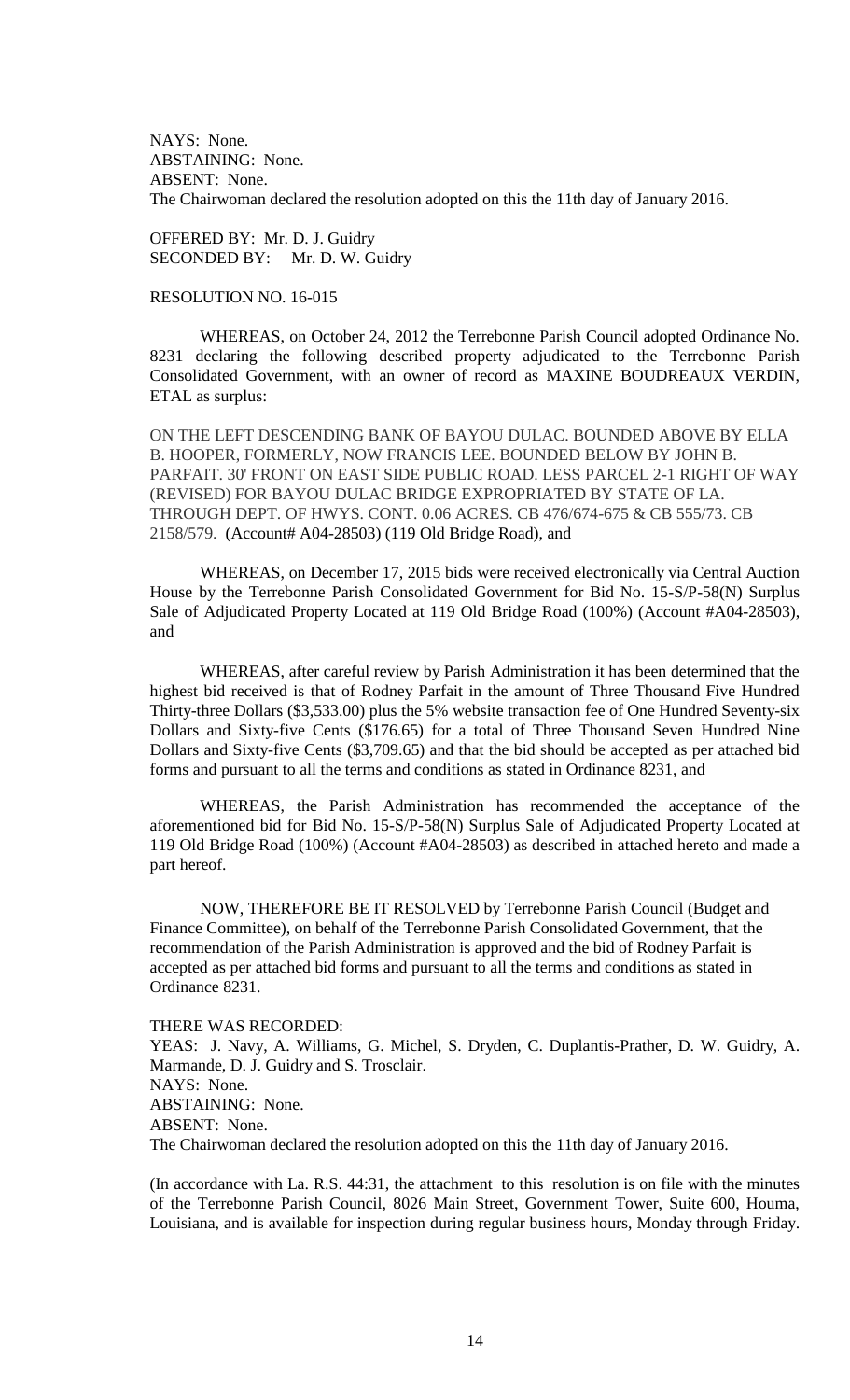Additionally, the resolution in its entirety is included within the minutes of this meeting which appears on the TPCG web page at [www.tpcg.org](http://www.tpcg.org/) )

OFFERED BY: Mr. A. Marmande SECONDED BY: Mr. S. Trosclair

# RESOLUTION NO. 16-016

WHEREAS, on October 24, 2012 the Terrebonne Parish Council adopted Ordinance No. 8229 declaring the following described property adjudicated to the Terrebonne Parish Consolidated Government, with an owner of record as ESTATE CLARENCE DUPLANTIS as surplus:

ON THE LEFT DESCENDING BANK OF BAYOU GRAND CAILLOU. BOUNDED ABOVE BY FRANCIS AVET. BOUNDED BELOW BY ALBERT DUPLANTIS AND JOSEPH FITCH. BATTURE LOT 1/4 ARPENT FRONT IN SECTION 85, T19S - R17E. CB 2158/555. (Account# A04-27101) (7072 Grand Caillou Road), and

WHEREAS, on December 17, 2015 bids were received electronically via Central Auction House by the Terrebonne Parish Consolidated Government for Bid No. 15-S/P-58(AE) Surplus Sale of Adjudicated Property Located at 7072 Grand Caillou Road (100%) (Account #A04- 27101), and

WHEREAS, after careful review by Parish Administration it has been determined that the highest bid received is that of Robert Blouin in the amount of Four Thousand Five Hundred Fifty Dollars (\$4,550.00) plus the 5% website transaction fee of Two Hundred Twenty-seven Dollars and Fifty Cents (\$227.50) for a total of Four Thousand Seven Hundred Seventy-seven Dollars and Fifty Cents (\$4,777.50) and that the bid should be accepted as per attached bid forms and pursuant to all the terms and conditions as stated in Ordinance 8229, and

WHEREAS, the Parish Administration has recommended the acceptance of the aforementioned bid for Bid No. 15-S/P-58(AE) Surplus Sale of Adjudicated Property Located at 7072 Grand Caillou Road (100%) (Account #A04-27101) as described in attached hereto and made a part hereof.

NOW, THEREFORE BE IT RESOLVED by Terrebonne Parish Council (Budget and Finance Committee), on behalf of the Terrebonne Parish Consolidated Government, that the recommendation of the Parish Administration is approved and the bid of Robert Blouin is accepted as per attached bid forms and pursuant to all the terms and conditions as stated in Ordinance 8229.

THERE WAS RECORDED:

YEAS: J. Navy, A. Williams, G. Michel, S. Dryden, C. Duplantis-Prather, D. W. Guidry, A. Marmande, D. J. Guidry and S. Trosclair. NAYS: None. ABSTAINING: None. ABSENT: None. The Chairwoman declared the resolution adopted on this the 11th day of January 2016.

(In accordance with La. R.S. 44:31, the attachment to this resolution is on file with the minutes of the Terrebonne Parish Council, 8026 Main Street, Government Tower, Suite 600, Houma, Louisiana, and is available for inspection during regular business hours, Monday through Friday. Additionally, the resolution in its entirety is included within the minutes of this meeting which appears on the TPCG web page at [www.tpcg.org](http://www.tpcg.org/) )

OFFERED BY: Mr. A. Marmande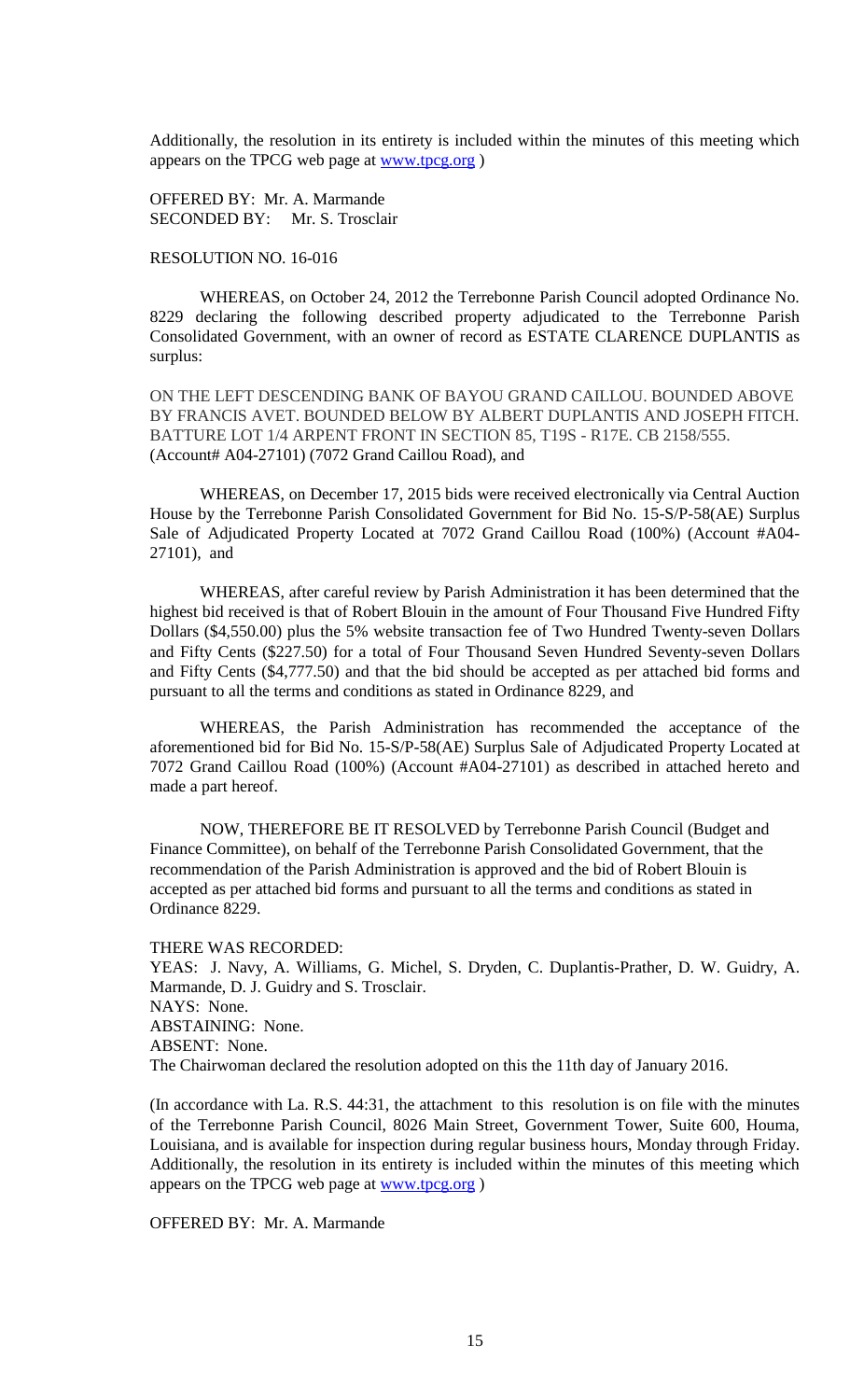SECONDED BY: Ms. C. Duplantis-Prather

### RESOLUTION NO. 16-017

WHEREAS, on September 9, 2015 the Terrebonne Parish Council adopted Ordinance No. 8632 declaring the following described property adjudicated to the Terrebonne Parish Consolidated Government, with an owner of record as MARIE EVA PIERRE DEON as surplus:

LOT 1 BLOCK 4 A.J. AUTHEMENT S/D #3 CB 2293/495. (Account# T04-27034) (205 Fishermans Lane), and

WHEREAS, on December 17, 2015 bids were received electronically via Central Auction House by the Terrebonne Parish Consolidated Government for Bid No. 15-S/P-58(L) Surplus Sale of Adjudicated Property Located at 205 Fishermans Lane (100%) (Account #T04-27034), and

WHEREAS, after careful review by Parish Administration it has been determined that the highest bid received is that of Robert Fowlkes in the amount of Two Thousand One Hundred Thirty-three Dollars (\$2,133.00) plus the 5% website transaction fee of One Hundred Six Dollars and Sixty-five Cents (\$106.65) for a total of Two Thousand Two Hundred Thirty-nine Dollars and Sixty-five Cents (\$2,239.65) and that the bid should be accepted as per attached bid forms and pursuant to all the terms and conditions as stated in Ordinance 8632, and

WHEREAS, the Parish Administration has recommended the acceptance of the aforementioned bid for Bid No. 15-S/P-58(L) Surplus Sale of Adjudicated Property Located at 205 Fishermans Lane (100%) (Account #T04-27034) as described in attached hereto and made a part hereof.

NOW, THEREFORE BE IT RESOLVED by Terrebonne Parish Council (Budget and Finance Committee), on behalf of the Terrebonne Parish Consolidated Government, that the recommendation of the Parish Administration is approved and the bid of Robert Fowlkes is accepted as per attached bid forms and pursuant to all the terms and conditions as stated in Ordinance 8632.

#### THERE WAS RECORDED:

YEAS: J. Navy, A. Williams, G. Michel, S. Dryden, C. Duplantis-Prather, D. W. Guidry, A. Marmande, D. J. Guidry and S. Trosclair. NAYS: None. ABSTAINING: None. ABSENT: None. The Chairwoman declared the resolution adopted on this the 11th day of January 2016.

(In accordance with La. R.S. 44:31, the attachment to this resolution is on file with the minutes of the Terrebonne Parish Council, 8026 Main Street, Government Tower, Suite 600, Houma, Louisiana, and is available for inspection during regular business hours, Monday through Friday. Additionally, the resolution in its entirety is included within the minutes of this meeting which appears on the TPCG web page at [www.tpcg.org](http://www.tpcg.org/) )

OFFERED BY: Mr. A. Marmande SECONDED BY: Ms. C. Duplantis-Prather and Mr. D. W. Guidry

#### RESOLUTION NO. 16-018

WHEREAS, on August 28, 2013 the Terrebonne Parish Council adopted Ordinance No. 8341 declaring the following described property adjudicated to the Terrebonne Parish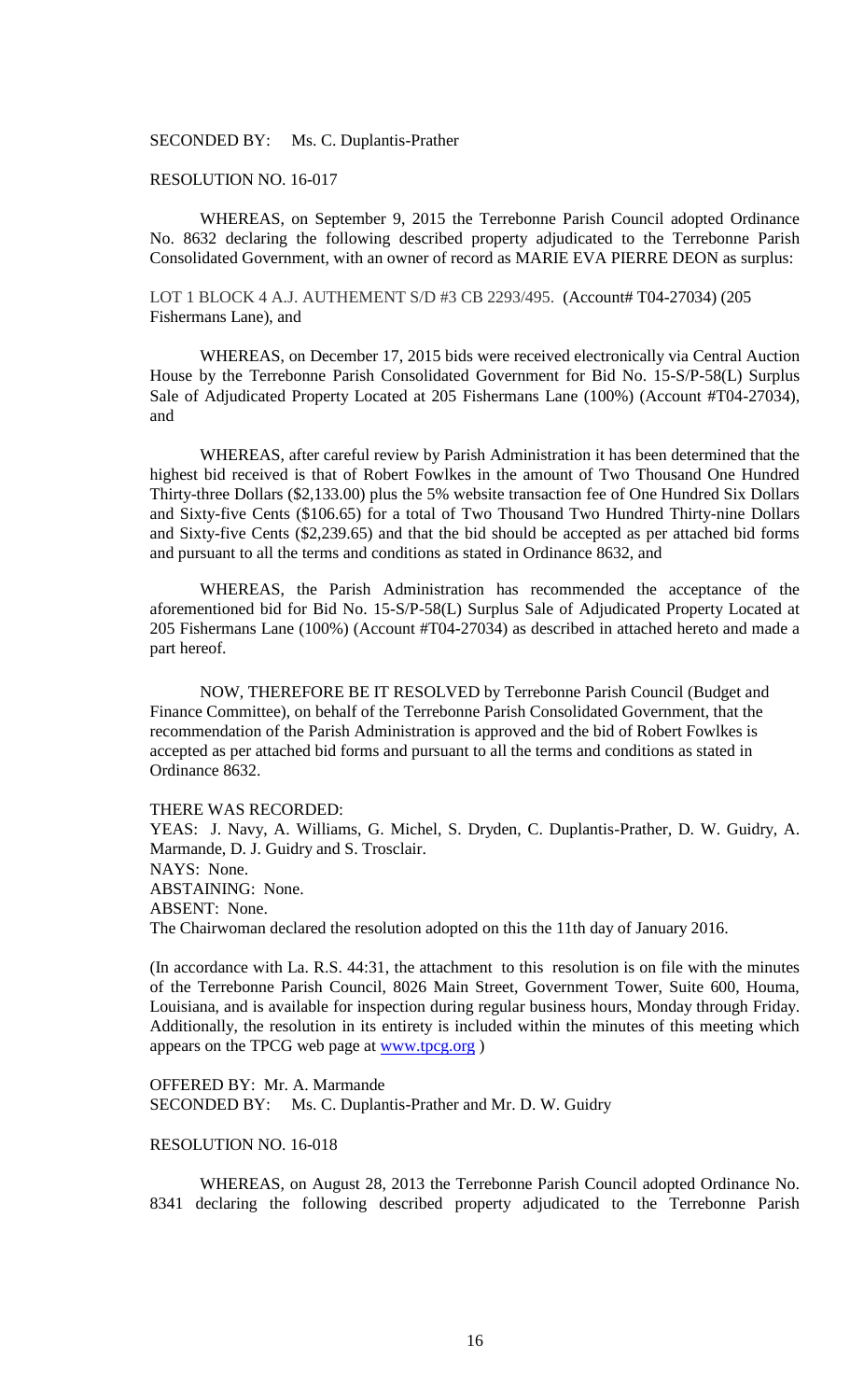Consolidated Government, with an owner of record as MARJORIE AUTHEMENT FORET as surplus:

LOT 10 BLOCK 6 ADDEN 1, A. J. AUTHEMENT S/D #3. CB 2200/767. (Account# T04- 27284) (277 Fishermans Lane), and

WHEREAS, on December 17, 2015 bids were received electronically via Central Auction House by the Terrebonne Parish Consolidated Government for Bid No. 15-S/P-58(K) Surplus Sale of Adjudicated Property Located at 277 Fishermans Lane (100%) (Account #T04-27284), and

WHEREAS, after careful review by Parish Administration it has been determined that the highest bid received is that of Carroll Carrere in the amount of One Thousand Eight Hundred Sixty-seven Dollars (\$1,867.00) plus the 5% website transaction fee of Ninety-three Dollars and Thirty-five Cents (\$93.35) for a total of One Thousand Nine Hundred Sixty Dollars and Thirtyfive Cents (\$1,960.35) and that the bid should be accepted as per attached bid forms and pursuant to all the terms and conditions as stated in Ordinance 8341, and

WHEREAS, the Parish Administration has recommended the acceptance of the aforementioned bid for Bid No. 15-S/P-58(K) Surplus Sale of Adjudicated Property Located at 277 Fishermans Lane (100%) (Account #T04-27284) as described in attached hereto and made a part hereof.

NOW, THEREFORE BE IT RESOLVED by Terrebonne Parish Council (Budget and Finance Committee), on behalf of the Terrebonne Parish Consolidated Government, that the recommendation of the Parish Administration is approved and the bid of Carroll Carrere is accepted as per attached bid forms and pursuant to all the terms and conditions as stated in Ordinance 8341.

THERE WAS RECORDED:

YEAS: J. Navy, A. Williams, G. Michel, S. Dryden, C. Duplantis-Prather, D. W. Guidry, A. Marmande, D. J. Guidry and S. Trosclair. NAYS: None. ABSTAINING: None. ABSENT: None. The Chairwoman declared the resolution adopted on this the 11th day of January 2016.

(In accordance with La. R.S. 44:31, the attachment to this resolution is on file with the minutes of the Terrebonne Parish Council, 8026 Main Street, Government Tower, Suite 600, Houma, Louisiana, and is available for inspection during regular business hours, Monday through Friday. Additionally, the resolution in its entirety is included within the minutes of this meeting which appears on the TPCG web page at [www.tpcg.org](http://www.tpcg.org/) )

OFFERED BY: Ms. C. Duplantis-Prather SECONDED BY: Mr. S. Trosclair

RESOLUTION NO. 16-019

WHEREAS, on May 13, 2015 the Terrebonne Parish Council adopted Ordinance No. 8550 declaring the following described property adjudicated to the Terrebonne Parish Consolidated Government, with an owner of record as ROY JOSEPH LUKE & ANGEL, ETAL. as surplus:

LOT 60' FRONT ON WEST SIDE PEACH ST. BY DEPTH 70' ON CALVIN ST. BEING EM/70' OF LOT 1 BLOCK 42 ADDEN. #3 CONNELY SUBD CB 2246/109. (Account# A03C-24587) (901 Peach Street), and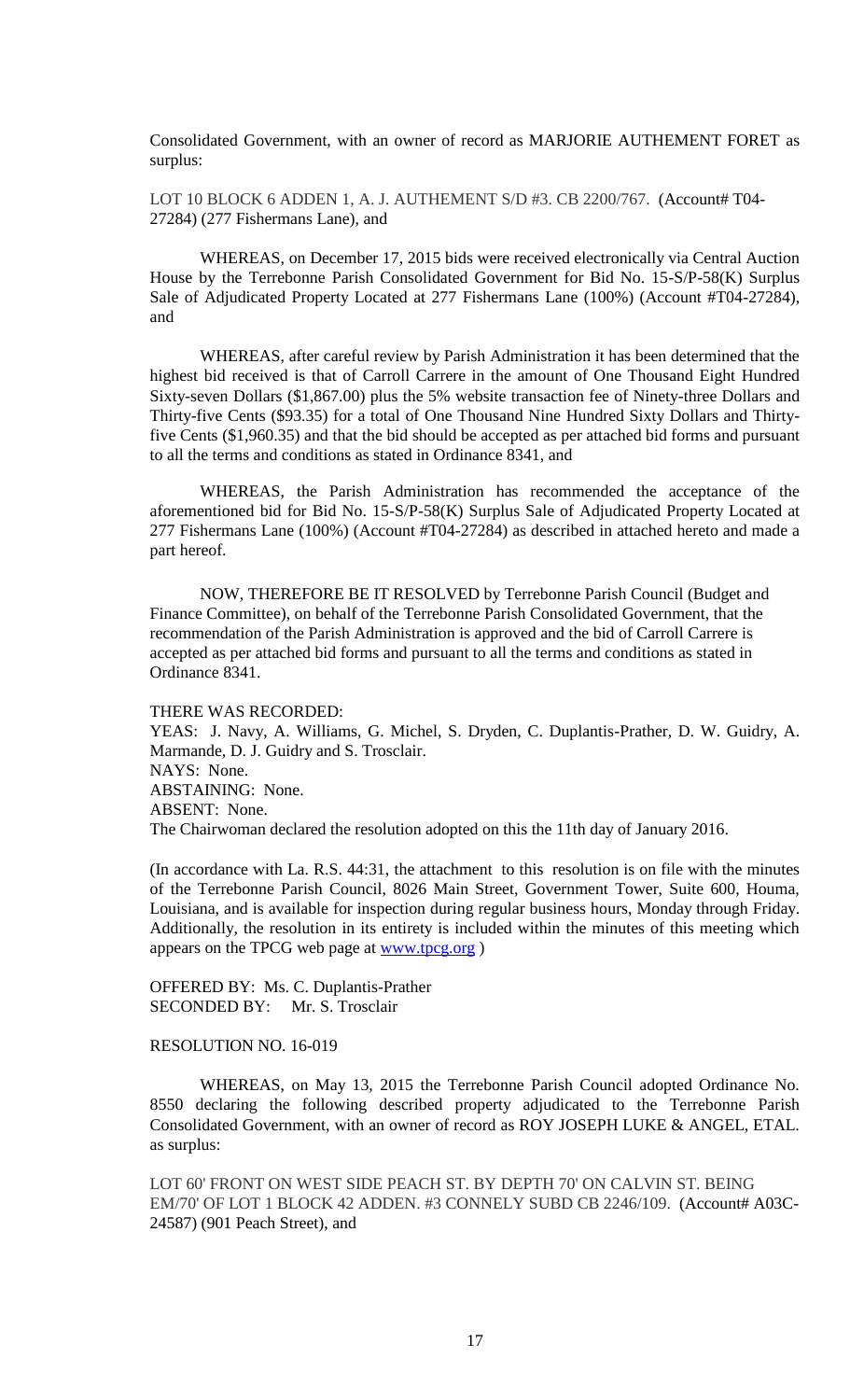WHEREAS, on December 17, 2015 bids were received electronically via Central Auction House by the Terrebonne Parish Consolidated Government for Bid No. 15-S/P-58 (AC) Surplus Sale of Adjudicated Property Located at 901 Peach Street (100%) (Account #A03C-24587), and

WHEREAS, after careful review by Parish Administration it has been determined that the highest bid received is that of Andre Hebert in the amount of Five Thousand Nine Hundred Seventy-five Dollars (\$5,975.00) plus the 5% website transaction fee of Two Hundred Ninety-Eight Dollars and Seventy-five Cents (\$298.75) for a total of Six Thousand Two Hundred Seventy-three Dollars and Seventy-five Cents (\$6,273.75) and that the bid should be accepted as per attached bid forms and pursuant to all the terms and conditions as stated in Ordinance 8550, and

WHEREAS, the Parish Administration has recommended the acceptance of the aforementioned bid for Bid No. 15-S/P-58 (AC) Surplus Sale of Adjudicated Property Located at 901 Peach Street (100%) (Account #A03C-24587) as described in attached hereto and made a part hereof.

NOW, THEREFORE BE IT RESOLVED by Terrebonne Parish Council (Budget and Finance Committee), on behalf of the Terrebonne Parish Consolidated Government, that the recommendation of the Parish Administration is approved and the bid of Andre Hebert is accepted as per attached bid forms and pursuant to all the terms and conditions as stated in Ordinance 8550.

### THERE WAS RECORDED:

YEAS: J. Navy, A. Williams, G. Michel, S. Dryden, C. Duplantis-Prather, D. W. Guidry, A. Marmande, D. J. Guidry and S. Trosclair. NAYS: None. ABSTAINING: None. ABSENT: None. The Chairwoman declared the resolution adopted on this the 11th day of January 2016.

(In accordance with La. R.S. 44:31, the attachment to this resolution is on file with the minutes of the Terrebonne Parish Council, 8026 Main Street, Government Tower, Suite 600, Houma, Louisiana, and is available for inspection during regular business hours, Monday through Friday. Additionally, the resolution in its entirety is included within the minutes of this meeting which appears on the TPCG web page at [www.tpcg.org](http://www.tpcg.org/) )

OFFERED BY: Ms. C. Duplantis-Prather SECONDED BY: Mr. D. W. Guidry

#### RESOLUTION NO. 16-020

WHEREAS, on August 26, 2015 the Terrebonne Parish Council adopted Ordinance No. 8586 declaring the following described property adjudicated to the Terrebonne Parish Consolidated Government, with an owner of record as FIRST AMERICAN TITLE INSURANCE COMPANY as surplus:

LOT 3 BLOCK 15 CONNELY SUBDIVISION. (Account# T03C-24733) (405 Ash Street), and

WHEREAS, on December 17, 2015 bids were received electronically via Central Auction House by the Terrebonne Parish Consolidated Government for Bid No. 15-S/P-58 (AA) Surplus Sale of Adjudicated Property Located at 405 Ash Street (100%) (Account #T03C-24733), and

WHEREAS, after careful review by Parish Administration it has been determined that the highest bid received is that of Andre Hebert in the amount of Nine Thousand One Hundred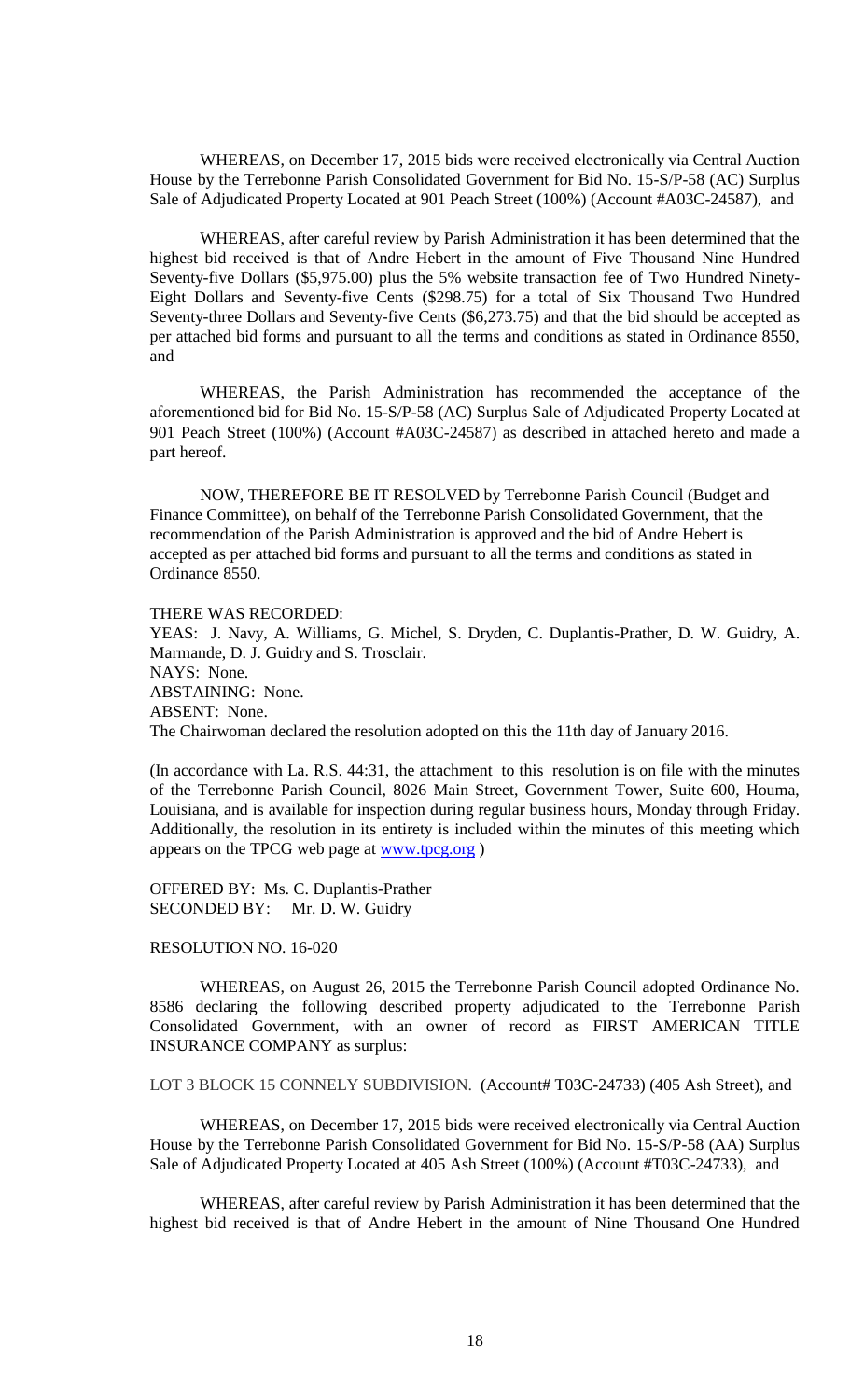Dollars (\$9,100.00) plus the 5% website transaction fee of Four Hundred Fifty-five Dollars (\$455.00) for a total of Nine Thousand Five Hundred Fifty-five Dollars (\$9,555.00) and that the bid should be accepted as per attached bid forms and pursuant to all the terms and conditions as stated in Ordinance 8586, and

WHEREAS, the Parish Administration has recommended the acceptance of the aforementioned bid for Bid No. 15-S/P-58 (AA) Surplus Sale of Adjudicated Property Located at 405 Ash Street (100%) (Account #T03C-24733) as described in attached hereto and made a part hereof.

NOW, THEREFORE BE IT RESOLVED by Terrebonne Parish Council (Budget and Finance Committee), on behalf of the Terrebonne Parish Consolidated Government, that the recommendation of the Parish Administration is approved and the bid of Andre Hebert is accepted as per attached

THERE WAS RECORDED:

YEAS: J. Navy, A. Williams, G. Michel, S. Dryden, C. Duplantis-Prather, D. W. Guidry, A. Marmande, D. J. Guidry and S. Trosclair. NAYS: None. ABSTAINING: None. ABSENT: None. The Chairwoman declared the resolution adopted on this the 11th day of January 2016.

(In accordance with La. R.S. 44:31, the attachment to this resolution is on file with the minutes of the Terrebonne Parish Council, 8026 Main Street, Government Tower, Suite 600, Houma, Louisiana, and is available for inspection during regular business hours, Monday through Friday. Additionally, the resolution in its entirety is included within the minutes of this meeting which appears on the TPCG web page at **www.tpcg.org** )

OFFERED BY: Mr. A. Marmande SECONDED BY: Mr. D. J. Guidry

## RESOLUTION NO. 16-021

WHEREAS, on May 13, 2015 the Terrebonne Parish Council adopted Ordinance No. 8553 declaring the following described property adjudicated to the Terrebonne Parish Consolidated Government, with an owner of record as MARTIN JOSEPH PARFAIT & ANNIE as surplus:

LOT 15 BLOCK 3 ADDEN. 1 A.J. AUTHEMENT SUBD. #2. CB 2246/205. (Account# A04- 27964) (182 Orange Street), and

WHEREAS, on December 17, 2015 bids were received electronically via Central Auction House by the Terrebonne Parish Consolidated Government for Bid No. 15-S/P-58 (G) Surplus Sale of Adjudicated Property Located at 182 Orange Street (100%) (Account #A04-27964), and

WHEREAS, after careful review by Parish Administration it has been determined that the highest bid received is that of Phillip Silver in the amount of Two Thousand Six Hundred Sixtyseven Dollars (\$2,667.00) plus the 5% website transaction fee of One Hundred Thirty-three Dollars and Thirty-five Cents (\$133.35) for a total of Two Thousand Eight Hundred Dollars and Thirty-five Cents (\$2,800.35) and that the bid should be accepted as per attached bid forms and pursuant to all the terms and conditions as stated in Ordinance 8553, and

WHEREAS, the Parish Administration has recommended the acceptance of the aforementioned bid for Bid No. 15-S/P-58 (G) Surplus Sale of Adjudicated Property Located at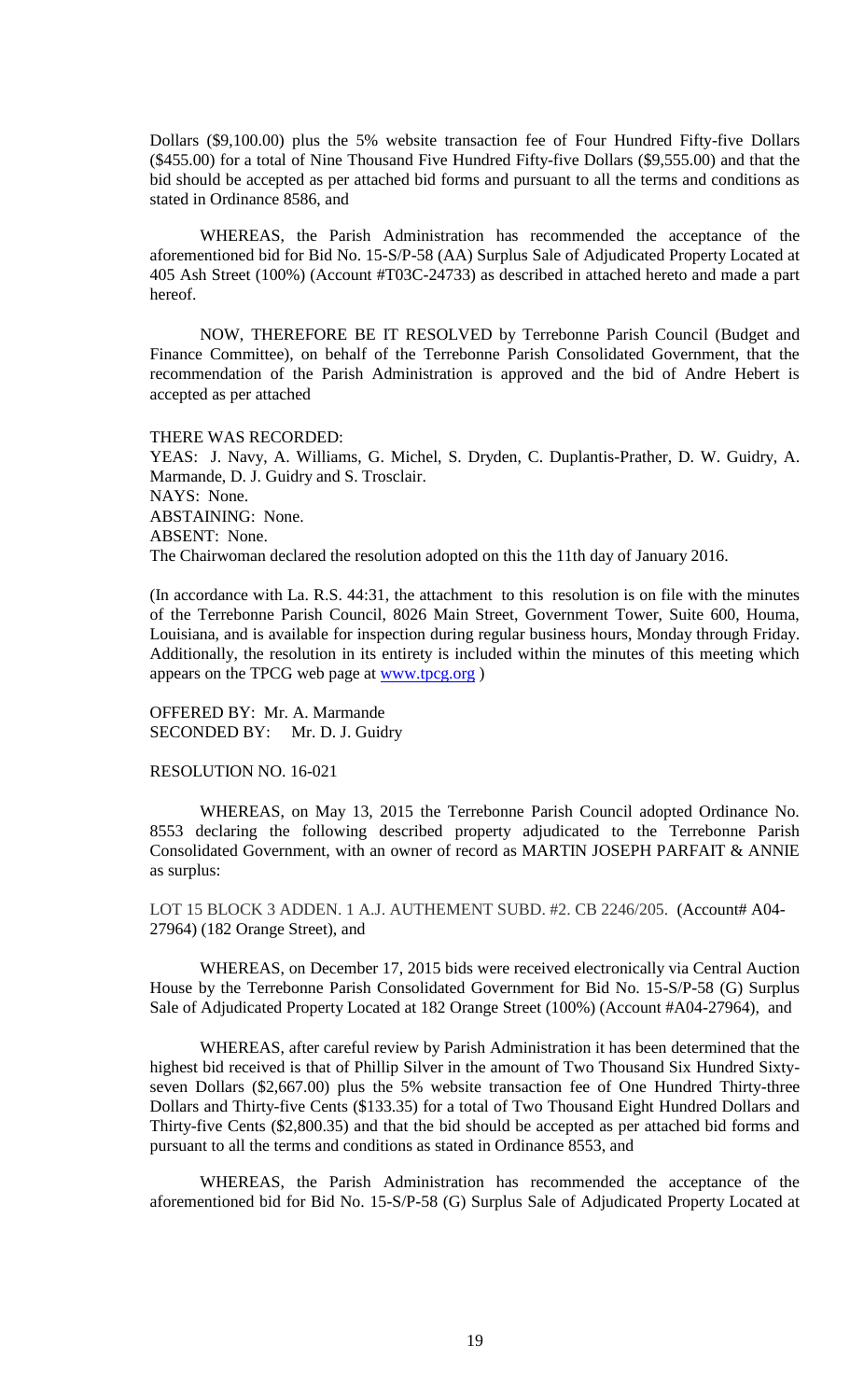182 Orange Street (100%) (Account #A04-27964) as described in attached hereto and made a part hereof.

NOW, THEREFORE BE IT RESOLVED by Terrebonne Parish Council (Budget and Finance Committee), on behalf of the Terrebonne Parish Consolidated Government, that the recommendation of the Parish Administration is approved and the bid of Phillip Silver is accepted.

#### THERE WAS RECORDED:

YEAS: J. Navy, A. Williams, G. Michel, S. Dryden, C. Duplantis-Prather, D. W. Guidry, A. Marmande, D. J. Guidry and S. Trosclair. NAYS: None. ABSTAINING: None. ABSENT: None. The Chairwoman declared the resolution adopted on this, the 11th day of January 2016.

(In accordance with La. R.S. 44:31, the attachment to this resolution is on file with the minutes of the Terrebonne Parish Council, 8026 Main Street, Government Tower, Suite 600, Houma, Louisiana, and is available for inspection during regular business hours, Monday through Friday. Additionally, the resolution in its entirety is included within the minutes of this meeting which appears on the TPCG web page at [www.tpcg.org](http://www.tpcg.org/) )

OFFERED BY: Mr. A. Marmande SECONDED BY: Mr. D. W. Guidry

### RESOLUTION NO. 16-022

WHEREAS, on May 13, 2015 the Terrebonne Parish Council adopted Ordinance No. 8554 declaring the following described property adjudicated to the Terrebonne Parish Consolidated Government, with an owner of record as MARTIN J. PARFAIT & ANNIE as surplus:

EASTERNMOST 4' OF LOTS 13 & 14 BLOCK 3 ADDEN. 1 A.J. AUTHEMENT SUBD. #2. CB 2246/202. (Account# A04-27965) (178 Orange Street), and

WHEREAS, on December 17, 2015 bids were received electronically via Central Auction House by the Terrebonne Parish Consolidated Government for Bid No. 15-S/P-58 (F) Surplus Sale of Adjudicated Property Located at 178 Orange Street (100%) (Account #A04-27965), and

WHEREAS, after careful review by Parish Administration it has been determined that the highest bid received is that of Phillip Silver in the amount of Two Thousand Eight Hundred Sixty-seven Dollars (\$2,867.00) plus the 5% website transaction fee of One Hundred Forty-three Dollars and Thirty-five Cents (\$143.35) for a total of Three Thousand Ten Dollars and Thirtyfive Cents (\$3,010.35) and that the bid should be accepted as per attached bid forms and pursuant to all the terms and conditions as stated in Ordinance 8554, and

WHEREAS, the Parish Administration has recommended the acceptance of the aforementioned bid for Bid No. 15-S/P-58 (F) Surplus Sale of Adjudicated Property Located at 178 Orange Street (100%) (Account #A04-27965) as described in attached hereto and made a part hereof.

NOW, THEREFORE BE IT RESOLVED by Terrebonne Parish Council (Budget and Finance Committee), on behalf of the Terrebonne Parish Consolidated Government, that the recommendation of the Parish Administration is approved and the bid of Phillip Silver is accepted as per attached bid forms and pursuant to all the terms and conditions as stated in Ordinance 8554.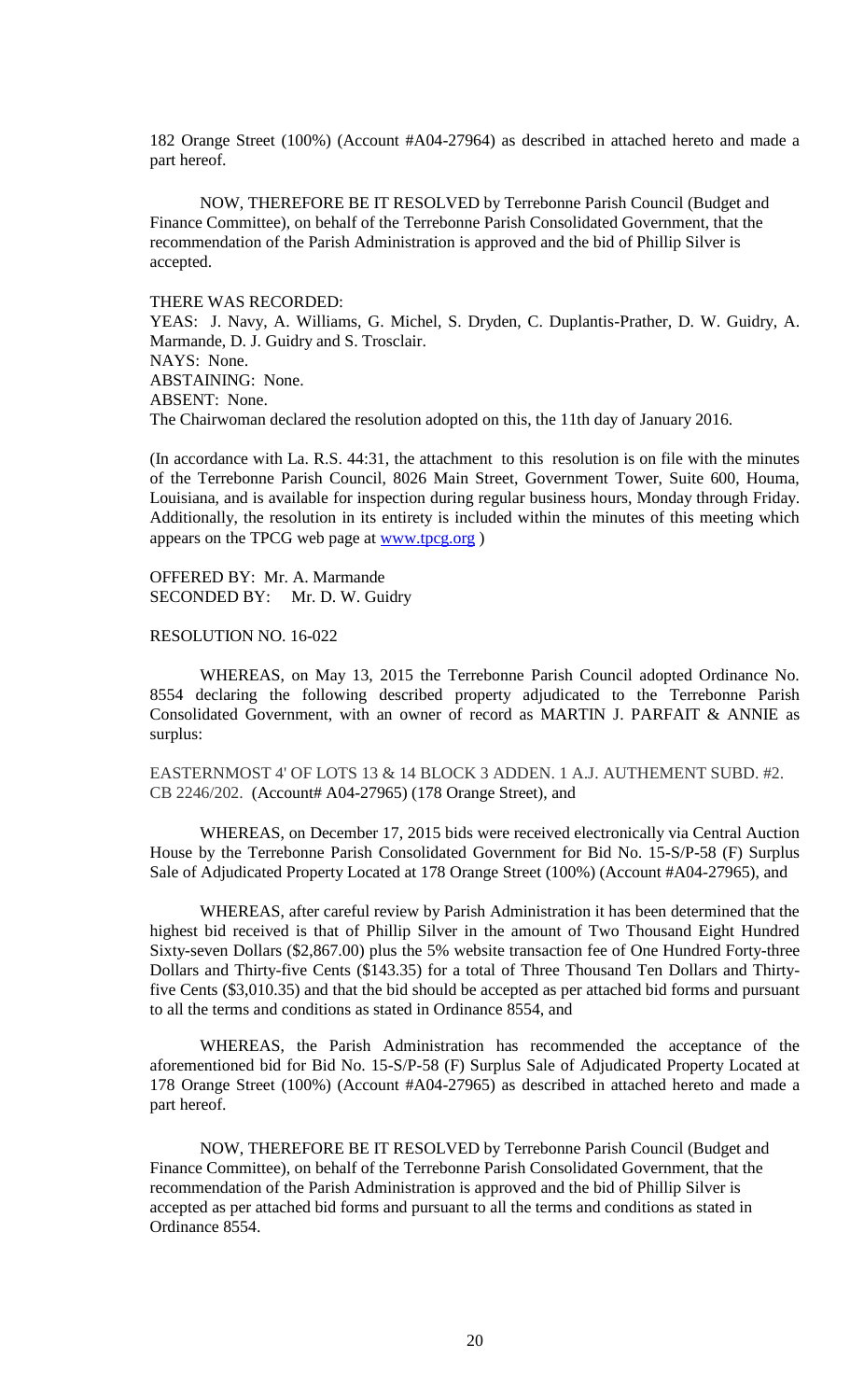THERE WAS RECORDED: YEAS: J. Navy, A. Williams, G. Michel, S. Dryden, C. Duplantis-Prather, D. W. Guidry, A. Marmande, D. J. Guidry and S. Trosclair. NAYS: None. ABSTAINING: None. ABSENT: None. The Chairwoman declared the resolution adopted on this the 11th day of January 2016.

(In accordance with La. R.S. 44:31, the attachment to this resolution is on file with the minutes of the Terrebonne Parish Council, 8026 Main Street, Government Tower, Suite 600, Houma, Louisiana, and is available for inspection during regular business hours, Monday through Friday. Additionally, the resolution in its entirety is included within the minutes of this meeting which appears on the TPCG web page at [www.tpcg.org](http://www.tpcg.org/) )

OFFERED BY: Mr. A. Marmande SECONDED BY: Mr. G. Michel

#### RESOLUTION NO. 16-023

WHEREAS, on September 9, 2015 the Terrebonne Parish Council adopted Ordinance No. 8620 declaring the following described property adjudicated to the Terrebonne Parish Consolidated Government, with an owner of record as RANDAL JOSEPH & CRYSTAL BILLIOT as surplus:

TRACT OF LAND LOCATED IN SECTION 1, T19S - R17E, FRONTING ON HWY. 57 WHICH IS LOCATED ON THE LEFT DESCENDING BANK OF BAYOU GRAND CAILLOU. SAID TRACT IS FORMED OUT OF LOT 11 WHICH WAS AWARDED TO MARY ALICE BONVILLAIN NIXON BY ACT OF PARTITION RECORDED IN CB 378/87. SAID TRACT MEASURING A FRONT OF 100' ALONG THAT CERTAIN RIGHT OF WAY OR PROPOSED STREET CONTAINED THEREON BY DEPTH BETWEEN EQUAL & PARALLEL LINES OF 100'. SAID TRACT OF LAND BEING BOUNDED AS FOLLOWS: IN THE FRONT OR NORTH BY THAT CERTAIN RIGHT OF WAY OR PROPOSED STREET, 54.38' WIDE LOCATED THEREON IN TRACT 11, BELOW OR SOUTHERLY BY OTHER PROPERTY OF VENDOR HEREIN, ON THE EAST BY OTHER PROPERTY OF VENDOR, AND ON THE WEST BY PROPERTY BELONGING TO JOHNSON BUQUET OR ASSIGNS. THE LOWER PROPERTY LINE OF SAID TRACT BEING PARALLEL TO & 100' ABOVE THE BOUNDARY LINE WHICH SEPARATES LOT 10 FROM LOT 11 ON THE SAID MAP OR PLAT. CB 2293/486. (Account# T04-60570) (5853 Grand Caillou Road), and

WHEREAS, on December 17, 2015 bids were received electronically via Central Auction House by the Terrebonne Parish Consolidated Government for Bid No. 15-S/P-58 (AG) Surplus Sale of Adjudicated Property Located at 5853 Grand Caillou Road (100%) (Account #T04- 60570), and

WHEREAS, after careful review by Parish Administration it has been determined that the highest bid received is that of Patrick Walker in the amount of Three Thousand Fifty Dollars (\$3,050.00) plus the 5% website transaction fee of One Hundred Fifty-two Dollars and Fifty Cents (\$152.50) for a total of Three Thousand Two Hundred Two Dollars and Fifty Cents (\$3,202.50) and that the bid should be accepted as per attached bid forms and pursuant to all the terms and conditions as stated in Ordinance 8620, and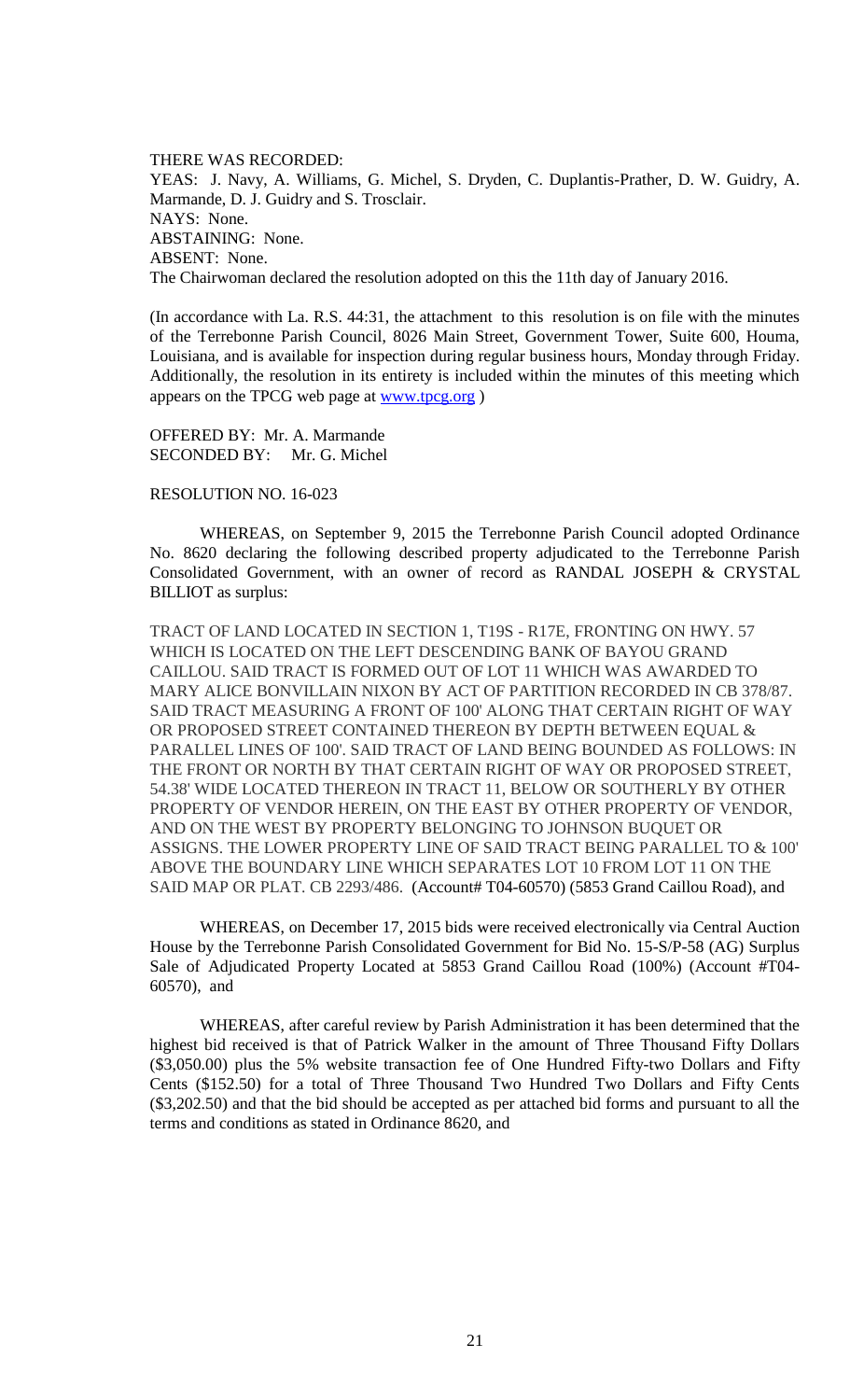WHEREAS, the Parish Administration has recommended the acceptance of the aforementioned bid for Bid No. 15-S/P-58 (AG) Surplus Sale of Adjudicated Property Located at 5853 Grand Caillou Road (100%) (Account #T04-60570) as described in attached hereto and made a part hereof.

NOW, THEREFORE BE IT RESOLVED by Terrebonne Parish Council (Budget and Finance Committee), on behalf of the Terrebonne Parish Consolidated Government, that the recommendation of the Parish Administration is approved and the bid of Patrick Walker is accepted as per attached bid forms and pursuant to all the terms and conditions as stated in Ordinance 8620.

THERE WAS RECORDED:

YEAS: J. Navy, A. Williams, G. Michel, S. Dryden, C. Duplantis-Prather, D. W. Guidry, A. Marmande, D. J. Guidry and S. Trosclair. NAYS: None. ABSTAINING: None. ABSENT: None. The Chairwoman declared the resolution adopted on this the 11th day of January 2016.

OFFERED BY: Mr. D. J. Guidry SECONDED BY: Mr. S. Trosclair

# RESOLUTION NO. 16-024

RESOLUTION AUTHORIZING THE SALARY INCREASE OF THE CITY MARSHAL, WHOSE SALARY IS APPROVED BY THE LOCAL GOVERNING AUTHORITY.

WHEREAS, the Marshal's Office is supported thro

WHEREAS, the City Marshal is an elected official whose salary is approved by the local governing authority, and

WHEREAS, the 2016 Budget has been adopted with sufficient funds to increase the Marshal's salary from \$ 50,696 to \$55,650 (exclusive of the State Supplemental Pay), without an increase of the Terrebonne Parish General Fund Supplement.

NOW THEREFORE BE IT RESOLVED, by the Terrebonne Parish Council, on behalf of the Terrebonne Parish Consolidated Government, that the City Marshal's salary be increased as recommended.

### THERE WAS RECORDED:

YEAS: J. Navy, A. Williams, G. Michel, S. Dryden, C. Duplantis-Prather, D. W. Guidry, A. Marmande, D. J. Guidry and S. Trosclair. NAYS: None. ABSTAINING: None. ABSENT: None. The Chairwoman declared the resolution adopted on this the 11th day of January 2016.

Upon questioning, TPCG Parish Manager Mr. A. Levron explained that in the 2016 Budget, the City Marshal approved pay increases for his staff; but, his request for a salary increase has to approved by the Council. He continued that a letter was submitted for the Council's review in January 2016 pertaining to this matter.

OFFERED BY: Ms. C. Duplantis-Prather SECONDED BY: Mr. D. J. Guidry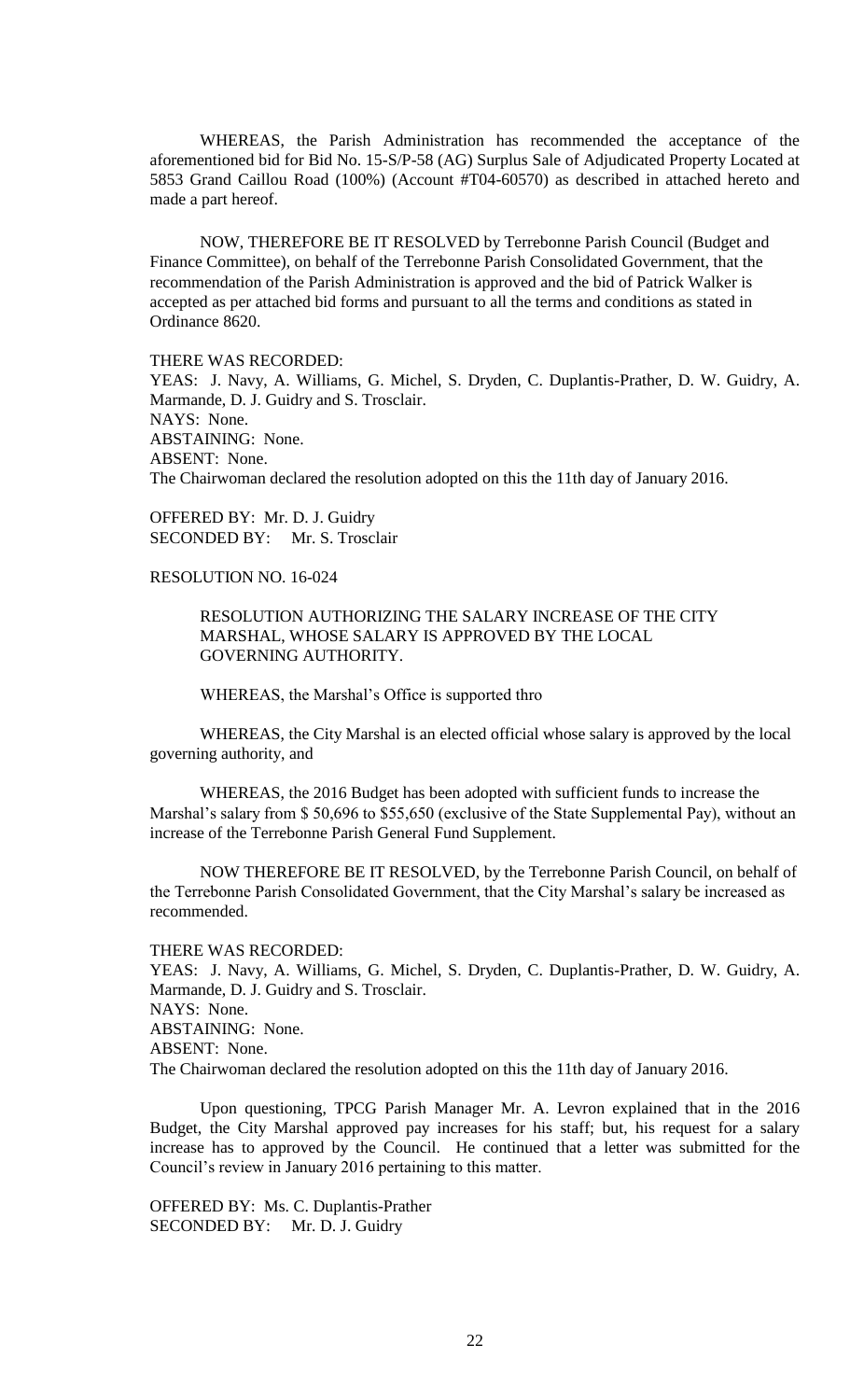### RESOLUTION NO. 16-025

WHEREAS, the Coroner's Office is supported through fees and supplements from the Terrebonne Parish Consolidated Government, and

WHEREAS, the Coroner is an elected official whose salary is approved by the local governing authority, and

WHEREAS, the 2016 Budget has been adopted with sufficient funds to increase the Coroner's salary from \$71,157 to \$81,157, without an increase in the Terrebonne Parish General Fund Supplement.

NOW THEREFORE BE IT RESOLVED, by the Terrebonne Parish Council, on behalf of the Terrebonne Parish Consolidated Government, that the Coroner's salary be increased as recommended.

#### THERE WAS RECORDED:

YEAS: J. Navy, A. Williams, G. Michel, S. Dryden, C. Duplantis-Prather, D. W. Guidry, A. Marmande, D. J. Guidry and S. Trosclair. NAYS: None. ABSTAINING: None. ABSENT: None. The Chairwoman declared the resolution adopted on this the 11th day of January 2016.

Mr. D. J. Guidry moved, seconded by Mr. G. Michel, "THAT, the Budget & Finance Committee introduce an ordinance to amend the 2016 Adopted Operating Budget and the Budgeted Positions of the Terrebonne Parish Consolidated Government for the following items:

I. Budget/General Fund/Administration: Add Office Manager, \$79,019

II. Code of Ordinances: Section 2-86, 'Parish President's Staff'

and call a public hearing on said matter on January 27, 2016 at 6:30 p.m."

The Chairwoman called for the vote on the motion offered by Mr. D. J. Guidry. THERE WAS RECORDED: YEAS: J. Navy, A. Williams, G. Michel, S. Dryden, C. Duplantis-Prather, D. W. Guidry, A. Marmande, D. J. Guidry and S. Trosclair. NAYS: None. ABSENT: None. The Chairwoman declared the motion adopted.

Mr. D. W. Guidry moved, seconded by Mr. D. J. Guidry and Mr. S. Trosclair, "THAT, the Budget & Finance Committee introduce an ordinance to amend the 2016 Adopted Operating Budget and 5-year Capital Outlay Budget of the Terrebonne Parish Consolidated Government for the following items:

- I. Houma Police Department, \$47,305
- II. Falgout Canal Freshwater Enhancement (TE-0063), \$3,300,000
- III. Ornamental Signal Lights, \$12,040
- IV. Le Petit de Terrebonne Theater Building, \$464,900
- V. South La. Wetlands Discovery Center, \$856,750

and call a public hearing on said matter on January 27, 2016 at 6:30 p.m."

The Chairwoman called for the vote on the motion offered by Mr. D. W. Guidry.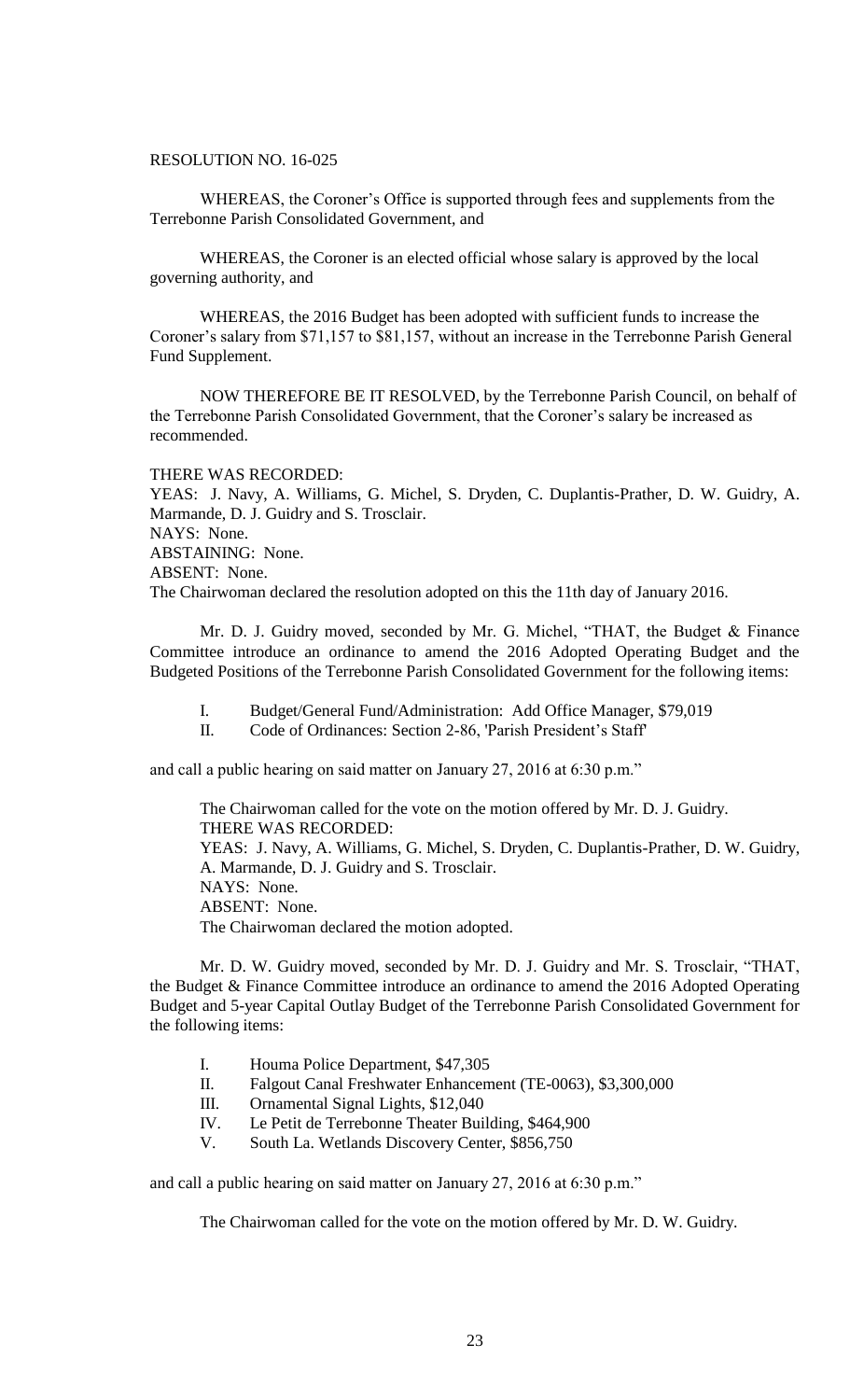THERE WAS RECORDED: YEAS: J. Navy, A. Williams, G. Michel, S. Dryden, C. Duplantis-Prather, D. W. Guidry, A. Marmande, D. J. Guidry and S. Trosclair. NAYS: None. ABSENT: None. The Chairwoman declared the motion adopted.

Mr. D. J. Guidry moved, seconded by Mr. S. Trosclair, "THAT, there being no further business to come before the Budget & Finance Committee, the meeting be adjourned."

The Chairwoman called for the vote on the motion offered by Mr. D. J. Guidry. THERE WAS RECORDED:

YEAS: J. Navy, A. Williams, G. Michel, S. Dryden, C. Duplantis-Prather, D. W. Guidry, A. Marmande, D. J. Guidry and S. Trosclair.

NAYS: None.

ABSENT: None.

The Chairwoman declared the motion adopted and the meeting was adjourned at 5:43 p.m.

Arlanda Williams, Chairwoman

Tammy E. Triggs, Minute Clerk

Ms. A. Williams moved, seconded by Mr. D.J. Guidry, "THAT, the Council accept and ratify the minutes of the Budget and Finance Committee meeting held on 01/11/16."

The Chairman called for a vote on the motion offered by Ms. A. Williams. THERE WAS RECORDED: YEAS: J. Navy, A. Williams, G. Michel, S. Dryden, C. Duplantis-Prather, D. W. Guidry,

A. Marmande, D. J. Guidry and S. Trosclair. NAYS: None.

ABSENT: None.

The Chairman declared the motion adopted.

The Chairman called for a report on the Policy, Procedure and Legal Committee meeting held on 01/11/16, whereupon the Committee Chairman noting ratification of minutes calls public hearings on January 27, 2016 at 6:30 p.m.

# POLICY, PROCEDURE, & LEGAL COMMITTEE

## JANUARY 11, 2016

The Chairman, Darrin Guidry, called the Policy, Procedure, & Legal Committee meeting to order at 5:46 p. m. in the Terrebonne Parish Council Meeting Room with an Invocation offered by Committee member G. Michel and the Pledge of Allegiance led by Committee member S. Dryden. Upon roll call, Committee Members recorded as present were: J. Navy, A. Williams, G. Michel, S. Dryden, C. Duplantis-Prather, D. W. Guidry, A. Marmande, D. J. Guidry and S. Trosclair. A quorum was declared present.

Mr. Clifton Pierce, Vice-President of the Krewe of Mardi Gras, stated that the number of bingo games per week at any hall should be no more than two to three days a week; but, no more than three. He asked the Council to consider keeping the current ordinance in place.

Mr. Kevin Harrington, a Houma resident, stated that he has done a "little" research and found out that this parish is the only one with limitations as it relates to the number of days that a bingo hall can play games. He stated that this country was built on a "free enterprise" system;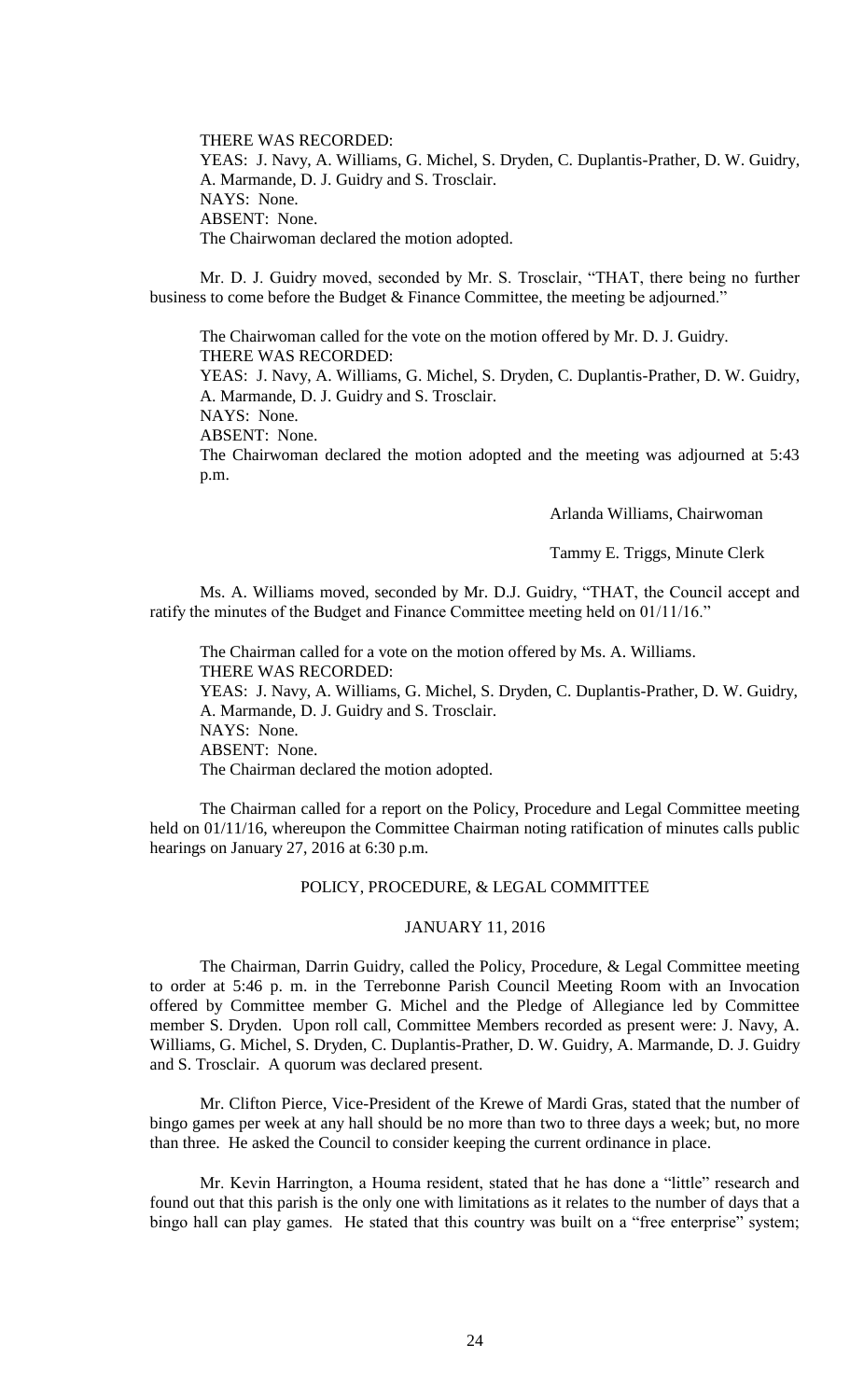and noted that if you are providing a product that is in demand for consumers, the business will flourish. Mr. Harrington further explained that he was in awe of all of the services that these particular bingo halls provide to the communities of Terrebonne Parish.

Mr. D. J. Guidry moved, seconded by Ms. A. Williams, "THAT, the Policy, Procedure and Legal Committee extend Mr. Kevin Harrington's time an additional minute."

The Chairman called for the vote on the motion offered by Mr. D. J. Guidry. THERE WAS RECORDED: YEAS: J. Navy, A. Williams, G. Michel, S. Dryden, C. Duplantis-Prather, D. W. Guidry, A. Marmande, D. J. Guidry and S. Trosclair. NAYS: None. ABSENT: None. The Chairman declared the motion adopted.

Mr. Harrington continued and explained that by removing the "caps" on the number of days, the bingo hall can continue to provide services to the communities as they have done in the past and even to a greater capacity.

Miranda Trahan, a member of the Tee Caillou Lions Club, explained that after the bingo hall that they used was sold, they had to move their games to the Evergreen Hall. She stated that by increasing the number of days, their club would be able to continue to provide services to the community, such as send children to the Crippled Children's Camp in Leesville as well as provide eye services to individuals in the community who are unable to pay for these services.

Mr. D. J. Guidry moved, seconded by Ms. C. Duplantis-Prather, "THAT, the Policy, Procedure and Legal Committee extend Ms. Miranda Trahan's minute an additional minute."

The Chairman called for the vote on the motion offered by Mr. D. J. Guidry. THERE WAS RECORDED: YEAS: J. Navy, A. Williams, G. Michel, S. Dryden, C. Duplantis-Prather, D. W. Guidry, A. Marmande, D. J. Guidry and S. Trosclair. NAYS: None. ABSENT: None. The Chairman declared the motion adopted.

Ms. Trahan gave a brief list of services that the Tee Caillou Lions Club provides to the community and she is in favor of increasing the number of days that a bingo hall can have games.

Mrs. Charlotte Black, a Houma hall owner, explained that she represents both sides of the issue and is familiar with the discussion that has gone on as it relates to the number of days that a bingo hall can hold games. Mrs. Black suggested that the proposed ordinance be implemented on a six month trial basis with an option to revisit the item in the future.

Committee member G. Michel suggested that the concerns from the various organizations be taken into consideration when changes to this ordinance occur. Mr. Michel explained that increasing the number of days will cause hardship for some bingo clubs; thus, noting that by increasing the number of days may not necessarily increase the number of bingo participants. He asked the Council to take no action as it relates to changing the number of bingo days.

Mr. Joseph Malbrough, a member of the Evergreen Association, explained that increasing the number of days that a bingo hall can have games will increase revenue for all of the clubs thus allowing them to continue to help the communities in the same way that they have done in the pass. Mr. Malbrough expressed his support of increasing the number of bingo days that a bingo hall can have.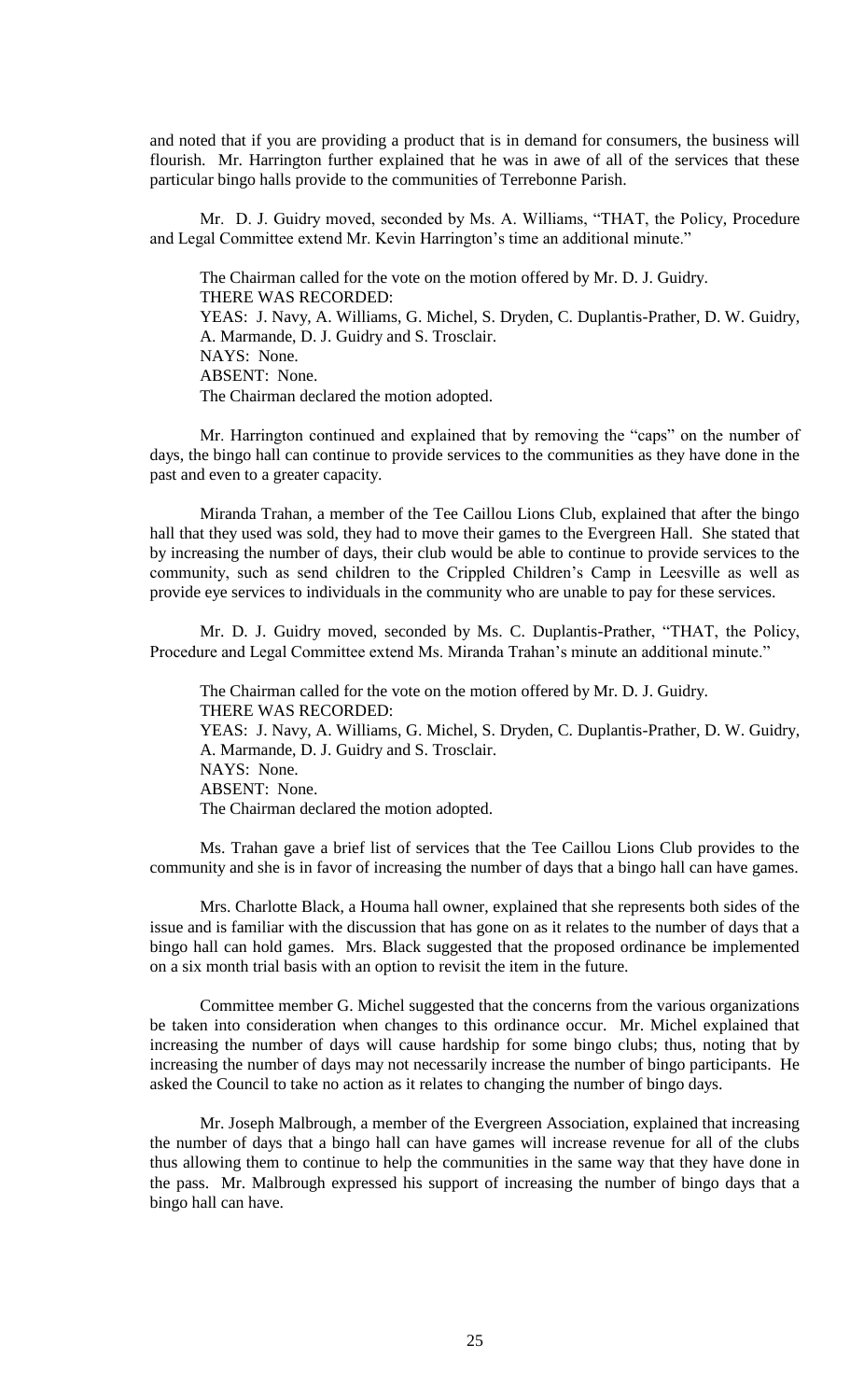Discussion ensued with Committee members stating that a committee was formed to formulate additional days as well as coordinate the days with the public so that all bingo halls will be able to continue to hold games without detrimental hardship to one another; and noting that this is not a compromise to the current ordinance, but is only a recommendation that would be beneficial to everyone involved. The Council Clerk was asked to place this item on the agenda in six months.

Upon questioning, Parish Attorney C. Alcock explained that the language in the ordinance can be amended to include the necessary changes.

Mr. J. Navy moved, seconded by Ms. C. Duplantis-Prather, "THAT, the Policy, Procedure, & Legal Committee introduce an ordinance that will amend the Parish Code, Chapter 16, Article IV, Section 16-120, to increase the number of days to 3 per calendar week on which facilities may conduct raffle, bingo, or keno games on a six month trial basis and the matter be brought back to the Council for review and call a public hearing on January 27, 2016 at 6:30 p.m."

The Chairman called for the vote on the motion offered by Mr. J. Navy. THERE WAS RECORDED: YEAS: J. Navy, A. Williams, G. Michel, S. Dryden, C. Duplantis-Prather, D. W. Guidry, A. Marmande, D. J. Guidry and S. Trosclair. NAYS: None. ABSENT: None. The Chairman declared the motion adopted.

Ms. A. Williams moved, seconded by Ms. C. Duplantis-Prather, "THAT, there being no further business to come before the Policy, Procedure, & Legal Committee, the meeting be adjourned."

The Chairman called for the vote on the motion offered by Ms. A. Williams. THERE WAS RECORDED:

YEAS: J. Navy, A. Williams, G. Michel, S. Dryden, C. Duplantis-Prather, D. W. Guidry, A. Marmande, D. J. Guidry and S. Trosclair. NAYS: None. ABSENT: None.

The Chairman declared the motion adopted and the meeting was adjourned at 6:16 p. m.

Darrin Guidry, Chairman

Tammy E. Triggs, Minute Clerk

Mr. D. W. Guidry moved, seconded by Mr. D. J. Guidry, "THAT, the Council accept and ratify the minutes of the Policy, Procedure and Legal Committee meeting held on 01/11/16."

The Chairman called for a vote on the motion offered by Mr. D. W. Guidry. THERE WAS RECORDED: YEAS: J. Navy, A. Williams, G. Michel, S. Dryden, C. Duplantis-Prather, D. W. Guidry, A. Marmande, D. J. Guidry and S. Trosclair. NAYS: None. ABSENT: None. The Chairman declared the motion adopted.

The Chairman called for a report on the Public Services Committee meeting held on 01/11/16, whereupon the Committee Chairwoman rendered the following: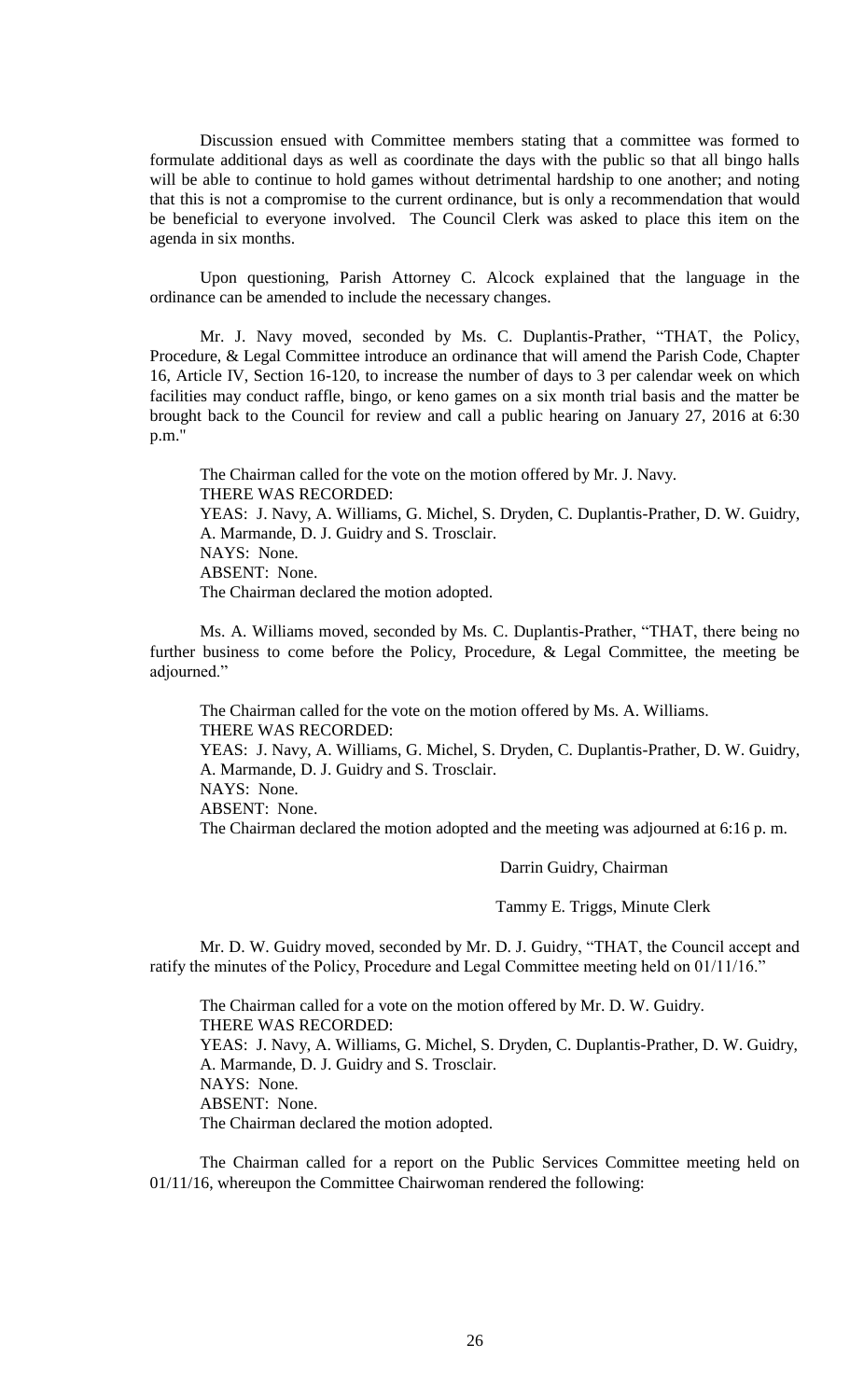### PUBLIC SERVICES COMMITTEE

## JANUARY 11, 2016

The Chairwoman, C. Duplantis-Prather, called the Public Services Committee meeting to order at 6:18 p. m. in the Terrebonne Parish Council Meeting Room with an Invocation offered by Committee member S. Trosclair and the Pledge of Allegiance by led by Committee member S. Dryden. Upon roll call, Committee Members recorded as present were: J. Navy, A. Williams, G. Michel, S. Dryden, C. Duplantis-Prather, D. W. Guidry, A. Marmande, D. J. Guidry and S. Trosclair. A quorum was declared present.

OFFERED BY: Ms. A. Williams SECONDED BY: Mr. D. J. Guidry

RESOLUTION NO. 16-026

A resolution authorizing the execution of Change Order No. 1 for the Construction Agreement for Parish Project No. 14-DRA-50, Sylvia Street Drainage Improvements, Phase 3, Terrebonne Parish, Louisiana.

WHEREAS, the Terrebonne Parish Consolidated Government awarded the construction to LA Contracting Enterprises, LLC, for Parish Project No. 14-DRA-50, Sylvia Street Drainage Improvements, Phase 3, Terrebonne Parish, Louisiana, and

WHEREAS, this change order has been recommended so as to adjust the estimated contract item quantities for the completion of the project described on the attached Change Order No. 1 for the above referenced project, and

WHEREAS, this change order will decrease the overall contract price by Two Thousand Six Hundred and Fifty-Two Dollars (\$2,652.00), and

WHEREAS, Change Order No. 1 had been recommended by the Engineer, Duplantis Design Group, PC, for this project.

NOW, THEREFORE BE IT RESOLVED that the Terrebonne Parish Council on behalf of the Terrebonne Parish Consolidated Government, does hereby approve and authorize the execution by Terrebonne Parish President Michel Claudet of Change Order No. 1 to the construction agreement with LA Contracting Enterprises, LLC for Parish Project No. 14-DRA-50, Sylvia Street Drainage Improvements, Phase 3, Terrebonne Parish, Louisiana, for a decrease in the overall contract price of Two Thousand Six Hundred and Fifty-Two Dollars (\$2,652.00), and

BE IT FURTHER RESOLVED that a certified copy of the resolution be forwarded to Engineer, Duplantis Design Group, PC

THERE WAS RECORDED:

YEAS: J. Navy, A. Williams, G. Michel, S. Dryden, C. Duplantis-Prather, D. W. Guidry, A. Marmande, D. J. Guidry and S. Trosclair. NAYS: None. ABSTAINING: None. ABSENT: None.

The Chairwoman declared the resolution adopted on this the 11th day of January 2016.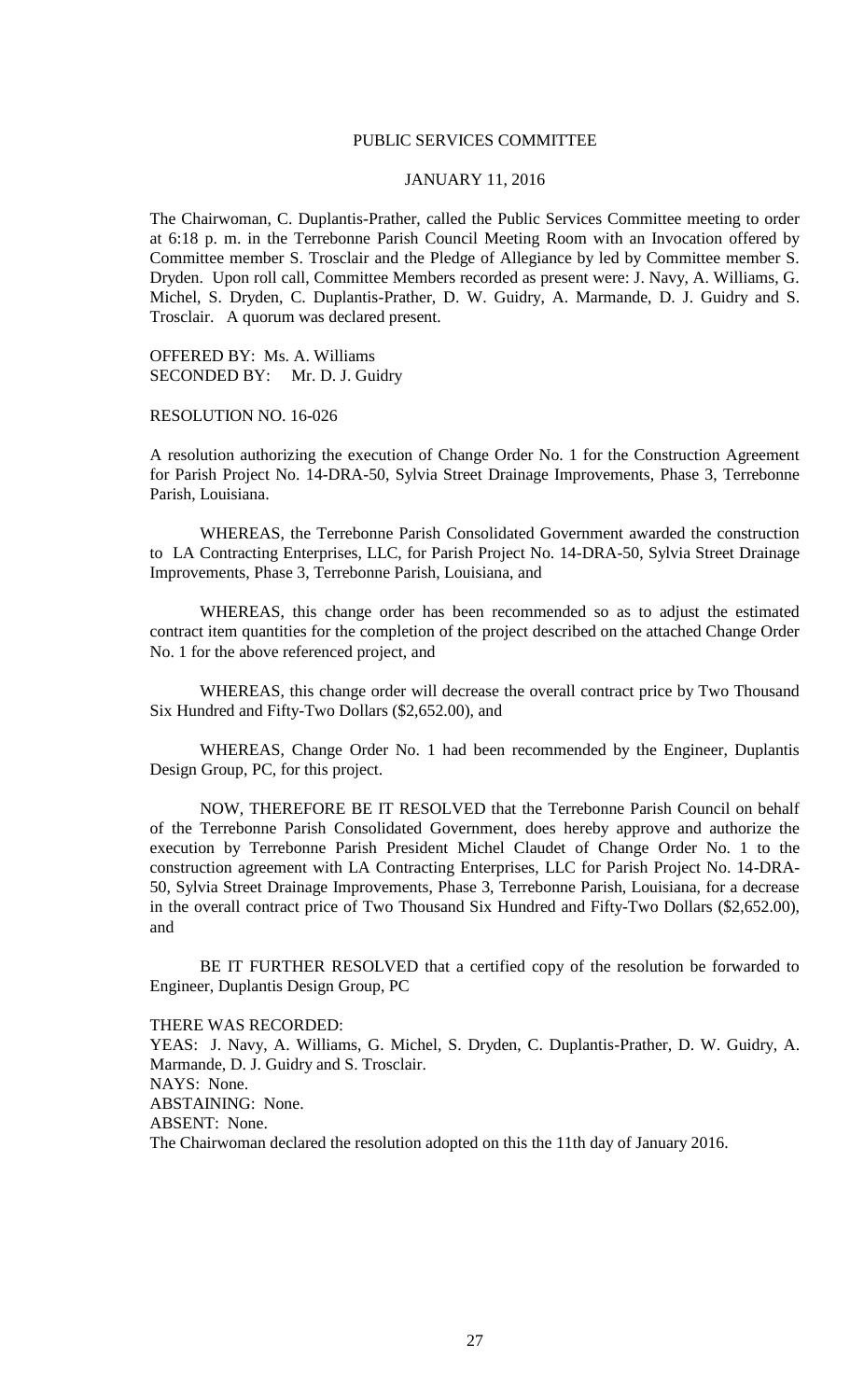OFFERED BY: Mr. D. W. Guidry SECONDED BY: Mr. G. Michel

## RESOLUTION NO. 16-027

A resolution authorizing the execution of Change Order No. 3 (Balancing) for the Construction Agreement for Parish Project No. 13-BRG-47, Westside Boulevard Bridge, Terrebonne Parish, Louisiana.

WHEREAS, the Terrebonne Parish Consolidated Government awarded the construction to Gray Construction Corporation, for Parish Project No. 13-BRG-47, Westside Boulevard Bridge, Terrebonne Parish, Louisiana, and

WHEREAS, this change order has been recommended so as to adjust the estimated contract item quantities for the completion of the project described on the attached Change Order No. 3 (Balancing) for the above referenced project, and

WHEREAS, this change order will decrease the overall contract price by Eight Hundred and Ninety-Nine Dollars and Eighty-One Cents (-\$899.81), and

WHEREAS, Change Order No. 3 (Balancing) had been recommended by the Engineer, Providence/GSE Associates, LLC, for this project.

NOW, THEREFORE BE IT RESOLVED that the Terrebonne Parish Council on behalf of the Terrebonne Parish Consolidated Government, does hereby approve and authorize the execution by Terrebonne Parish President Gordon E. Dove of Change Order No. 3 (Balancing) to the construction agreement with Gray Construction Corporation for Parish Project No. 13-BRG-47, Westside Boulevard Bridge, Terrebonne Parish, Louisiana, for a decrease in the overall contract price of Eight Hundred and Ninety-Nine Dollars and Eighty-One Cents (- \$899.81), and

BE IT FURTHER RESOLVED that a certified copy of the resolution be forwarded to Engineer, Providence/GSE Associates, LLC

THERE WAS RECORDED:

YEAS: J. Navy, A. Williams, G. Michel, S. Dryden, C. Duplantis-Prather, D. W. Guidry, A. Marmande, D. J. Guidry and S. Trosclair. NAYS: None. ABSTAINING: None. ABSENT: None. The Chairwoman declared the resolution adopted on this the 11th day of January 2016.

OFFERED BY: Mr. S. Dryden SECONDED BY: Ms. A. Williams

RESOLUTION NO. 16-028

A resolution providing approval of Amendment No. 5 to the Engineering Agreement for Parish Project No. 07-EXT-22, Bayou Gardens Extension Project (Coteau Road to Bayou Blue Road), Terrebonne Parish, Louisiana.

WHEREAS, the Terrebonne Parish Consolidated Government entered into a Engineering Agreement dated February 19, 2009, with T. Baker Smith, Inc., for the Project entitled Parish Project No. 07-EXT-22, Bayou Gardens Extension Project (Coteau Road to Bayou Blue Road), and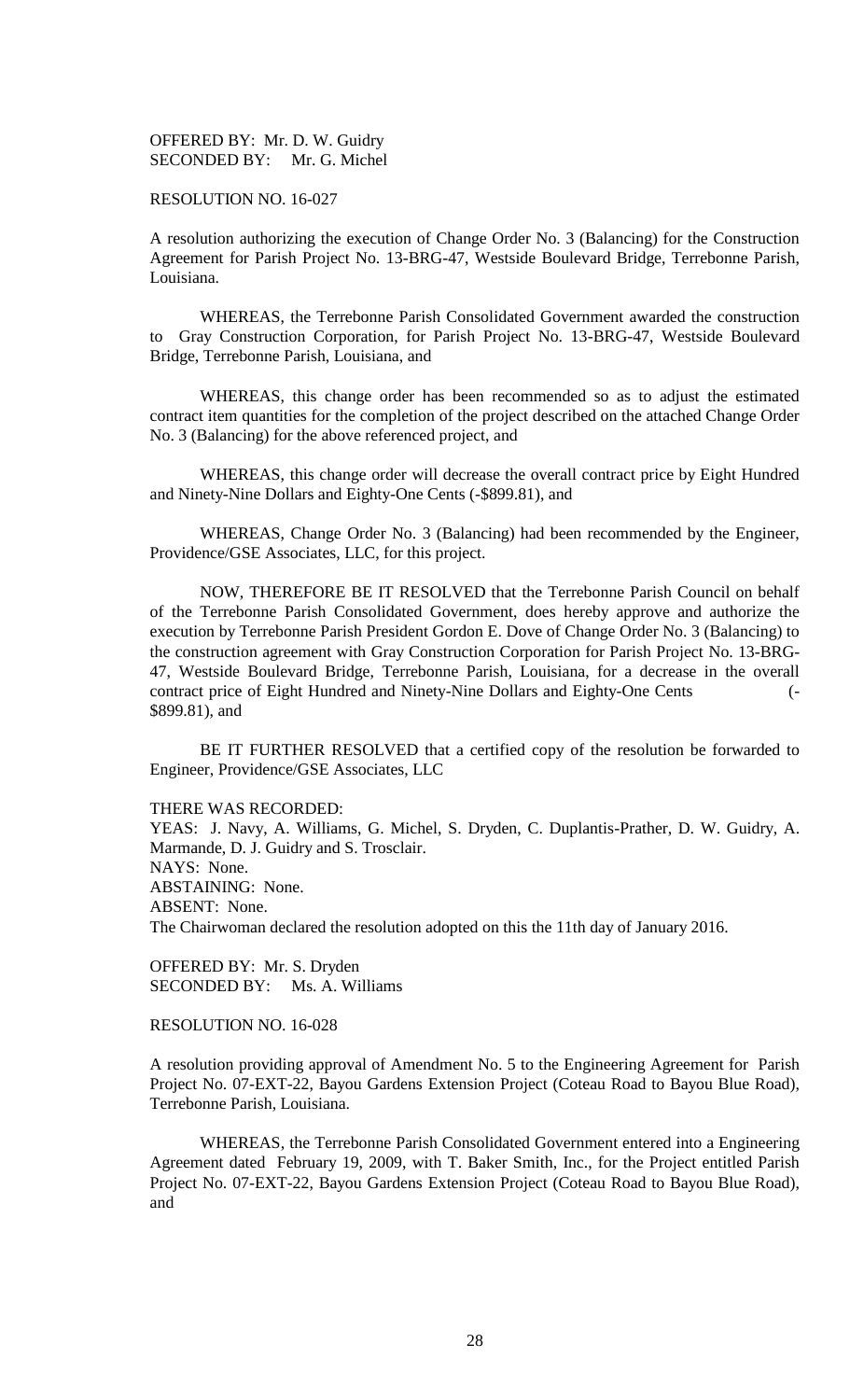WHEREAS, the Engineering Agreement between OWNER and ENGINEER only has provisions for certain limitations for Basic and Additional Services, and

WHEREAS, it is necessary to drive, observe, monitor and analyze test and indicator piles for the construction of the bridge over St. Louis Bayou, and

WHEREAS, the firm of T. Baker Smith, LLC, has been asked to oversee these activities under the Additional Services section of the Engineering Agreement for this project, and

WHEREAS, the TPCG is desirous of having these services continued so that there is a need to increase in the upset limit, and

NOW, THEREFORE BE IT RESOLVED that the Terrebonne Parish Council, on behalf of the Terrebonne Parish Consolidated Government, does hereby approve this Amendment No. 5 to the Engineering Agreement for a total increase of \$29,900.00 and authorizes Parish President, Gordon E. Dove, to execute this Amendment No. 5 to the Engineering Agreement for the Bayou Gardens Extension Project (Coteau Road to Bayou Blue Road), Parish Project No. 07-EXT-22, with T. Baker Smith, LLC., and

BE IT FURTHER RESOLVED that a certified copy of the resolution be forwarded to the Engineer, T. Baker Smith, LLC.

### THERE WAS RECORDED:

YEAS: J. Navy, A. Williams, G. Michel, S. Dryden, C. Duplantis-Prather, D. W. Guidry, A. Marmande, D. J. Guidry and S. Trosclair. NAYS: None. ABSTAINING: None. ABSENT: None. The Chairwoman declared the resolution adopted on this the 11th day of January 2016.

OFFERED BY: Mr. D. Guidry SECONDED BY: Ms. A. Williams

## RESOLUTION NO. 16-029

A resolution authorizing a contract with Nalco Company, for water treatment chemical services and supplies in accordance with the State Contract Commodity Catalog.

WHEREAS, the Terrebonne Parish Consolidated Government, Department of Utilities, Electric Generation Division (the Department/Division purchases chemicals from the Louisiana State Purchase Contract Commodity Catalog for boiler feedwater, condensate and cooling water, and,

WHEREAS, Terrebonne Parish Consolidated Government, Department of Utilities, Electric Generation Division has budgeted funds available for chemical purchase, and

WHEREAS, the Department of Utilities, Electric Generation Division estimates total charges of \$75,000.00, and

WHEREAS, the department recommends the continued use of Nalco products, and

 WHEREAS, the Department and parish administration concur with this recommendations, and

NOW THEREFORE BE IT RESOLVED, by the Terrebonne Parish Council (Public Services Committee), on behalf of the Terrebonne Parish Consolidated Government that the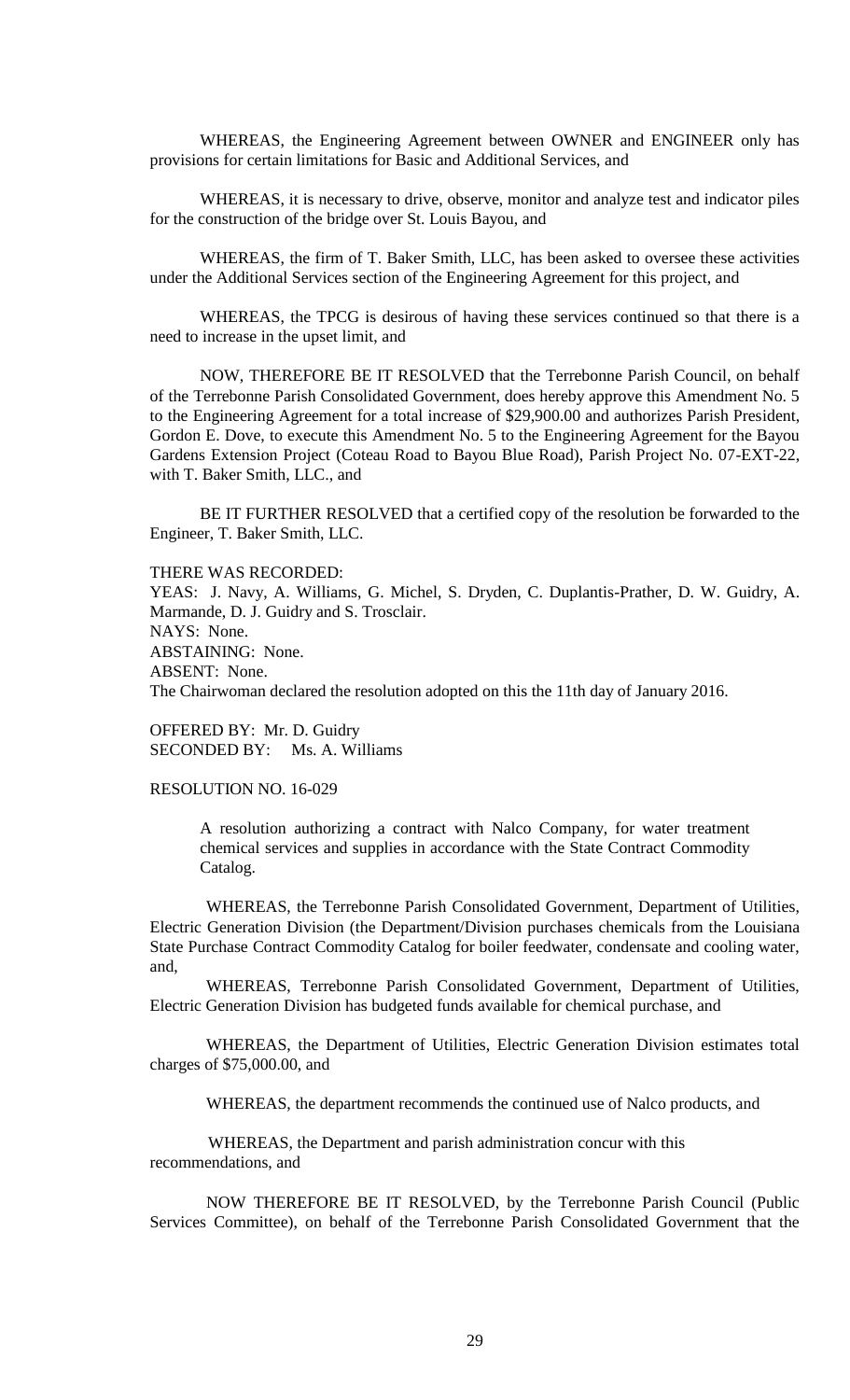Department of Utilities be, and is hereby authorized to contract with Nalco Company for Houma Generating Station boiler water chemical treatment services and supplies.

BE IT FURTHER RESOLVED, that the Parish President and all other appropriate parties be, and they are hereby authorized to execute any and all contract documents associated therewith.

## THERE WAS RECORDED:

YEAS: J. Navy, A. Williams, G. Michel, S. Dryden, C. Duplantis-Prather, D. W. Guidry, A. Marmande, D. J. Guidry and S. Trosclair. NAYS: None. ABSTAINING: None. ABSENT: None. The Chairwoman declared the resolution adopted on this the 11th day of January 2016.

OFFERED BY: Mr. A. Marmande SECONDED BY: Mr. S. Dryden

RESOLUTION NO. 16-030

A resolution providing approval of Amendment No. 2 to the Engineering Agreement for Parish Project No. 08-CR-29, Falgout Canal Freshwater Enhancement Project, Terrebonne Parish, Louisiana.

WHEREAS, the Terrebonne Parish Consolidated Government entered into a Engineering Agreement dated August 4, 2008, with T. Baker Smith, LLC., for the Project entitled Parish Project No. 08-CR-29, Falgout Freshwater Enhancement Project, and

WHEREAS, the Engineering Agreement between OWNER and ENGINEER provides for certain limitations for Basic Services and specific Additional Services, and

WHEREAS, the Terrebonne Parish Consolidated Government is desirous continuing forward with this project, and

WHEREAS, amendment will provide for the design of this project, and

WHEREAS, this amendment will provide for an increase in the fees by an amount of \$199,760.00, and

WHEREAS, the firm of T. Baker Smith, LLC., has been asked to perform these activities under the Basic Services sections of the Engineering Agreement for this project, and

WHEREAS, the TPCG is desirous of having these services continued so that there is a need for to increase the upset limits for these services.

NOW, THEREFORE BE IT RESOLVED that the Terrebonne Parish Council (Public Services Committee), on behalf of the Terrebonne Parish Consolidated Government, does hereby approve this Amendment No. 2 to the Engineering Agreement for an increase of \$199,760.00 and authorizes Parish President, Gordon E. Dove, to execute this Amendment No. 2 to the Engineering Agreement for Parish Project No. 08-CR-29, Falgout Freshwater Enhancement Project, with T. Baker Smith, LLC., and

BE IT FURTHER RESOLVED that a certified copy of the resolution be forwarded to the Engineer, T. Baker Smith, LLC. THERE WAS RECORDED: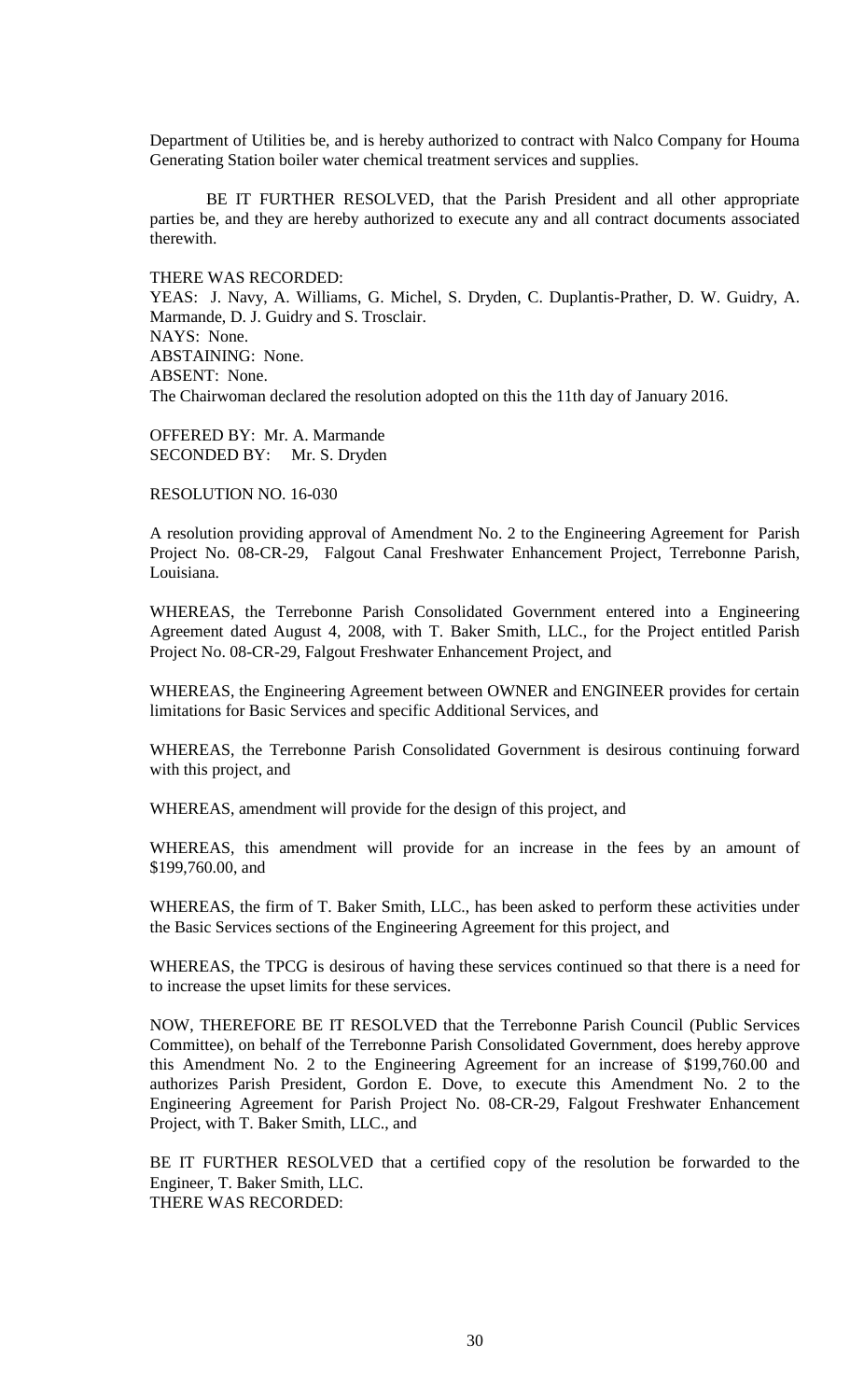YEAS: J. Navy, A. Williams, G. Michel, S. Dryden, C. Duplantis-Prather, D. W. Guidry, A. Marmande, D. J. Guidry and S. Trosclair. NAYS: None. ABSTAINING: None. ABSENT: None. The Chairwoman declared the resolution adopted on this the 11th day of January 2016.

OFFERED BY: Mr. D. J Guidry SECONDED BY: Mr. S. Trosclair

# RESOLUTION NO. 16-031

A resolution awarding and authorizing the signing of the construction contract for Parish Project No.14-SEW-23, Redirection of Cleveland 1 and 2 Lift Stations to Elysian Station , Terrebonne Parish Consolidated Government, Terrebonne Parish, Louisiana, and authorizing the issuance of the Notice to Proceed.

WHEREAS, the Terrebonne Parish Consolidated Government did receive construction bids on Parish Project No. 14-SEW-23, Redirection of Cleveland 1 and 2 Lift Stations to Elysian Station, Terrebonne Parish, Louisiana, and,

WHEREAS, the lowest responsive bid was that submitted by Sealevel Construction, Inc., in the overall amount of \$317,780.00, and

NOW, THEREFORE, BE IT RESOLVED that the Terrebonne Parish Consolidated Government award the construction contract to Sealevel Construction, Inc, in the overall amount of \$317,780.00, and

BE IT FURTHER RESOLVED, that the President of Terrebonne Parish Consolidated Government, be and he is hereby authorized and empowered to sign a construction contract for and on behalf of the Terrebonne Parish Consolidated Government with Sealevel Construction, Inc., upon receipt of the performance bond in the amount of the contract price, and

BE IT FURTHER RESOLVED, that upon receipt of required certificates of insurance evidencing coverage as provided in the project specifications and upon execution and recordation of all contract documents, that the Engineer is hereby authorized to issue the Notice to Proceed to the Contractor to commence construction of the project.

BE IT FURTHER RESOLVED that a certified copy of the resolution be forwarded to the Engineer, T. Baker Smith, LLC.

THERE WAS RECORDED:

YEAS: J. Navy, A. Williams, G. Michel, S. Dryden, C. Duplantis-Prather, D. W. Guidry, A. Marmande, D. J. Guidry and S. Trosclair.

NAYS: None.

ABSTAINING: None.

ABSENT: None.

The Chairwoman declared the resolution adopted on this, the 11th day of January 2016.

For clarification purposes, Pollution Control Director Mr. G. Bush explained that the drainage servitude in question is on the edge of Districts 2 and 3, respectively.

Ms. A. Williams moved, seconded by Mr. D. W. Guidry, "THAT, the Public Services Committee approve the Letter of No Objection 3173 (Cameron Isles) to install fence within a drainage servitude along Little Bayou Black behind Cameron Isle Apartment Complex at 711 Enterprise Drive with the signing of all of the necessary documents compiled by the Terrebonne Parish Legal Department."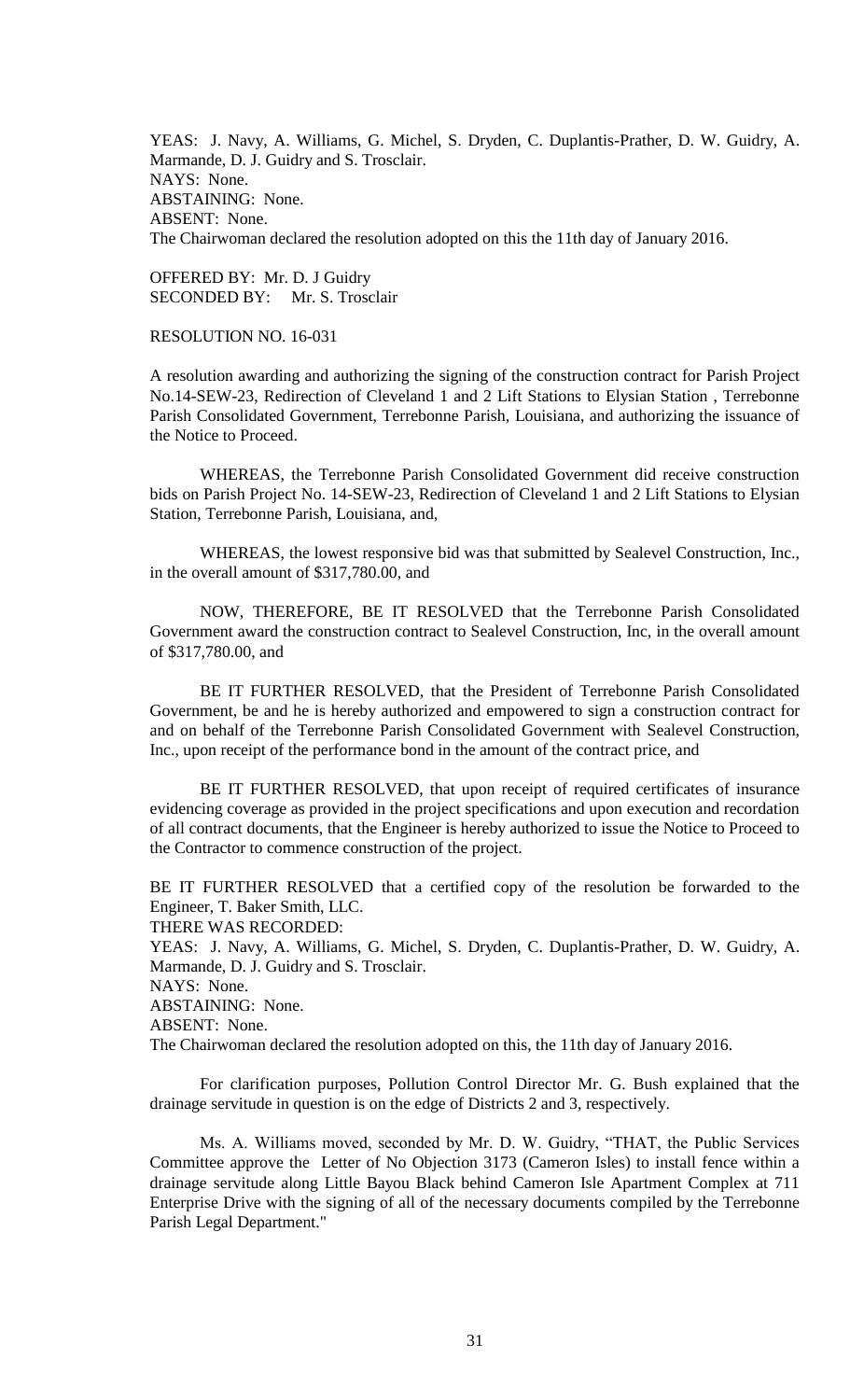The Chairwoman called for the vote on the motion offered by Ms. A. Williams. THERE WAS RECORDED: YEAS: J. Navy, A. Williams, G. Michel, S. Dryden, C. Duplantis-Prather, D. W. Guidry, A. Marmande, D. J. Guidry, and S. Trosclair. NAYS: None. ABSENT: None. The Chairwoman declared the motion adopted.

Mr. S. Trosclair moved, seconded by Mr. G. Michel, "THAT, there being no further business to come before the Public Services Committee, the meeting be adjourned."

The Chairwoman called for the vote on the motion offered by Mr. S. Trosclair. THERE WAS RECORDED:

YEAS: J. Navy, A. Williams, G. Michel, S. Dryden, C. Duplantis-Prather, D. W. Guidry, A. Marmande, D.J. Guidry, and S. Trosclair.

NAYS: None.

ABSENT: None.

The Chairwoman declared the motion adopted and the meeting was adjourned at 6:24 p.m.

Christa Duplantis-Prather, Chairwoman

### Tammy E. Triggs, Minute Clerk

Ms. C. Duplantis-Prather moved, seconded by Ms. A. Williams, "THAT, the Council accept and ratify the minutes of the Public Services Committee meeting held on 01/11/16."

The Chairman called for a vote on the motion offered by Ms. C. Duplantis-Prather. THERE WAS RECORDED: YEAS: J. Navy, A. Williams, G. Michel, S. Dryden, C. Duplantis-Prather, D. W. Guidry, A. Marmande, D. J. Guidry and S. Trosclair. NAYS: None. ABSENT: None. The Chairman declared the motion adopted.

The Chairman called for a report on the Community Development and Planning Committee meeting held on 01/11/16, whereupon the Committee Chairman rendered the following:

### COMMUNITY DEVELOPMENT & PLANNING COMMITTEE

## JANUARY 11, 2016

The Chairman, Dirk Guidry called the Community Development & Planning Committee meeting to order at 6:25 p. m. in the Terrebonne Parish Council Meeting Room with an Invocation offered by Committee member A. Marmande and the Pledge of Allegiance led by Committee member S. Trosclair. Upon roll call, Committee Members recorded as present were: J. Navy, A. Williams, G. Michel, S. Dryden, C. Duplantis-Prather, D. W. Guidry, A. Marmande, D. J. Guidry and S. Trosclair. A quorum was declared present.

Committee member J. Navy stated that he asked that this item- Discussion and possible action regarding creating or implementing a suitable housing assistance process and program for residents in high crime areas- be placed on the agenda because he has constituents in his districts and residents in other areas of the parish that would like to improve their living conditions. Mr.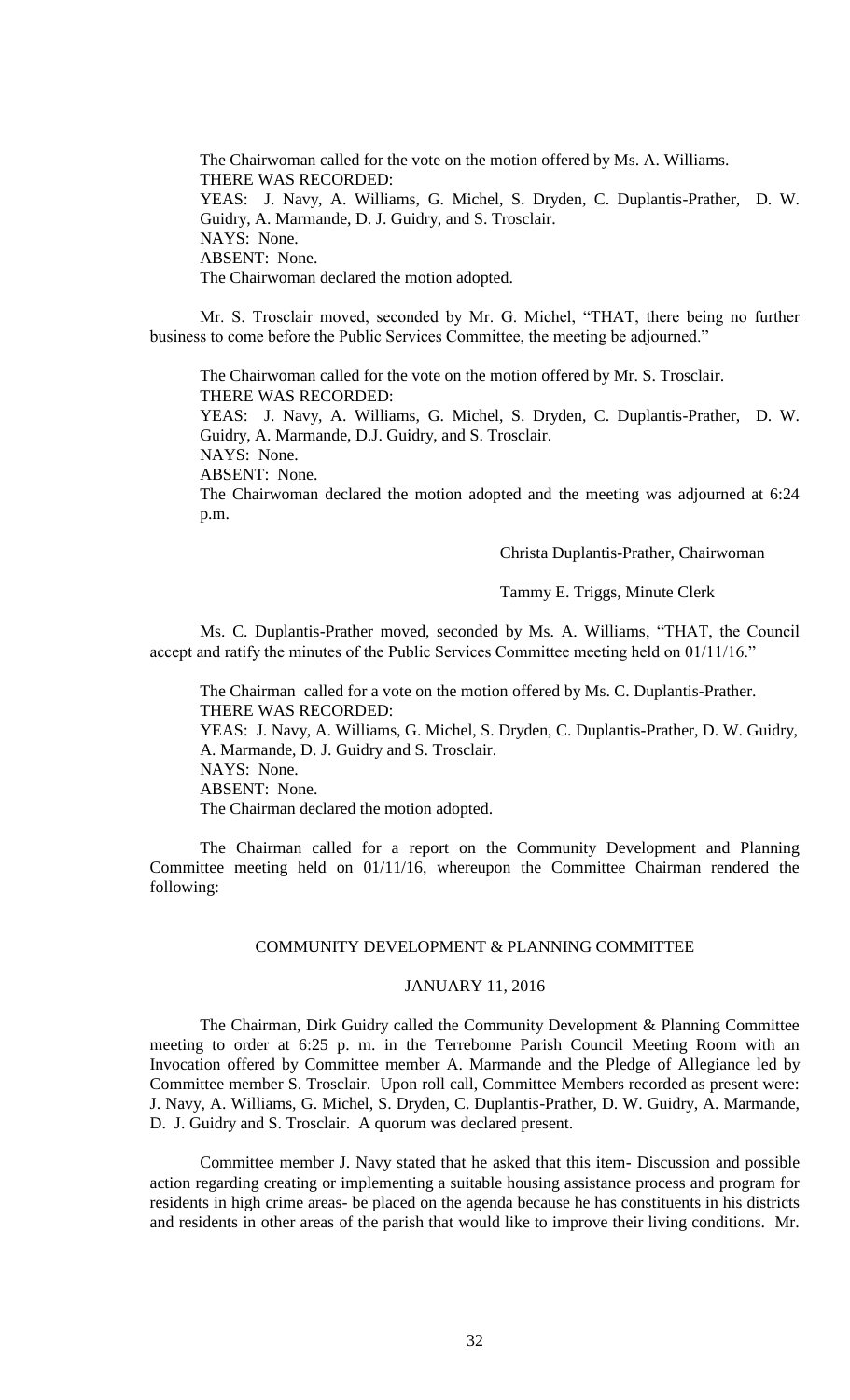Navy further explained that resources are limited and affordable housing in this area is scarce thus asking for the Council's support in implementing programs that are useful to individuals that are willing to relocate from high crime areas and qualify for this assistance to improve a healthy lifestyle and/or environment.

Upon questioning, Mr. Darrel Waire, TPCG Housing and Human Services Director, explained that there are several programs available to assist the homeless and other individuals in the parish but the funding for affordable housing assistance is limited. According to Mr. Waire, to expand his current program, he will need the support of other organizations, as well as the Council and Administration, to show that a collaborative effort is being made to provide affordable housing in Terrebonne Parish.

Mr. J. Navy moved, seconded by Ms. A. Williams, "THAT, the Community Development and Planning Committee approve the submission of the necessary paperwork needed to obtain grants and/or additional state and federal funding needed to create affordable housing in Terrebonne Parish."

The Chairman called for the vote on the motion offered by Mr. J. Navy. THERE WAS RECORDED: YEAS: J. Navy, A. Williams, G. Michel, S. Dryden, C. Duplantis-Prather, D. W. Guidry, A. Marmande, D. J. Guidry and S. Trosclair. NAYS: None. ABSENT: None. The Chairman declared the motion adopted.

Mr. S. Trosclair moved, seconded by Ms. A. Williams, "THAT, there being no further business to come before the Community Development & Planning Committee, the meeting be adjourned."

The Chairman called for the vote on the motion offered by Mr. S. Trosclair. THERE WAS RECORDED:

YEAS: J. Navy, A. Williams, G. Michel, S. Dryden, C. Duplantis-Prather, D. W. Guidry, A. Marmande, D. J. Guidry and S. Trosclair. NAYS: None. ABSENT: None.

The Chairman declared the motion adopted and the meeting was adjourned at 6:33 p. m.

Dirk Guidry, Chairman

Tammy E. Triggs, Minute Clerk

Mr. D. J. Guidry moved, seconded by Ms. A. Williams, "THAT, the Council accept and ratify the minutes of the Community Development and Planning Committee meeting held on 01/11/16."

The Chairman called for a vote on the motion offered by Mr. D. J. Guidry. THERE WAS RECORDED: YEAS: J. Navy, A. Williams, G. Michel, S. Dryden, C. Duplantis-Prather, D.W. Guidry, A. Marmande, D. J. Guidry and S. Trosclair. NAYS: None. ABSENT: None. The Chairman declared the motion adopted.

Ms. A. Williams moved, seconded by Ms. C. Duplantis-Prather, "THAT, the Council approve the following revised street light list: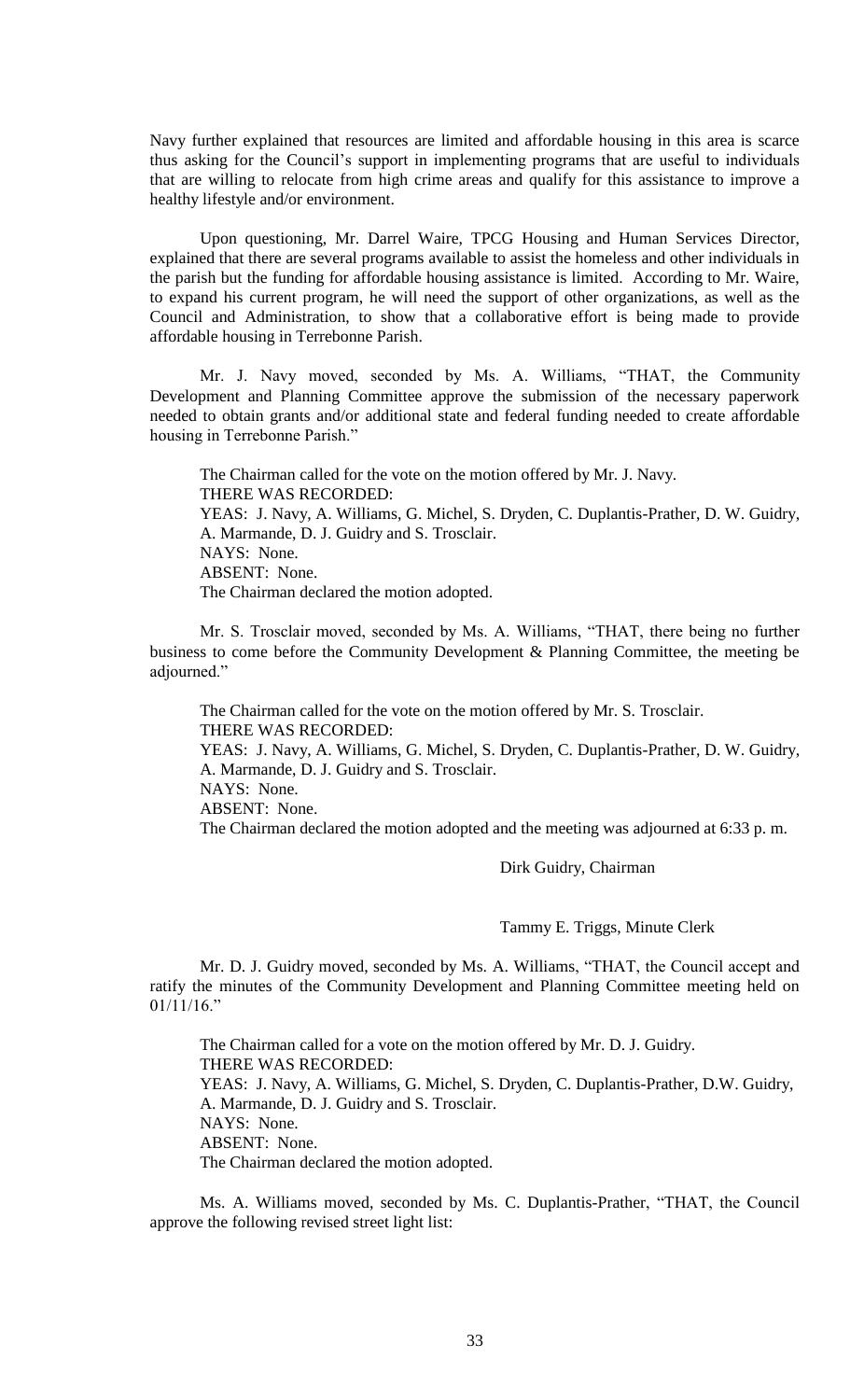# INCREASE ALL STREET LIGHT WATTAGE TO 250-WATTS ALONG WALLIS STREET; USD; TPCG; JOHN NAVY

# INSTALL STREET LIGHT AT 5506 NORTH BAYOU BLACK DRIVE, GIBSON, SLECA; RLD # 8; ARLANDA WILLIAMS."

The Chairman called for a vote on the motion offered by Ms. A. Williams. THERE WAS RECORDED: YEAS: J. Navy, A. Williams, G. Michel, S. Dryden, C. Duplantis-Prather, D. W. Guidry, A. Marmande, D. J. Guidry and S. Trosclair. NAYS: None. ABSENT: None. The Chairman declared the motion adopted.

Ms. A. Williams moved, seconded by Ms. C. Duplantis-Prather, "THAT, the Council approve the attendance to the 2016 NACo Conference, Washington, D.C., February 20-24, 2016 and Police Jury Association of Louisiana 92nd Annual Convention, Shreveport, LA, March 3-5, 2016, per the current Council Travel Policy."

The Chairman called for a vote on the motion offered by Ms. A. Williams. THERE WAS RECORDED: YEAS: J. Navy, A. Williams, G. Michel, S. Dryden, C. Duplantis-Prather, D. W. Guidry, A. Marmande, D. J. Guidry and S. Trosclair. NAYS: None. ABSENT: None. The Chairman declared the motion adopted.

Ms. A. Williams moved, seconded by Ms. C. Duplantis-Prather, "THAT, the Council hold nominations open for the one vacancy on the Terrebonne Parish Tree Board until the next Council meeting."

The Chairman called for a vote on the motion offered by Ms. A. Williams. THERE WAS RECORDED: YEAS: J. Navy, A. Williams, G. Michel, S. Dryden, C. Duplantis-Prather, D. W. Guidry, A. Marmande, D. J. Guidry and S. Trosclair. NAYS: None. ABSENT: None. The Chairman declared the motion adopted.

Ms. A. Williams moved, seconded by Mr. D.W. Guidry, "THAT, the Council open nominations for the one expired term on the Houma Area Convention & Visitors' Bureau representing the Historical/Cultural Society, nominate Mrs. Dale Norred; close nominations and re-appoint Mrs. Dale Norred to serve another term on said board."

The Chairman called for a vote on the motion offered by Ms. A. Williams. THERE WAS RECORDED: YEAS: J. Navy, A. Williams, G. Michel, S. Dryden, C. Duplantis-Prather, D. W. Guidry, A. Marmande, D. J. Guidry and S. Trosclair. NAYS: None. ABSENT: None. The Chairman declared the motion adopted.

Ms. C. Duplantis-Prather moved, seconded by Ms. A. Williams, "THAT, the Council hold nominations open for the one vacancy due to a resignation on the Recreation District No. 3A Board until the next Council meeting."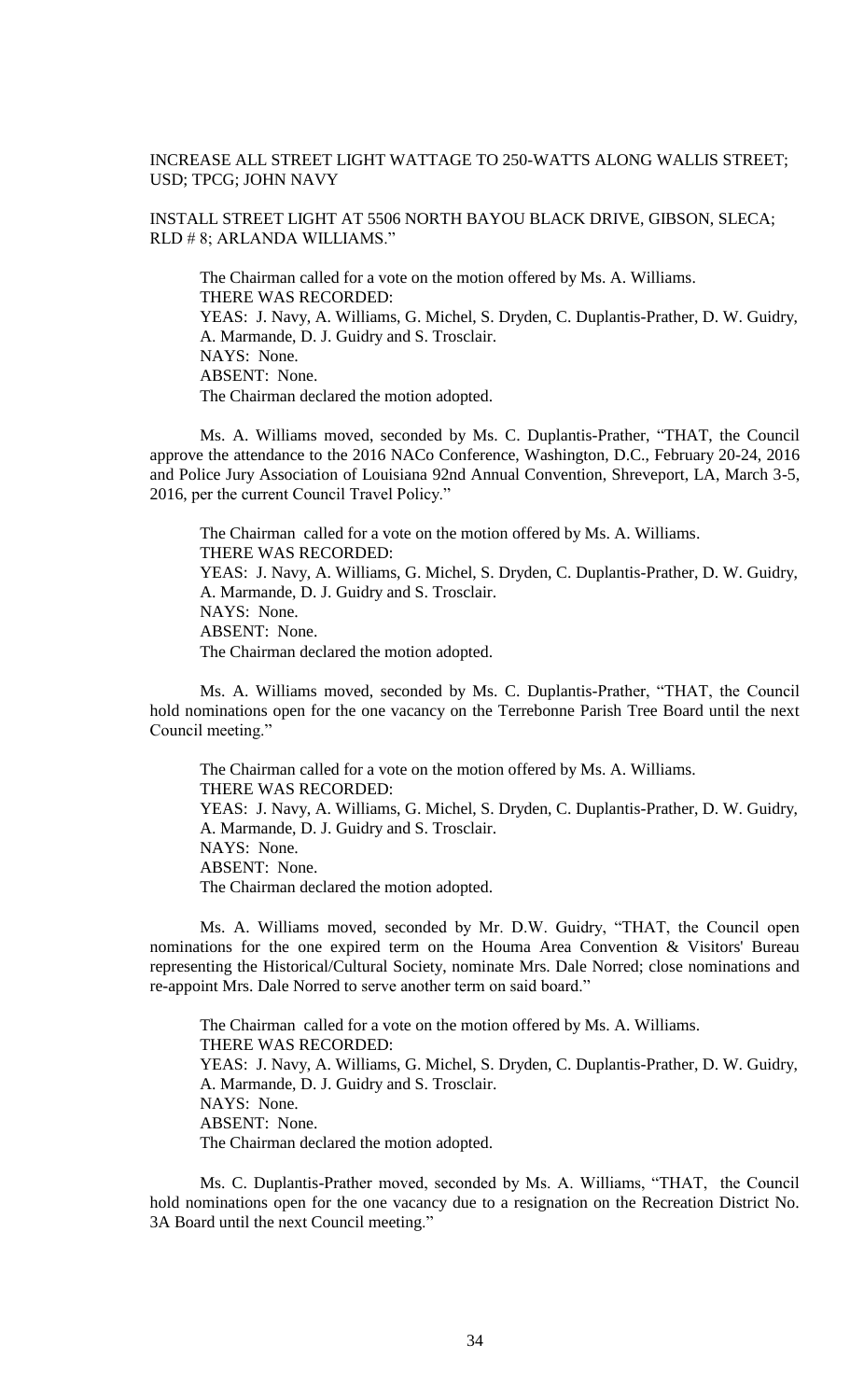The Chairman called for a vote on the motion offered by Ms. C. Duplantis-Prather. THERE WAS RECORDED: YEAS: J. Navy, A. Williams, G. Michel, S. Dryden, C. Duplantis-Prather, D. W. Guidry, A. Marmande, D. J. Guidry and S. Trosclair. NAYS: None. ABSENT: None. The Chairman declared the motion adopted.

Ms. A. Williams moved, seconded by Ms. C. Duplantis-Prather and Mr. S. Trosclair, "THAT, the Council open nominations for the nine expired terms on the Terrebonne Parish Children & Youth Services Planning Board, nominate Det. Lt. Jerry Bergeron, Ms. Andrea Hayes, Ms. Brenda Johnson, Ms. Angela Koening, Ms. Misty Robichaux, Ms. Nicole Wesley, Ms. Kim Vauclin, Ms. Bernadette Pickett and Ms. Kimri Miller; close nominations and appoint Det. Lt. Jerry Bergeron, Ms. Andrea Hayes, Ms. Brenda Johnson, Ms. Angela Koenig, Ms. Misty Robichaux, Ms. Nicole Wesley, Ms. Kim Vauclin, Ms. Bernadette Pickett and Ms. Kimri Miller to serve another term on said board."

The Chairman called for a vote on the motion offered by Ms. A. Williams. THERE WAS RECORDED: YEAS: J. Navy, A. Williams, G. Michel, S. Dryden, C. Duplantis-Prather, D. W. Guidry, A. Marmande, D. J. Guidry and S. Trosclair. NAYS: None. ABSENT: None. The Chairman declared the motion adopted.

Ms. C. Duplantis-Prather moved, seconded by Ms. A. Williams, "THAT, the Council open nominations for the two expired terms on the Municipal Civil Service Board, accept Nicholls State University President Bruce Murphy's nominations of Mr. Russell Melancon, Mr. Lionel "Skip" Bourdier, Jr., Mr. William Thibodaux and Mr. Terry Dupre; close nominations and that a voice vote of the Council be taken to determine who will fill said vacancies."

The Chairman called for a vote on the motion offered by Ms. C. Duplantis-Prather. THERE WAS RECORDED: YEAS: J. Navy, A. Williams, G. Michel, S. Dryden, C. Duplantis-Prather, D. W. Guidry, A. Marmande, D. J. Guidry and S. Trosclair. NAYS: None. ABSENT: None. The Chairman declared the motion adopted.

Voting to appoint Mr. Russell Melancon:

J. Navy A. Williams G. Michel S. Dryden C. Duplantis-Prather D. W. Guidry A. Marmande D. J. Guidry S. Trosclair Voting to appoint Mr. Lionel "Skip" Bourdier, Jr.:

J. Navy

- A. Williams
- G. Michel
- S. Dryden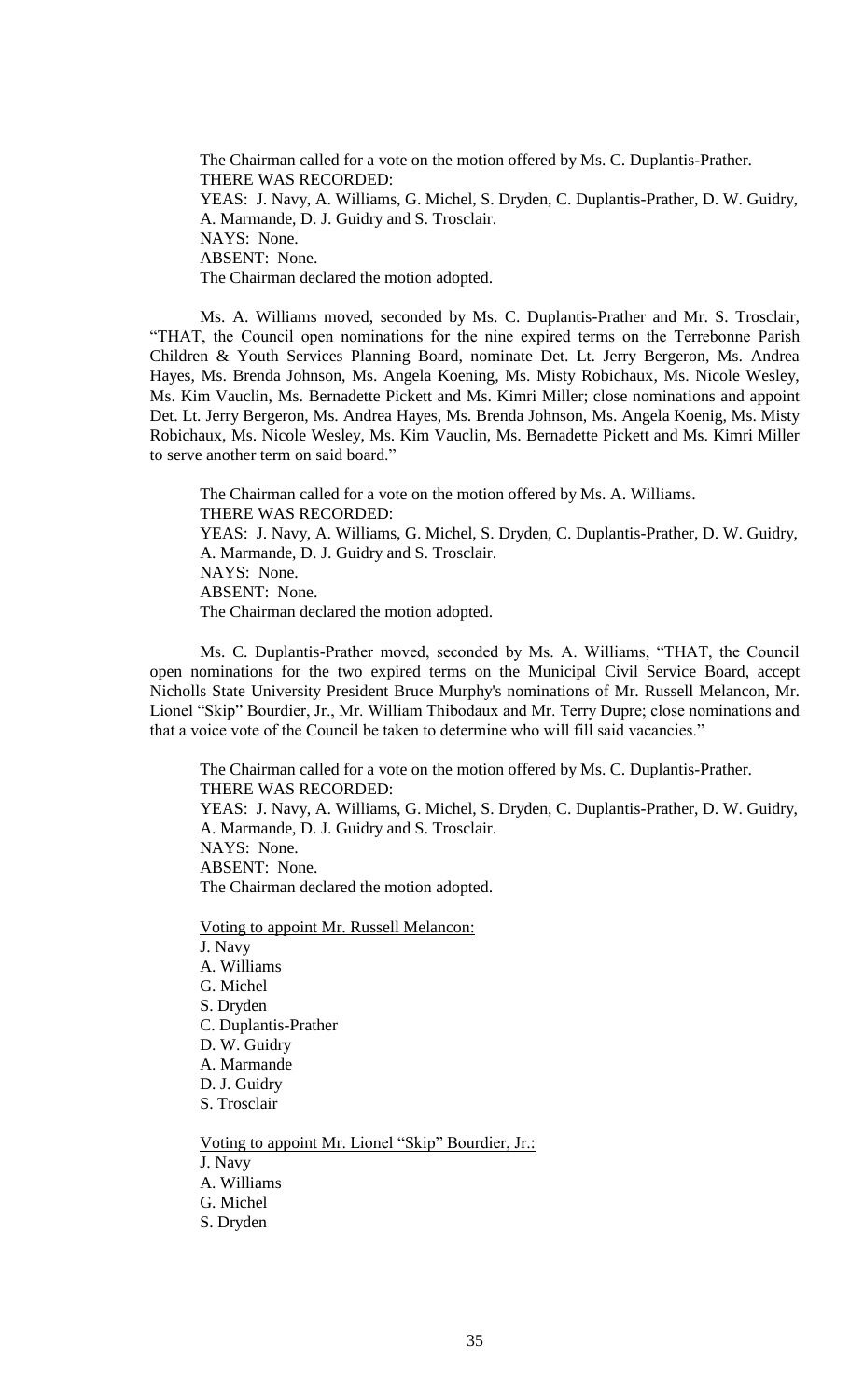C. Duplantis-Prather D. W. Guidry A. Marmande D. J. Guidry S. Trosclair

Council Minute Clerk K. Cologne announced the votes tallied for the two expired terms on the Municipal Civil Service Board and they were recorded as follows: nine (9) votes for Mr. Russell Melancon, nine (9) votes for Mr. Lionel "Skip" Bourdier, Jr., zero (0) votes for Mr. William Thibodaux and zero (0) votes for Mr. Terry Dupre.

The Chairman stated that, as per the above voice vote, Mr. Russell Melancon and Mr Lionel "Skip" Bourdier, Jr. are re-appointed to serve another term on the Municipal Civil Service Board.

Ms. C. Duplantis-Prather moved, seconded by Ms. A. Williams, "THAT, the Council hold nominations open for the one long-standing vacancy on the Bayou Blue Fire Protection District Board until the next Council meeting."

The Chairman called for a vote on the motion offered by Ms. C. Duplantis-Prather. THERE WAS RECORDED: YEAS: J. Navy, A. Williams, G. Michel, S. Dryden, C. Duplantis-Prather, D. W. Guidry, A. Marmande, D. J. Guidry and S. Trosclair. NAYS: None. ABSENT: None. The Chairman declared the motion adopted.

Mr. D. J. Guidry moved, seconded by Mr. S. Dryden, "THAT, the Council open nominations for the one expired term on the Recreation District No. 7 Board, nominate Mr. Jay Duplantis and Mr. Kurt Lapeyrouse; close nominations and that a voice vote of the Council be taken to determine who will fill said vacancy."

The Chairman called for a vote on the motion offered by Mr. D. J. Guidry. THERE WAS RECORDED: YEAS: J. Navy, A. Williams, G. Michel, S. Dryden, C. Duplantis-Prather, D.W. Guidry, A. Marmande, D. J. Guidry and S. Trosclair. NAYS: None. ABSENT: None. The Chairman declared the motion adopted.

Voting to appoint Mr. Jay Duplantis: J. Navy A. Williams G. Michel S. Dryden C. Duplantis-Prather D. W. Guidry A. Marmande D. J. Guidry

Voting to appoint Mr. Kurt Lapeyrouse: S. Trosclair

Council Minute Clerk K. Cologne announced the votes tallied for the two expired terms on the recreation District No. 7 Board and they were recorded as follows: eight (8) votes for Mr. Jay Duplantis and one (1) vote for Mr. Kurt Lapeyrouse.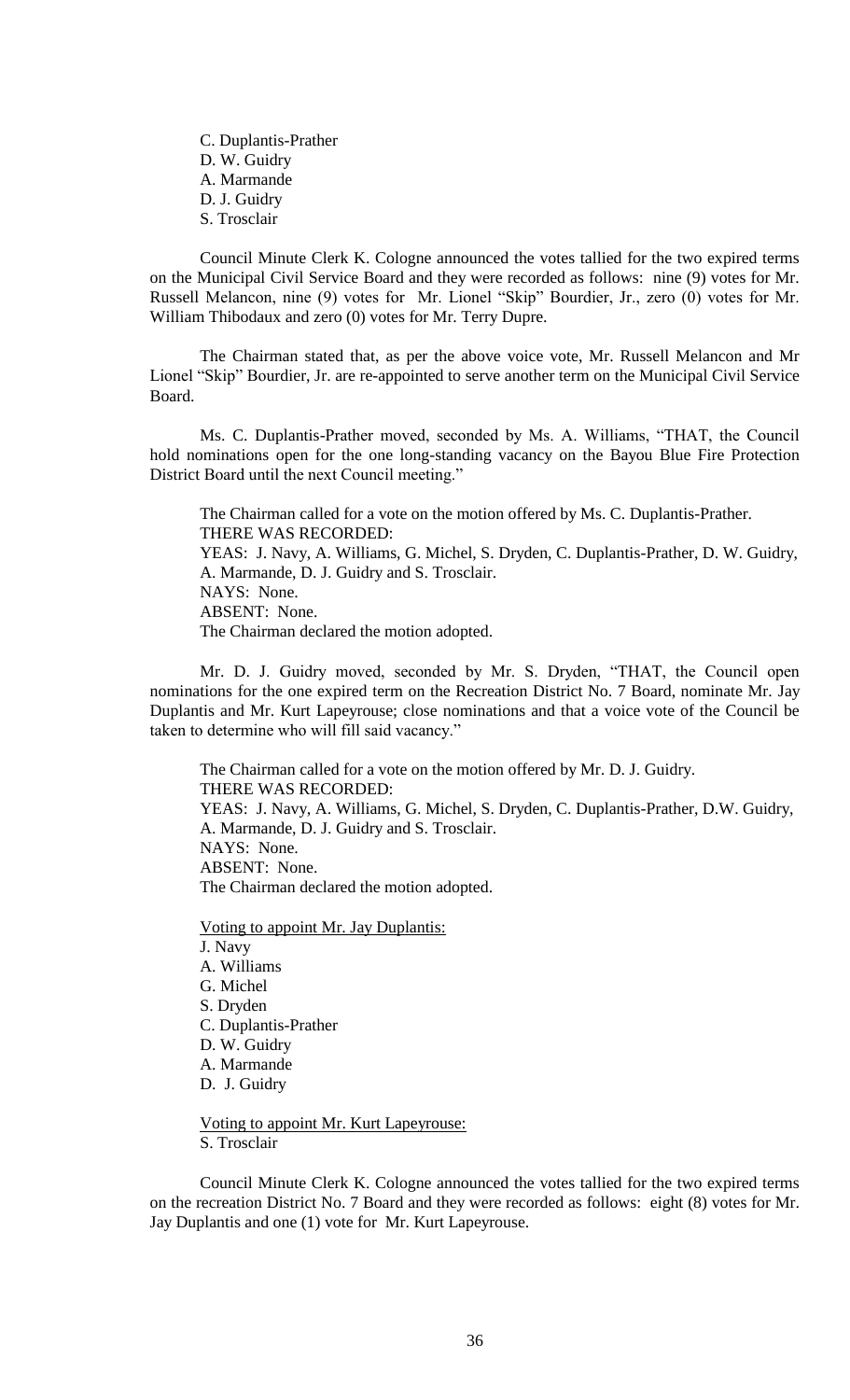The Chairman stated that, as per the above voice vote, Mr. Jay Duplantis is appointed to serve a term on the Recreation District No. 7 Board.

Mr. D. J. Guidry moved, seconded by Ms. C. Duplantis-Prather, "THAT, the Council open nominations for the one expired term on the Recreation District No. 10 Board, nominate Ms. Shirley Liner; close nominations and re-appoint Ms. Shirley Liner to serve another term on said board."

The Chairman called for a vote on the motion offered by Mr. D. J. Guidry. THERE WAS RECORDED: YEAS: J. Navy, A. Williams, G. Michel, S. Dryden, C. Duplantis-Prather, D. W. Guidry, A. Marmande, D. J. Guidry and S. Trosclair. NAYS: None. ABSENT: None. The Chairman declared the motion adopted.

Ms. A. Williams moved, seconded by Ms. C. Duplantis-Prather, "THAT, the Council hold nominations open for the two expired terms on the Houma-Terrebonne Public Trust Authority until the next Council meeting."

The Chairman called for a vote on the motion offered by Ms. A. Williams. THERE WAS RECORDED: YEAS: J. Navy, A. Williams, G. Michel, S. Dryden, C. Duplantis-Prather, D. W. Guidry, A. Marmande, D. J. Guidry and S. Trosclair. NAYS: None. ABSENT: None. The Chairman declared the motion adopted.

Ms. A. Williams moved, seconded by Mr. D.W. Guidry, "THAT, the Council open nominations for the two expired terms on the South Central Human Service Authority, nominate Mr. Danny Smith and Ms. Cheryl Turner; close nominations and re-appoint Mr. Danny Smith and appoint Ms. Cheryl Turner to serve a term on said board."

The Chairman called for a vote on the motion offered by Ms. A. Williams. THERE WAS RECORDED: YEAS: J. Navy, A. Williams, G. Michel, S. Dryden, C. Duplantis-Prather, D. W. Guidry, A. Marmande, D. J. Guidry and S. Trosclair. NAYS: None. ABSENT: None. The Chairman declared the motion adopted.

Ms. Cheryl Turner thanked the Council for the appointment to the South Central Human Service Authority Board and stated that she will do her best.

Mr. D. J. Guidry moved, seconded by Mr. S. Trosclair, "THAT, the Council open nominations for the one expired term on Terrebonne Parish Communications District Board, nominate Ms. Shonna Theriot and Mr. Aaron Wolfe; close nominations and that a voice vote of the Council be taken to determine who will fill said vacancy."

The Chairman called for a vote on the motion offered by Mr. D. J. Guidry. THERE WAS RECORDED: YEAS: J. Navy, A. Williams, G. Michel, S. Dryden, C. Duplantis-Prather, D. W. Guidry, A. Marmande, D. J. Guidry and S. Trosclair. NAYS: None. ABSENT: None.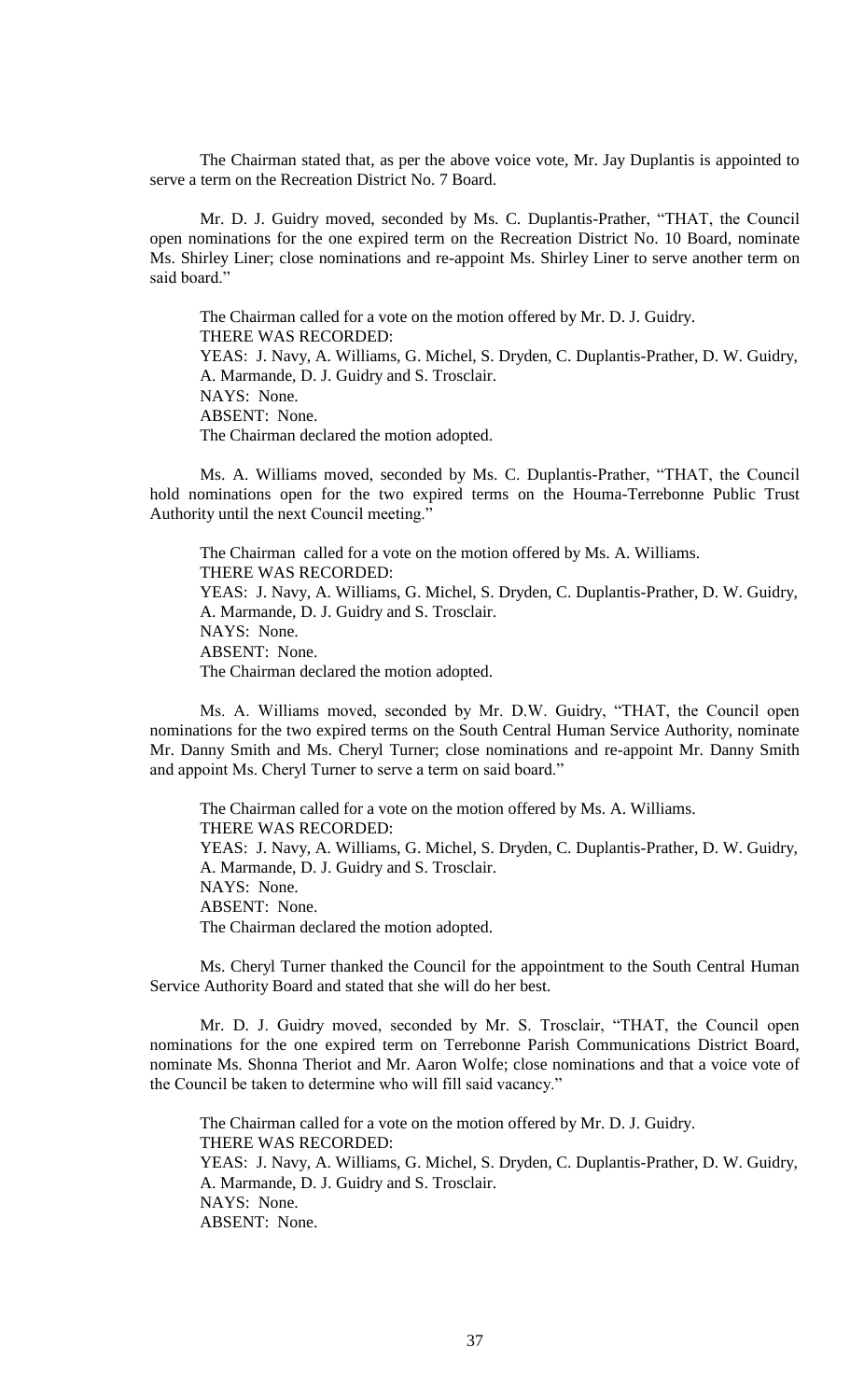The Chairman declared the motion adopted.

Council Clerk Venita Chauvin explained that Mr. Wolfe does not meet the qualifications for the aforementioned board due to living inside the city limits.

Mr. D. J. Guidry moved, seconded by Mr. G. Michel, "THAT, the Council revisit the previous motion and re-appoint Ms. Shonna Theriot to another term on the Terrebonne Parish Communications District Board."

The Chairman called for a vote on the motion offered by Mr. D. J. Guidry. THERE WAS RECORDED: YEAS: J. Navy, A. Williams, G. Michel, S. Dryden, C. Duplantis-Prather, D. W. Guidry, A. Marmande, D. J. Guidry and S. Trosclair. NAYS: None. ABSENT: None. The Chairman declared the motion adopted.

Mr. G. Michel moved, seconded by Ms. A. Williams, "THAT, the Council open nominations for the five expired terms on the Bayou Cane Protection District Board, nominate Mr. Travis Gravois, Mr. Ronney Picou, Mr. Bob Bergeron, Mr. Jeff Teuton and Mr. Nicholas Hebert; close nominations and re-appoint Mr. Travis Gravois, Mr. Ronney Picou, Mr. Bob Bergeron, Mr. Jeff Teuton and Mr. Nicholas Hebert to serve another term on said board."

The Chairman called for a vote on the motion offered by Mr. G. Michel. THERE WAS RECORDED: YEAS: J. Navy, A. Williams, G. Michel, S. Dryden, C. Duplantis-Prather, D. W. Guidry, A. Marmande, D. J. Guidry and S. Trosclair. NAYS: None. ABSENT: None. The Chairman declared the motion adopted.

Councilman G. Michel thanked Chief Ken Himel, of the Bayou Cane Fire Department, who was in attendance for tonight's proceedings, for all their hard work.

Mr. D. J. Guidry moved, seconded by Ms. A. Williams, "THAT, the Council open nominations for the three expired terms on the Fire District No. 4 Board, nominate Mr. Louis Pitre, Mr. Kirby Verret and Ms. Pamela Carlos, close nominations and re-appoint Mr. Louis Pitre, Mr. Kirby Verret and Ms. Pamela Carlos to serve another term on said board."

The Chairman called for a vote on the motion offered by Mr. D. J. Guidry. THERE WAS RECORDED: YEAS: J. Navy, A. Williams, G. Michel, S. Dryden, C. Duplantis-Prather, D. W. Guidry, A. Marmande, D. J. Guidry and S. Trosclair. NAYS: None. ABSENT: None. The Chairman declared the motion adopted.

Mr. S. Trosclair moved, seconded by Ms. A. Williams, "THAT, the Council open nominations for the three expired terms on the Fire District No. 5 Board, nominate Mr. Kurt Charpentier, Mr. Gerald Arceneaux and Mr. Jan Rogers, close nominations and re-appoint Mr. Kurt Charpentier, Mr. Gerald Arceneaux and Mr. Jan Rogers to serve another term on said board."

The Chairman called for a vote on the motion offered by Mr. S. Trosclair. THERE WAS RECORDED: YEAS: J. Navy, A. Williams, G. Michel, S. Dryden, C. Duplantis-Prather, D. W. Guidry,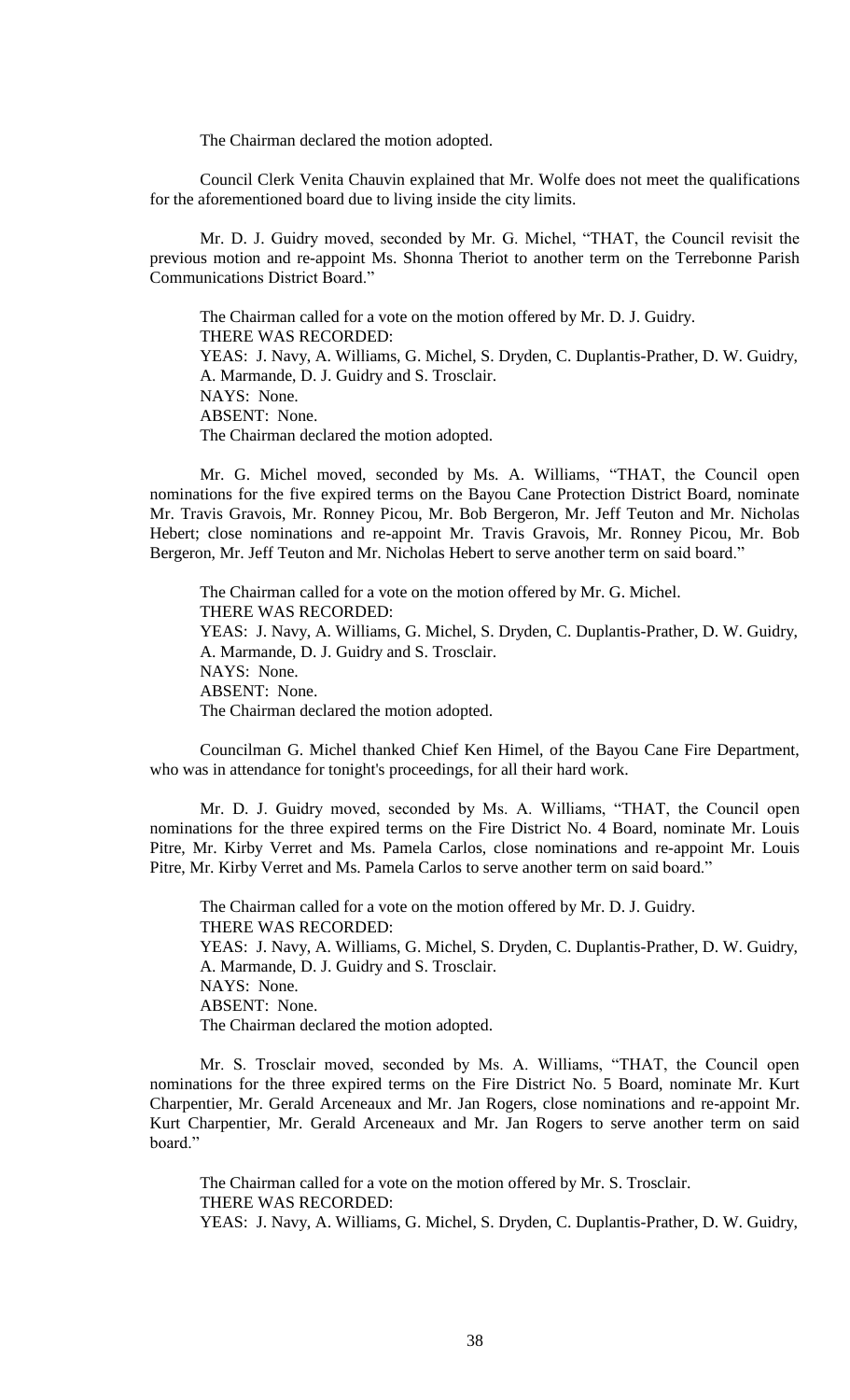A. Marmande, D. J. Guidry and S. Trosclair. NAYS: None. ABSENT: None. The Chairman declared the motion adopted.

Mr. S. Trosclair moved, seconded by Mr. D. W. Guidry, "THAT, the Council open nominations for the two expired terms on the Fire District No. 6 Board, nominate Mr. Kevin Belanger and Mr. Curvin Chauvin, close nominations and re-appoint Mr. Kevin Belanger and Mr. Curvin Chauvin to serve another term on said board."

The Chairman called for a vote on the motion offered by Mr. S. Trosclair. THERE WAS RECORDED: YEAS: J. Navy, A. Williams, G. Michel, S. Dryden, C. Duplantis-Prather, D. W. Guidry, A. Marmande, D. J. Guidry and S. Trosclair. NAYS: None. ABSENT: None. The Chairman declared the motion adopted.

Mr. D. J. Guidry moved, seconded by Mr. S. Trosclair, "THAT, the Council open nominations for the three expired terms on the Fire District No. 7 Board, nominate Mr. Cecil Lapeyrouse, Mr. Reiley LeBouef and Mr. Carroll LeBouef, close nominations and re-appoint Mr. Cecil Lapeyrouse, Mr. Reiley LeBouef and Mr. Carroll LeBouef to serve another term on said board."

The Chairman called for a vote on the motion offered by Mr. D. J. Guidry. THERE WAS RECORDED: YEAS: J. Navy, A. Williams, G. Michel, S. Dryden, C. Duplantis-Prather, D. W. Guidry, A. Marmande, D. J. Guidry and S. Trosclair. NAYS: None. ABSENT: None. The Chairman declared the motion adopted.

Ms. A. Williams moved, seconded by Ms. C. Duplantis-Prather, "THAT, the Council open nominations for the three expired terms on the Fire District No. 8 Board, nominate Mr. Michael Anthony, Mr. Johnny Marks and Mr. Johnny Bush, close nominations and re-appoint Mr. Michael Anthony, Mr. Johnny Marks and Mr. Johnny Bush to serve another term on said board."

The Chairman called for a vote on the motion offered by Mr. D. J. Guidry. THERE WAS RECORDED: YEAS: J. Navy, A. Williams, G. Michel, S. Dryden, C. Duplantis-Prather, D. W. Guidry, A. Marmande, D. J. Guidry and S. Trosclair. NAYS: None. ABSENT: None. The Chairman declared the motion adopted.

Mr. G. Michel moved, seconded by Mr. S. Trosclair, "THAT, the Council open nominations for the three expired terms on the Fire District No. 9 Board, nominate Mr. Lynn Giroir, Mr. Riley Gros and Mr. Michael Armit, close nominations and re-appoint Mr. Lynn Giroir, Mr. Riley Gros and Mr. Michael Armit to serve another term on said board."

The Chairman called for a vote on the motion offered by Mr. G. Michel. THERE WAS RECORDED: YEAS: J. Navy, A. Williams, G. Michel, S. Dryden, C. Duplantis-Prather, D. W. Guidry, A. Marmande, D. J. Guidry and S. Trosclair. NAYS: None.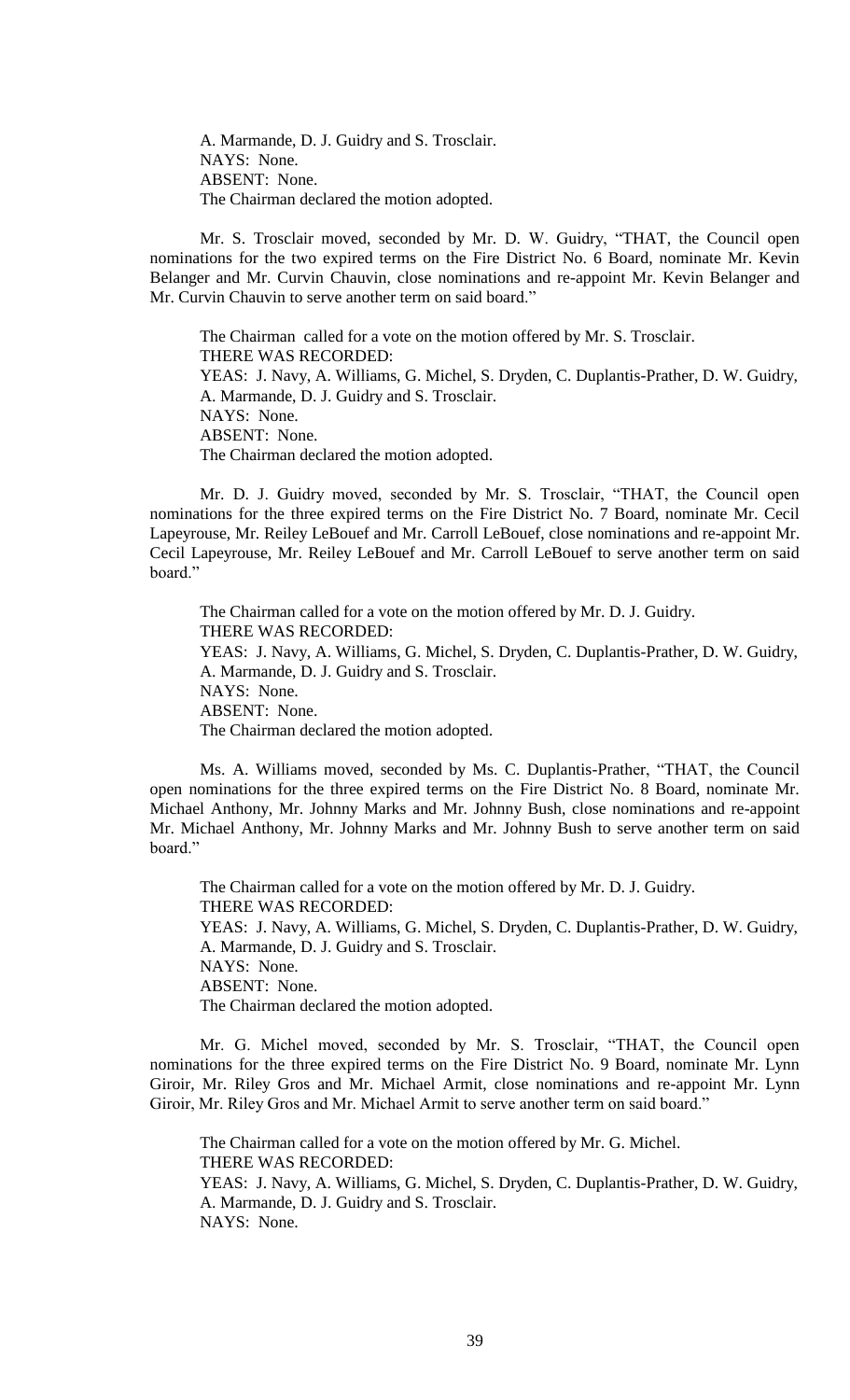ABSENT: None. The Chairman declared the motion adopted.

Mr. D. J. Guidry moved, seconded by Mr. S. Trosclair, "THAT, the Council open nominations for the two expired terms on the Fire District No. 10 Board, nominate Ms. Shirley Liner, Mr. Melvin Malbrough and Ms. Holly Liner; close nominations and that a voice vote of the Council be taken to determine who will fill said vacancy."

The Chairman called for a vote on the motion offered by Mr. D. J. Guidry. THERE WAS RECORDED: YEAS: J. Navy, A. Williams, G. Michel, S. Dryden, C. Duplantis-Prather, D. W. Guidry, A. Marmande, D. J. Guidry and S. Trosclair. NAYS: None. ABSENT: None. The Chairman declared the motion adopted.

Voting to appoint Ms. Shirley Liner:

J. Navy

A. Williams

G. Michel

S. Dryden

C. Duplantis-Prather

D. W. Guidry

A. Marmande

D. J. Guidry

S. Trosclair

Voting to appoint Mr. Melvin Malbrough:

J. Navy

A. Williams G. Michel

S. Dryden

C. Duplantis-Prather

D. W. Guidry A. Marmande

D. J. Guidry S. Trosclair

Council Minute Clerk K. Cologne announced the votes tallied for the two expired terms on the Fire District No. 10 Board and they were recorded as follows: nine (9) votes for Ms. Shirley Liner, nine (9) votes for Mr. Melvin Malbrough and zero (0) votes for Ms. Holly Liner.

The Chairman stated that, as per the above voice vote, Ms. Shirley Liner and Mr. Melvin Malbrough are appointed to serve another term on the Fire District No. 10 Board.

Ms. A. Williams moved, seconded by Mr. S. Trosclair, "THAT, the Council open nominations for the two expired terms on the Schriever Fire Protection District Board, nominate Mr. Ronnie Thibodaux, Mr. Claude Hebert and Mr. Lloyd Waguespack; close nominations and that a voice vote of the Council be taken to determine who will fill said vacancy."

The Chairman called for a vote on the motion offered by Ms. A. Williams. THERE WAS RECORDED: YEAS: J. Navy, A. Williams, G. Michel, S. Dryden, C. Duplantis-Prather, D. W. Guidry, A. Marmande, D. J. Guidry and S. Trosclair. NAYS: None. ABSENT: None.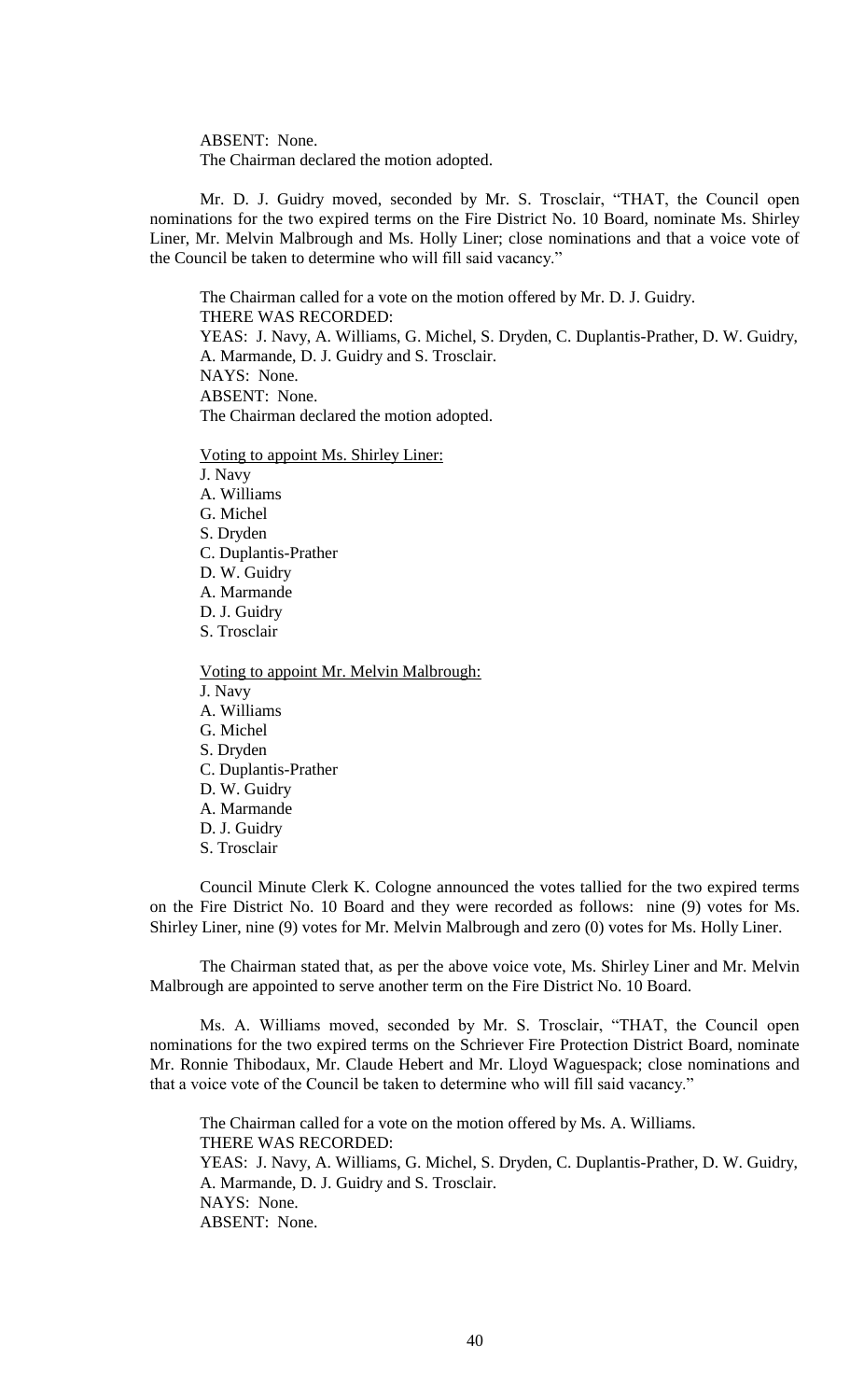The Chairman declared the motion adopted.

Voting to appoint Mr. Ronnie Thibodaux:

J. Navy A. Williams

G. Michel

S. Dryden

C. Duplantis-Prather

D. W. Guidry

A. Marmande

D. J. Guidry

S. Trosclair

Voting to appoint Mr. Mr. Claude Hebert:

J. Navy A. Williams G. Michel S. Dryden C. Duplantis-Prather D. W. Guidry A. Marmande D. J. Guidry

S. Trosclair

Council Minute Clerk K. Cologne announced the votes tallied for the two expired terms on the Schriever Fire Protection District Board and they were recorded as follows: nine (9) votes for Mr. Ronnie Thibodaux, nine (9) votes for Mr. Claude Hebert and zero (0) votes for Mr. Lloyd Waguespack.

The Chairman stated that, as per the above voice vote, Mr. Ronnie Thibodaux and Mr. Claude Hebert are appointed to serve another term on the Schriever Fire Protection District Board.

Mr. S. Trosclair moved, seconded by Ms. C. Duplantis-Prather, "THAT, the Council open nominations for the three expired terms on the Village East Fire Protection District Board, nominate Mr. Johnny Roy, Mr. Mike Pinell and Mr. Louis Prosperie, close nominations and reappoint Mr. Johnny Roy, Mr. Mike Pinell and Mr. Louis Prosperie to serve another term on said board."

The Chairman called for a vote on the motion offered by Mr. S. Trosclair. THERE WAS RECORDED: YEAS: J. Navy, A. Williams, G. Michel, S. Dryden, C. Duplantis-Prather, D. W. Guidry, A. Marmande, D. J. Guidry and S. Trosclair. NAYS: None. ABSENT: None. The Chairman declared the motion adopted.

Ms. C. Duplantis-Prather moved, seconded by Mr. S. Trosclair, "THAT, the Council open nominations for the three expired terms on the Coteau Fire Protection District Board, nominate Mr. Robert Parr, Mr. Roy Trahan and Mr. Stuart Vitter, close nominations and reappoint Mr. Robert Parr, Mr. Roy Trahan and Mr. Stuart Vitter to serve another term on said board."

The Chairman called for a vote on the motion offered by Ms. C. Duplantis-Prather. THERE WAS RECORDED:

YEAS: J. Navy, A. Williams, G. Michel, S. Dryden, C. Duplantis-Prather, D. W. Guidry,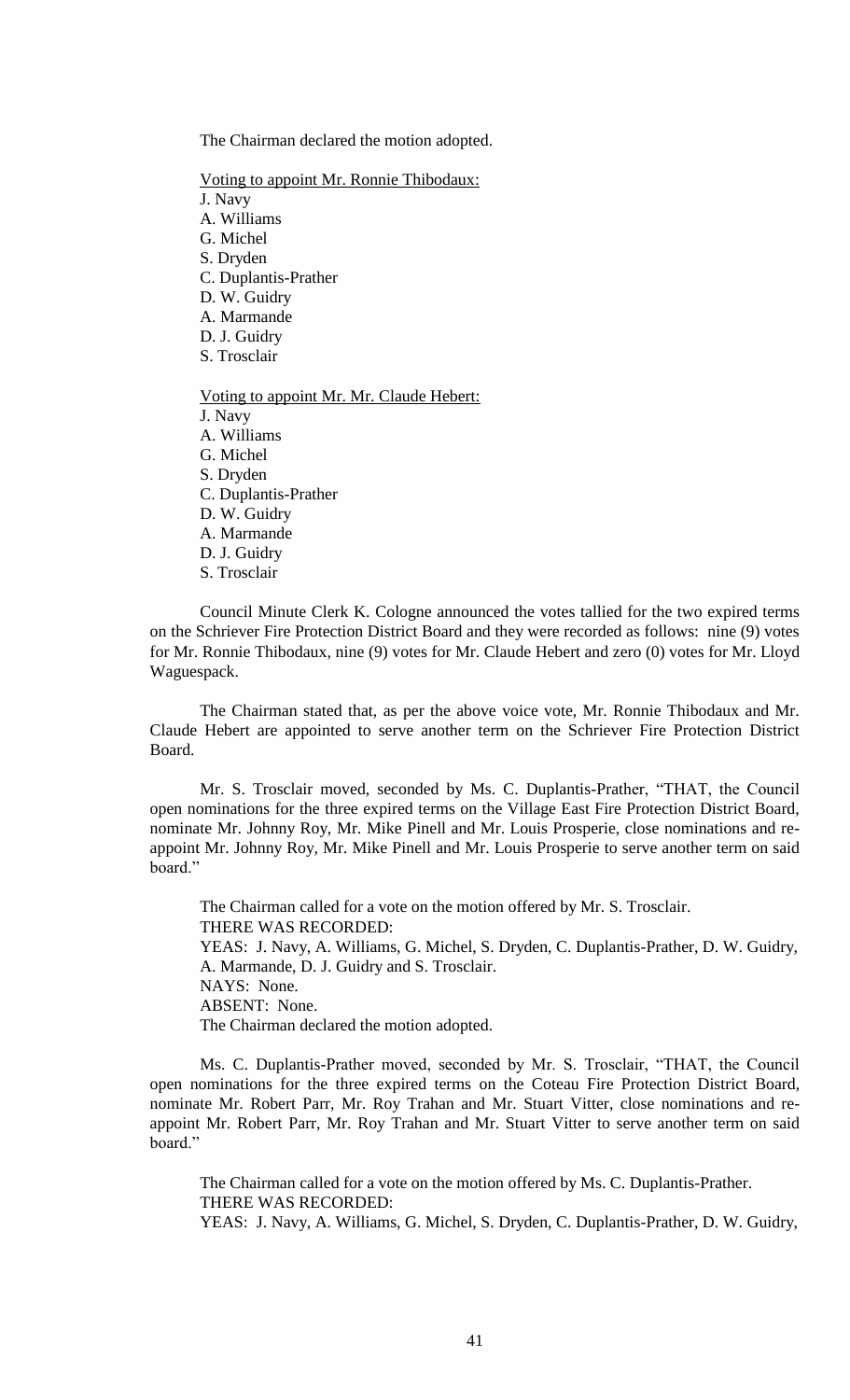A. Marmande, D. J. Guidry and S. Trosclair. NAYS: None. ABSENT: None. The Chairman declared the motion adopted.

Mr. D. J. Guidry moved, seconded by Mr. G. Michel, "THAT, the Council hold nominations open for the two positions on the Houma-Terrebonne Regional Planning Commission, appointed by the Parish President, until the next Council meeting."

The Chairman called for a vote on the motion offered by Mr. D.J. Guidry. THERE WAS RECORDED: YEAS: J. Navy, A. Williams, G. Michel, S. Dryden, C. Duplantis-Prather, D. W. Guidry, A. Marmande, D. J. Guidry and S. Trosclair. NAYS: None. ABSENT: None. The Chairman declared the motion adopted.

Ms. A. Williams moved, seconded by Ms. C. Duplantis-Prather, "THAT, it now being 6:30 p.m., the Council open public hearings."

The Chairman called for a vote on the motion offered by Ms. A. Williams. THERE WAS RECORDED: YEAS: J. Navy, A. Williams, G. Michel, S. Dryden, C. Duplantis-Prather, D. W. Guidry, A. Marmande, D. J. Guidry and S. Trosclair. NAYS: None. ABSENT: None. The Chairman declared the motion adopted.

The Chairman recognized the public for comments on the following:

A. A proposed ordinance that will establish a "3-Way Stop" at the intersection of Gabasse Street and Point Street.

There were no comments from the public on the aforementioned proposed ordinance.

Mr. D. J. Guidry moved, seconded by Ms. C. Duplantis-Prather, "THAT, the Council close the aforementioned public hearing."

The Chairman called for a vote on the motion offered by Mr. D. J. Guidry. THERE WAS RECORDED: YEAS: J. Navy, A. Williams, G. Michel, S. Dryden, C. Duplantis-Prather, D. W. Guidry, A. Marmande, D. J. Guidry and S. Trosclair. NAYS: None. ABSENT: None. The Chairman declared the motion adopted.

OFFERED BY: Ms. C. Duplantis-Prather SECONDED BY: Mr. S. Trosclair

## ORDINANCE NO. 8667

AN ORDINANCE AMENDING THE PARISH CODE OF TERREBONNE PARISH, CHAPTER 18, ARTICLE IV. OPERATION OF VEHICLES, DIVISION 2. PARISH, SECTION 18-88 TO ESTABLISH A "3-WAY STOP" AT THE INTERSECTION OF GABASSE STREET AND POINT STREET AND TO AUTHORIZE THE INSTALLATION OF THE APPROPRIATE SIGNS; AND TO ADDRESS OTHER MATTERS RELATIVE THERETO.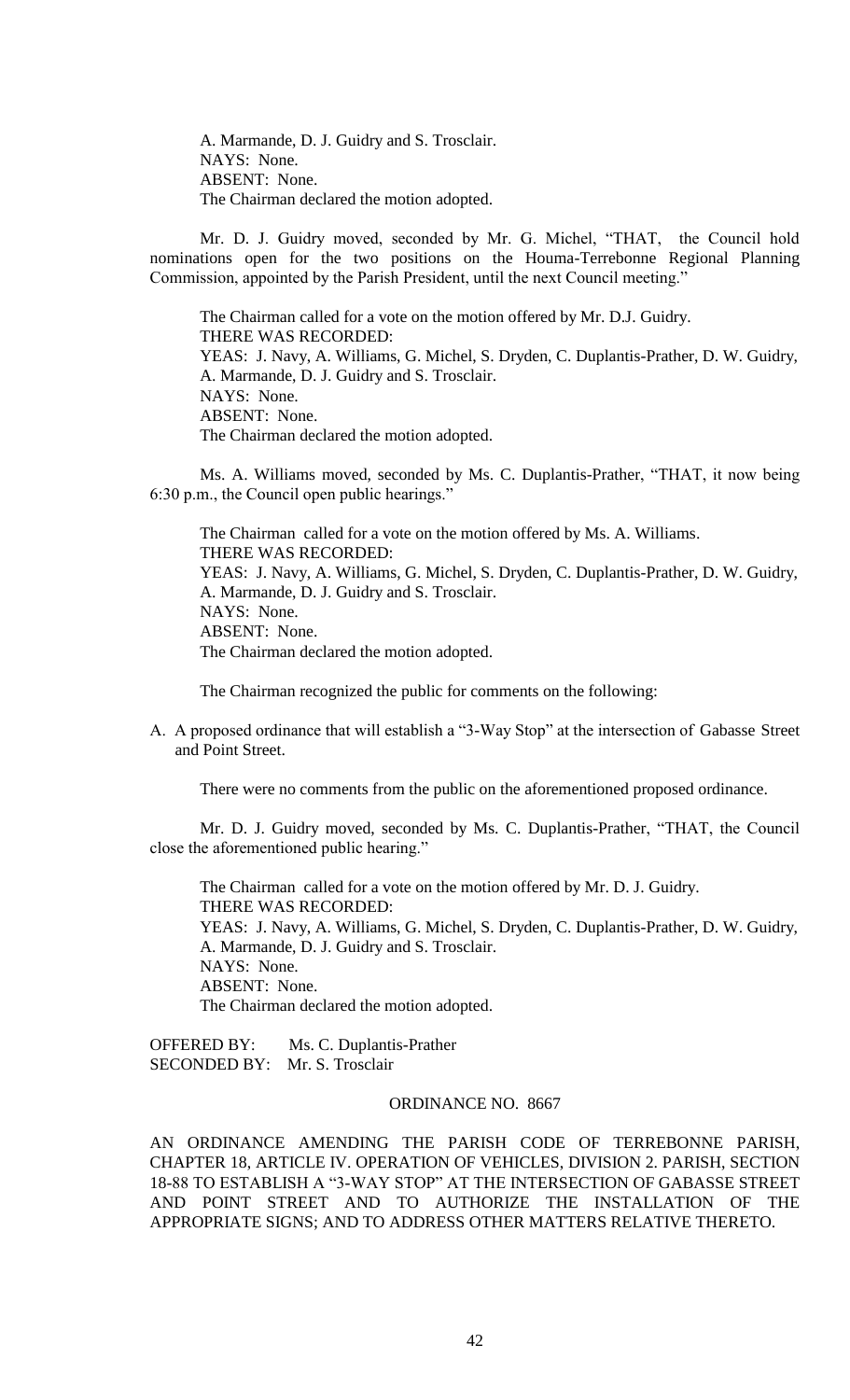## SECTION I

BE IT ORDAINED by the Terrebonne Parish Council, in regular session convened, acting pursuant to the authority invested in it by the Constitution and laws of the State of Louisiana, the Home Rule Charter for a Consolidated Government for Terrebonne Parish, and including, but not limited to, LSA R.S. 33:1368 and other statutes of the State of Louisiana, to amend the Parish Code of Terrebonne Parish, Chapter 18, Article IV, Section 18-88 to create a "3 Way Stop" at the intersection of Gabasse Street and Point Street, as follows:

CHAPTER 18, Motor Vehicles and Traffic ARTICLE IV, Operation of Vehicles DIVISION 2. Parish SECTION 18-88. Three-way stop intersections.

(ADD TO LIST) Gabasse Street and Point Street

The intersection of Gabasse Street and Point Street shall be declared as a "3 Way Stop" intersection, and appropriate "3 Way Stop" signs shall be erected and maintained along said roadways. Any vehicle traveling on Gabasse Street and Point Street adhere to the provisions of this ordinance.

#### SECTION II

If any word, clause, phrase, section or other portion of this ordinance shall be declared null, void, invalid, illegal, or unconstitutional, the remaining words, clauses, phrases, sections and other portions of this ordinance shall remain in full force and effect, the provisions of this ordinance hereby being declared to be severable.

## SECTION III

This ordinance shall become effective upon approval by the Parish President or as otherwise provided in Section 2-13(b) of the Home Rule Charter for a Consolidated Government for Terrebonne Parish, whichever occurs sooner.

This ordinance, having been introduced and laid on the table for at least two weeks, was voted upon as follows:

#### THERE WAS RECORDED:

YEAS: J. Navy, A. Williams, G. Michel, S. Dryden, C. Duplantis-Prather, D. W. Guidry, A. Marmande, D. J. Guidry and S. Trosclair. NAYS: None. NOT VOTING: None. ABSTAINING: None. ABSENT: None. The Chairman declared the ordinance adopted on this the 13th day of January 2016.

The Chairman recognized the public for comments on the following:

# B. A proposed ordinance to amend the 2016 Adopted Operating Budget and the 5 Year Capital Outlay of the Terrebonne Parish Consolidated Government for the following items:

- I. Ashland North Forced Drainage, \$27,480
- II. Courthouse Annex Wind Hardening, \$70,000
- III. Shrimpers Row-Community Water Enrichment, \$228,265.

There were no comments from the public on the aforementioned proposed ordinance.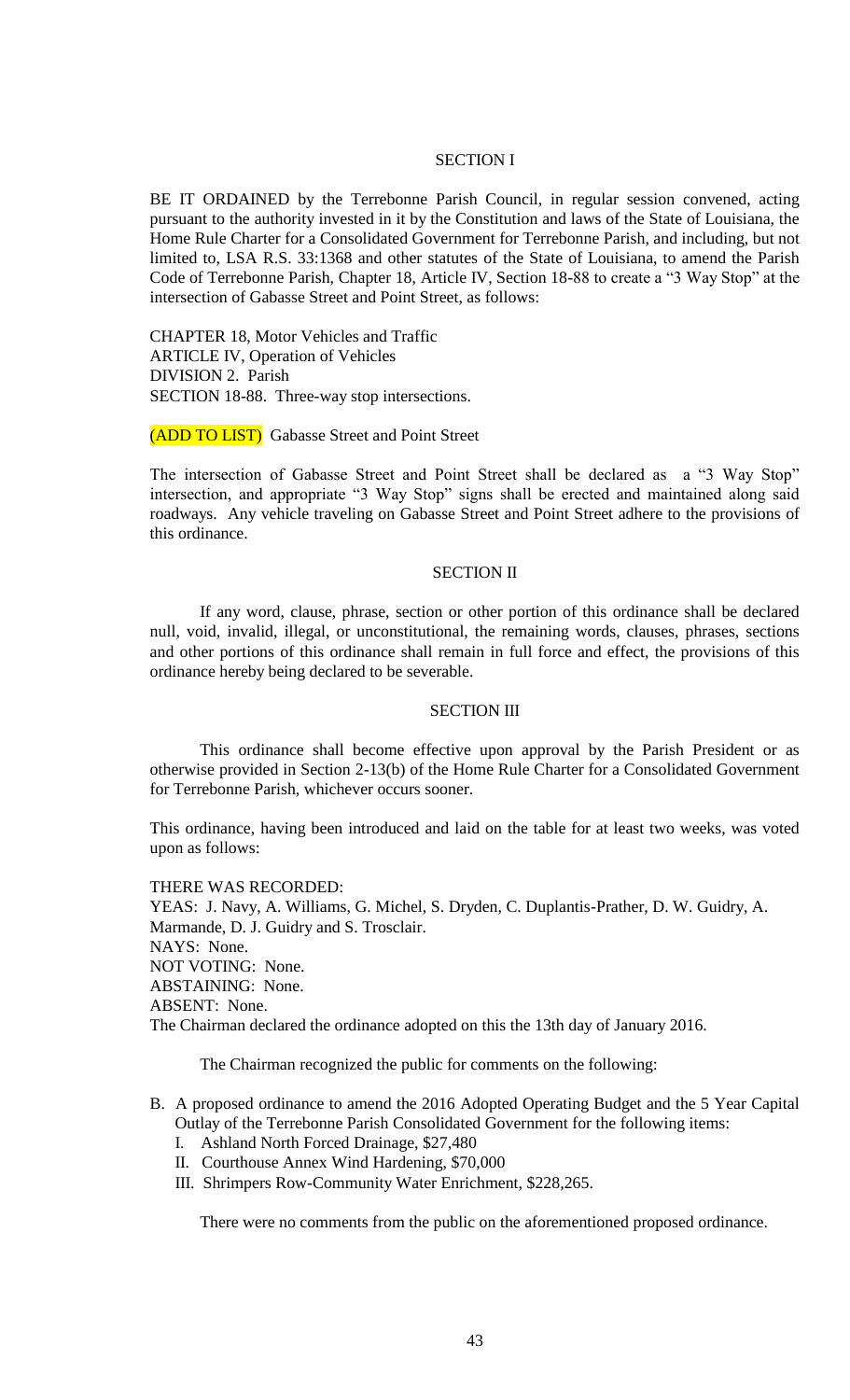Ms. A. Williams moved, seconded by Mr. D. J. Guidry, "THAT, the Council close the aforementioned public hearing."

The Chairman called for a vote on the motion offered by Ms. A. Williams. THERE WAS RECORDED: YEAS: J. Navy, A. Williams, G. Michel, S. Dryden, C. Duplantis-Prather, D. W. Guidry, A. Marmande, D. J. Guidry and S. Trosclair. NAYS: None. ABSENT: None. The Chairman declared the motion adopted.

OFFERED BY: Ms. A. Williams SECONDED BY: Ms. C. Duplantis-Prather

# ORDINANCE NO. 8668

AN ORDINANCE TO AMEND THE 2016 ADOPTED OPERATING BUDGET AND THE 5 YEAR CAPITAL OUTLAY OF THE TERREBONNE PARISH CONSOLIDATED GOVERNMENT FOR THE FOLLOWING ITEMS:

- I. ASHLAND NORTH FORCED DRAINAGE, \$27,480
- II. COURTHOUSE ANNEX WIND HARDENING, \$70,000

III. SHRIMPERS ROW-COMMUNITY WATER ENRICHMENT, \$228,265

### SECTION I

WHEREAS, the Terrebonne Parish Consolidated Government has been awarded Community Development Block Grant-Recovery (CDBG-R) funding as a result of the damage caused by Hurricanes Gustav and Ike; and

WHEREAS, the Ashland North Forced Drainage non-reimbursable budget exceeded the original estimate, and

WHEREAS, funds in the amount of \$27,480 from the Levee Improvements (Parish Maintenance) Fund are available.

NOW, THEREFORE BE IT ORDAINED, by the Terrebonne Parish Council, on behalf of the Terrebonne Parish Consolidated Government, that the 2015 Adopted Budget and the 5 Year Capital Outlay of the Terrebonne Parish Consolidated Government be amended for the CDBG-R Ashland North Levee Gustav/Ike Project. (Attachment A)

## SECTION II

WHEREAS, the Terrebonne Parish Consolidated Government has been awarded \$372,512 from Hazard Mitigation Grant Program (HMGP) for Wind Retrofit of Public Facilities (HMGP 1786N-109-0004), and

WHEREAS, the project will reduce the chances of having flying debris and/or intruding water compromise during a major storm event, and

WHEREAS, the Courthouse Annex Wind Hardening Project needs additional funding for construction cost of \$70,000 from the General Fund.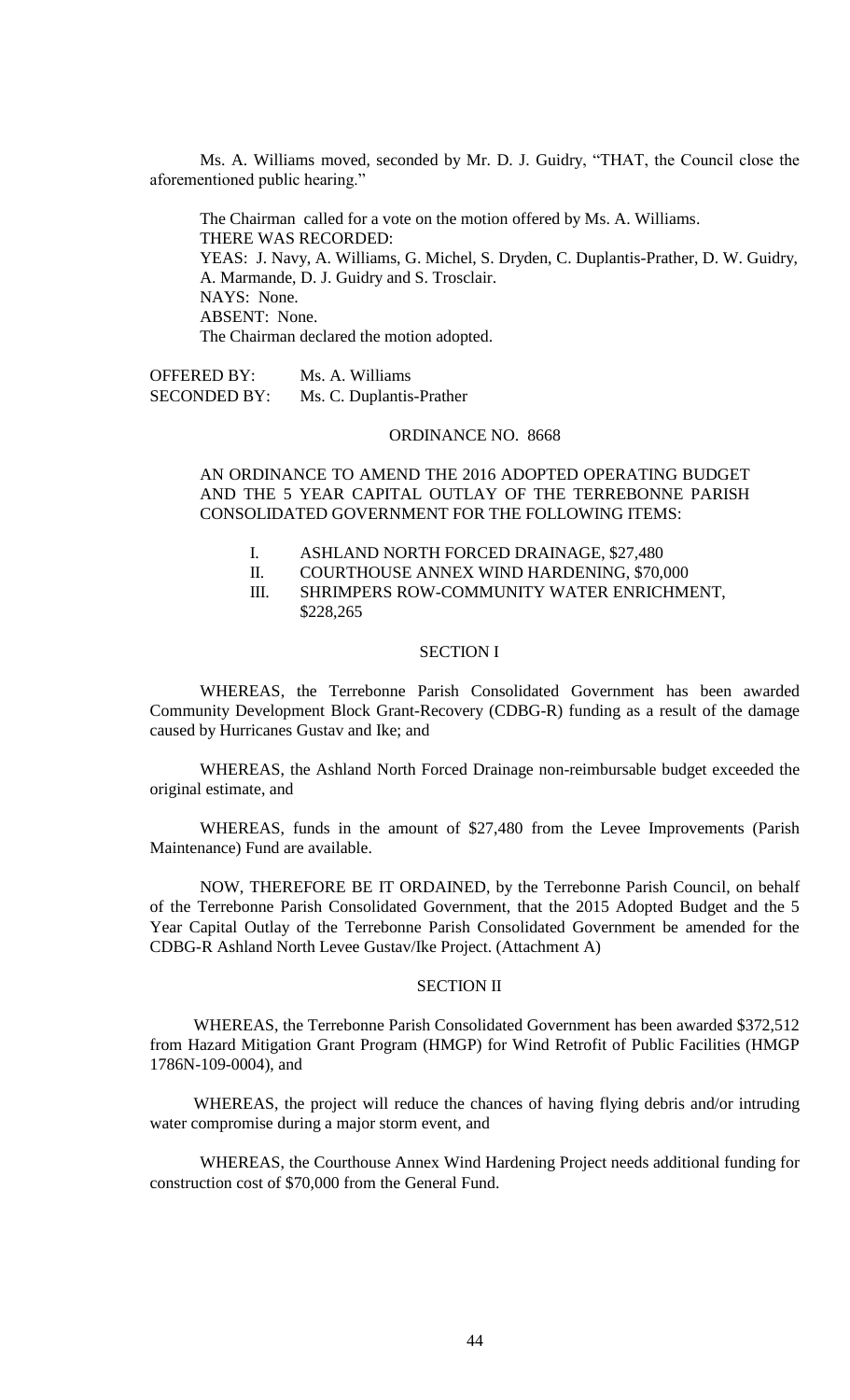NOW, THEREFORE BE IT FURTHER ORDAINED, by the Terrebonne Parish Council, on behalf of the Terrebonne Parish Consolidated Government, that the 2016 Adopted Operating Budget be amended for the Courthouse Annex Wind Hardening Project. (Attachment B)

# SECTION III

WHEREAS, the Terrebonne Parish Consolidated Government received a grant for the Community Water Enrichment in the Dulac community for \$228,265, sub granted through a Cooperative Endeavor Agreement with Consolidated Waterworks District, and

WHEREAS, the grant will replace water lines along Shrimpers Row in the Dulac community.

NOW, THEREFORE BE IT FURTHER ORDAINED, by the Terrebonne Parish Council, on behalf of the Terrebonne Parish Consolidated Government, that the 2016 Adopted Operating Budget be amended for the Shrimpers Row-Community Water Enrichment. (Attachment C)

#### SECTION IV

If any word, clause, phrase, section or other portion of this ordinance shall be declared null, void, invalid, illegal, or unconstitutional, the remaining words, clauses, phrases, sections and other portions of this ordinance shall remain in full force and effect, the provisions of this ordinance hereby being declared to be severable.

### SECTION V

This ordinance shall become effective upon approval by the Parish President or as otherwise provided in Section 2-13(b) of the Home Rule Charter for a Consolidated Government for Terrebonne Parish, whichever occurs sooner.

This ordinance, having been introduced and laid on the table for at least two weeks, was voted upon as follows:

THERE WAS RECORDED: YEAS: J. Navy, A. Williams, G. Michel, S. Dryden, C. Duplantis-Prather, D. W. Guidry, A. Marmande, D. J. Guidry and S. Trosclair. NAYS: None. NOT VOTING: None. ABSTAINING: None. ABSENT: None. The Chairman declared the ordinance adopted on this the 13th day of January 2016.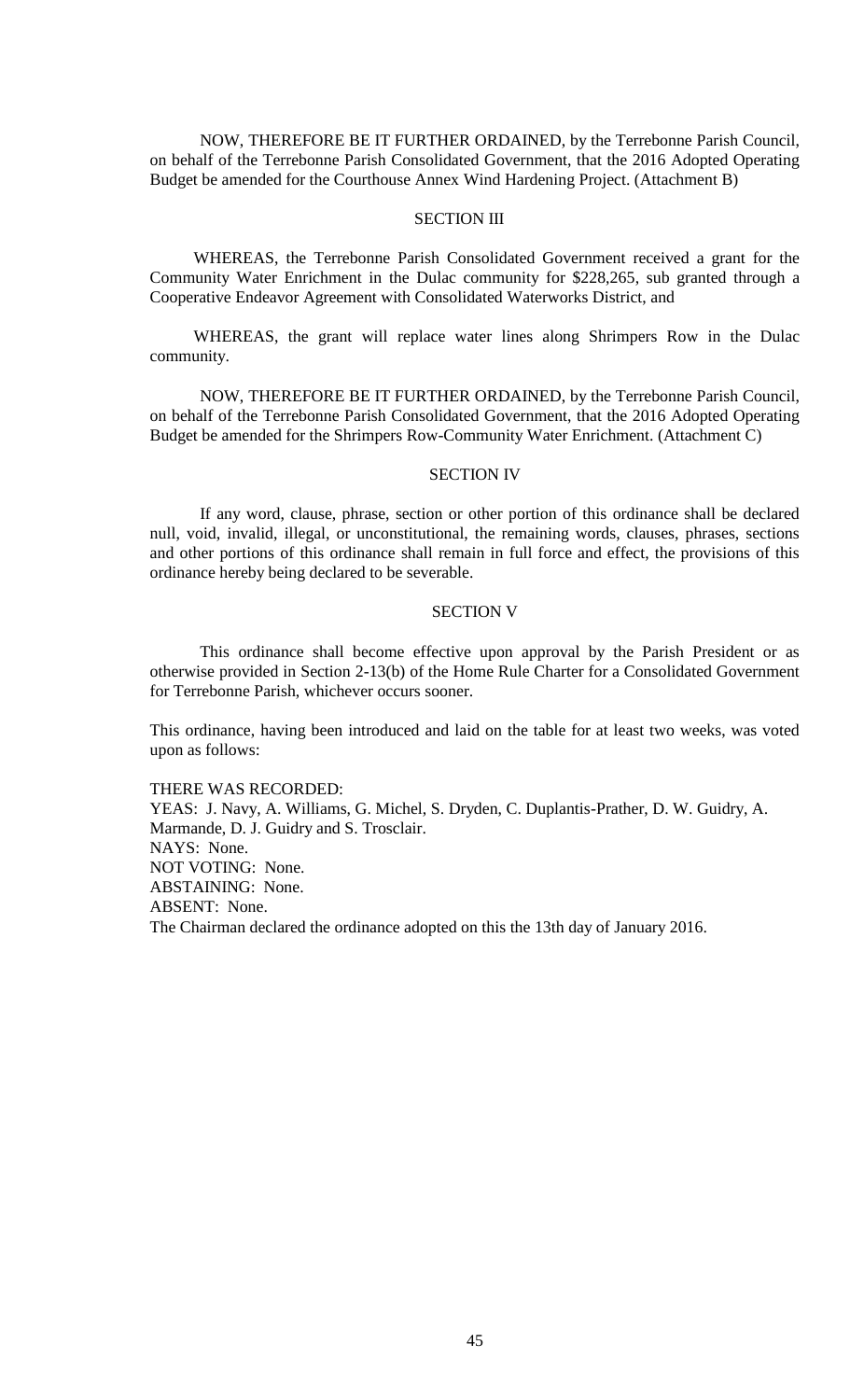| <b>ATTACHMENT A - Ashland North Forced Drainage</b>            |                |               |                |  |
|----------------------------------------------------------------|----------------|---------------|----------------|--|
|                                                                | 2016           |               |                |  |
|                                                                | <b>Adopted</b> | <b>Change</b> | <b>Amended</b> |  |
|                                                                |                |               |                |  |
| Ashland North Forced Drainage                                  | 189,902        | 27,480        | 217,382        |  |
| Levee Improvement (Parish Maint)                               | 664,263        | (27, 480)     | 636,783        |  |
|                                                                |                |               |                |  |
| <b>ATTACHMENT B - Courthouse Annex Wind Hardening</b>          |                |               |                |  |
|                                                                |                |               |                |  |
|                                                                | 2016           |               |                |  |
|                                                                | <b>Adopted</b> | <b>Change</b> | <b>Amended</b> |  |
|                                                                |                |               |                |  |
| Courthouse Annex Wind Hardening                                | 496,683        | 70,000        | 566,683        |  |
| Transfer from General Fund                                     |                | (70,000)      | (70,000)       |  |
| <b>Transfer to Courthouse Annex</b>                            |                | 70,000        | 70,000         |  |
| Fund Balance (Decrease)                                        | N/A            | (70,000)      | N/A            |  |
|                                                                |                |               |                |  |
| <b>ATTACHMENT C - Shrimpers Row-Community Water Enrichment</b> |                |               |                |  |
|                                                                |                |               |                |  |
|                                                                | 2016           |               |                |  |
|                                                                | <b>Adopted</b> | <b>Change</b> | Amended        |  |
|                                                                |                |               |                |  |
| Shrimpers Row (Waterworks)                                     |                | 228,265       | 228,265        |  |
| <b>Community Water Enrichment OCD</b>                          |                | (228, 265)    | (228, 265)     |  |
|                                                                |                |               |                |  |

The Chairman recognized the public for comments on the following:

C. A proposed ordinance to amend the 2016 Adopted Operating Budget and the 5 Year Capital Outlay of the Terrebonne Parish Consolidated Government for the following items: I. Parish Sports Parish Complex, \$139,405.

There were no comments from the public on the aforementioned proposed ordinance.

Mr. G. Michel moved, seconded by Mr. D. W. Guidry, "THAT, the Council close the aforementioned public hearing."

The Chairman called for a vote on the motion offered by Mr. G. Michel. THERE WAS RECORDED: YEAS: J. Navy, A. Williams, G. Michel, S. Dryden, C. Duplantis-Prather, D. W. Guidry, A. Marmande, D. J. Guidry and S. Trosclair. NAYS: None. ABSENT: None. The Chairman declared the motion adopted.

OFFERED BY: Mr. D. W. Guidry SECONDED BY: Ms. C. Duplantis-Prather

### ORDINANCE NO. 8669

# AN ORDINANCE TO AMEND THE 2016 ADOPTED OPERATING BUDGET AND THE 5 YEAR CAPITAL OUTLAY OF THE TERREBONNE PARISH CONSOLIDATED GOVERNMENT FOR THE FOLLOWING ITEMS:

# I. PARISH SPORTS PARK COMPLEX, \$139,405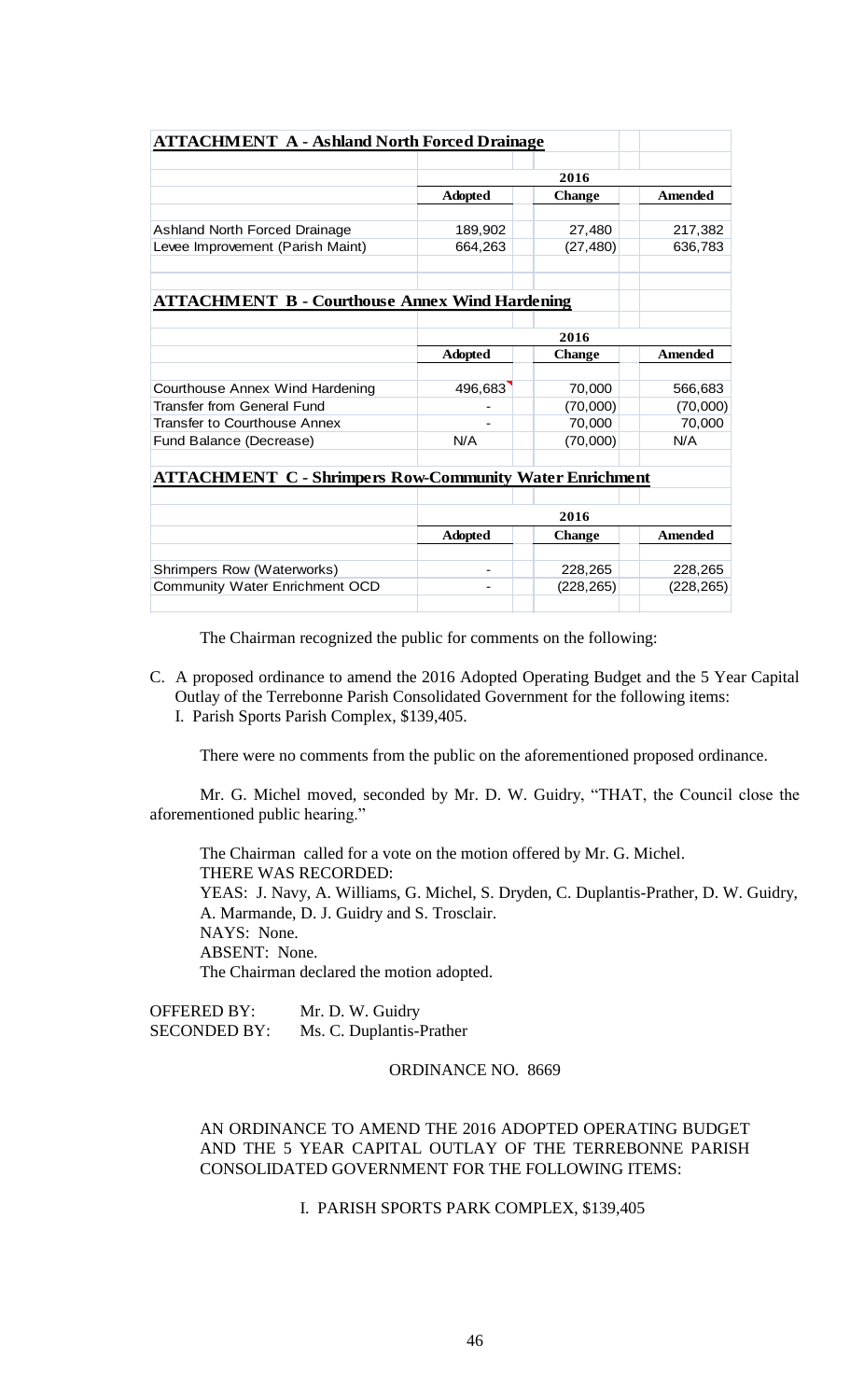### SECTION I

WHEREAS, the Parish Sports Complex property purchase was approved by Ordinance #8649 , and

WHEREAS, it has been determined that the existing LWCG grant can be used for infrastructure improvements, in addition to land acquisition, and

WHEREAS, Administration is recommending the use of available parish wide funds in the amount of \$139,405 from the Terrebonne Parks and Recreation Fund toward the purchase of Parcel D-4 to expand the Bayou Country Sports park by 44.801 acres, and

WHEREAS, the LWCF grant will be reprogrammed for infrastructure improvements associated with the Bayou Country Sports Park.

NOW, THEREFORE BE IT ORDAINED, by the Terrebonne Parish Council, on behalf of the Terrebonne Parish Consolidated Government, that the 2016 Adopted Budget and the 5 Year Capital Outlay of the Terrebonne Parish Consolidated Government be amended for the Parish Sports Park Complex. (Attachment A)

### SECTION II

If any word, clause, phrase, section or other portion of this ordinance shall be declared null, void, invalid, illegal, or unconstitutional, the remaining words, clauses, phrases, sections and other portions of this ordinance shall remain in full force and effect, the provisions of this ordinance hereby being declared to be severable.

#### SECTION III

This ordinance shall become effective upon approval by the Parish President or as otherwise provided in Section 2-13(b) of the Home Rule Charter for a Consolidated Government for Terrebonne Parish, whichever occurs sooner.

This ordinance, having been introduced and laid on the table for at least two weeks, was voted upon as follows:

#### THERE WAS RECORDED:

YEAS: J. Navy, A. Williams, G. Michel, S. Dryden, C. Duplantis-Prather, D. W. Guidry, A. Marmande, D. J. Guidry and S. Trosclair. NAYS: None. NOT VOTING: None. ABSTAINING: None. ABSENT: None. The Chairman declared the ordinance adopted on this the 13th day of January 2016.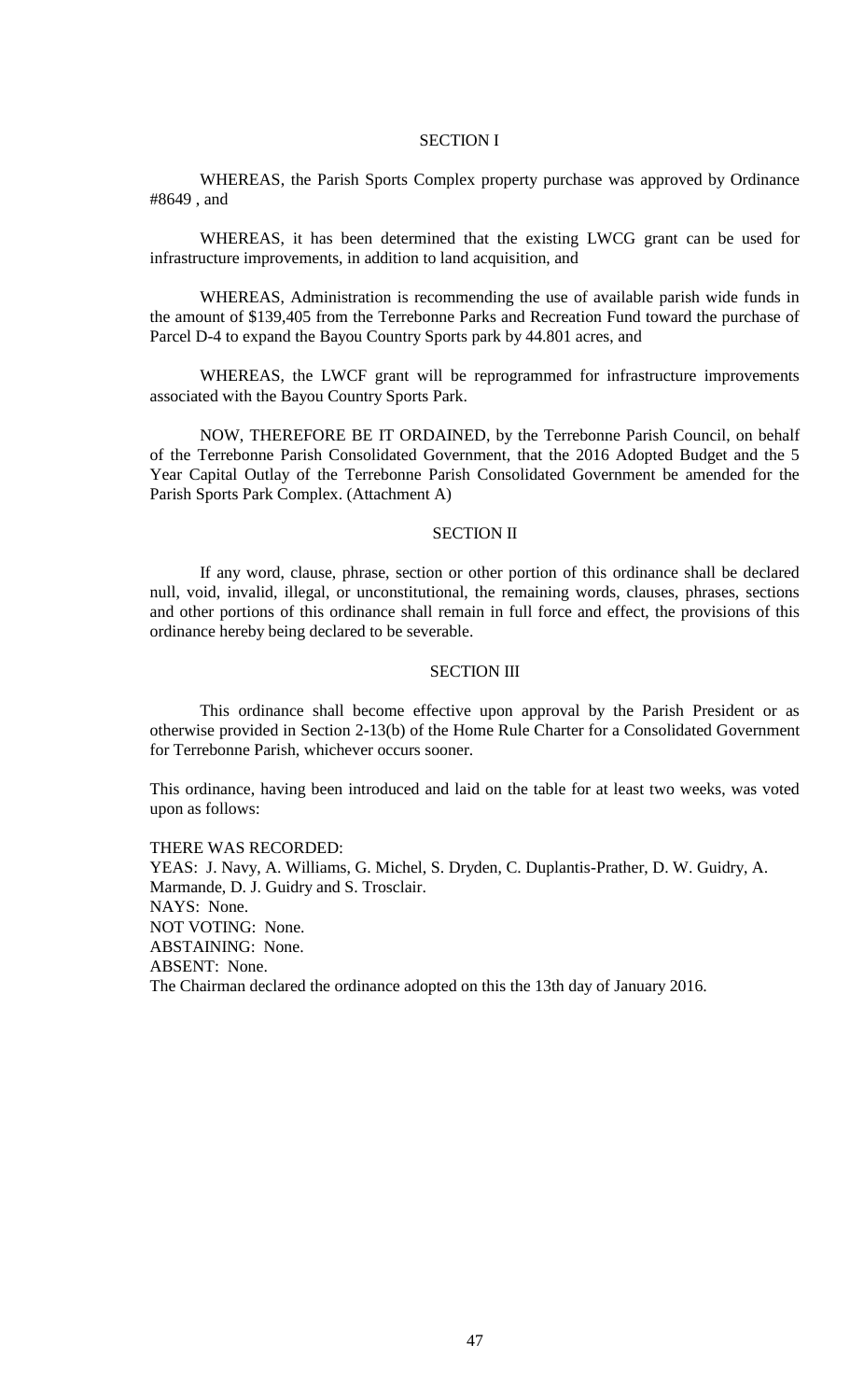| <b>ATTACHMENT A - Parish Sports Complex</b> |                |               |                |  |
|---------------------------------------------|----------------|---------------|----------------|--|
|                                             |                |               |                |  |
|                                             |                | 2016          |                |  |
|                                             | <b>Adopted</b> | <b>Change</b> | <b>Amended</b> |  |
| Parish Sports Park Complex                  | 939,129        | 139,405       | 1,078,534      |  |
| Transfer from Recreation Fund               |                | (139, 405)    | (139, 405)     |  |
| Transfer to Sports Park Complex             |                | 139,405       | 139,405        |  |
| Fund Balance (Decrease)                     | N/A            | (139, 405)    | N/A            |  |
|                                             |                |               |                |  |
|                                             |                |               |                |  |
|                                             |                |               |                |  |
|                                             |                |               |                |  |
|                                             |                |               |                |  |
|                                             |                |               |                |  |
|                                             |                |               |                |  |
|                                             |                |               |                |  |
|                                             |                |               |                |  |
|                                             |                |               |                |  |
|                                             |                |               |                |  |
|                                             |                |               |                |  |
|                                             |                |               |                |  |
|                                             |                |               |                |  |
|                                             |                |               |                |  |
|                                             |                |               |                |  |
|                                             |                |               |                |  |

Mr. D. J. Guidry moved, seconded by Mr. S. Trosclair, "THAT, the Council continue with the regular order of business."

The Chairman called for a vote on the motion offered by Mr. D. J. Guidry. THERE WAS RECORDED: YEAS: J. Navy, A. Williams, G. Michel, S. Dryden, C. Duplantis-Prather, D. W. Guidry, A. Marmande, D. J. Guidry and S. Trosclair. NAYS: None. ABSENT: None. The Chairman declared the motion adopted.

The Chairman announced the following vacancies, which he noted will be handled as per usual procedure:

- Houma-Terrebonne Airport Commission: One vacancy due to resignation.
- Fire District No. 10 Board: Two vacancies due to resignations.

Under Agenda Item 8A - Announcements, Council members

- Councilwoman C. Duplantis-Prather encouraged every pet owner to have their pets spayed or neutered to help control the pet population and asked that if a stray animal is found, please contact the Animal Shelter at (985) 873-6709.
- Councilman D. W. Guidry announced that contrary to the rumors being heard, he spoke with Mr. Kurt Mesh, CEO of Gulf Island Fabrication, and Gulf Island is not closing, noting that they are committed to staying in Houma.

Under Agenda Item 8B - Announcements, Parish President

- Attended his last Coastal Protection Restoration Authority meeting today as a board member and is happy to say with master plan and the plans moving forward, all of the coastal restoration projects are intact.
- Met with Governor John Bel Edwards who assured him that he is 100 percent behind the Bayou Shane barge project; noting that the barge is already holding back some water and will continue to protect Terrebonne Parish.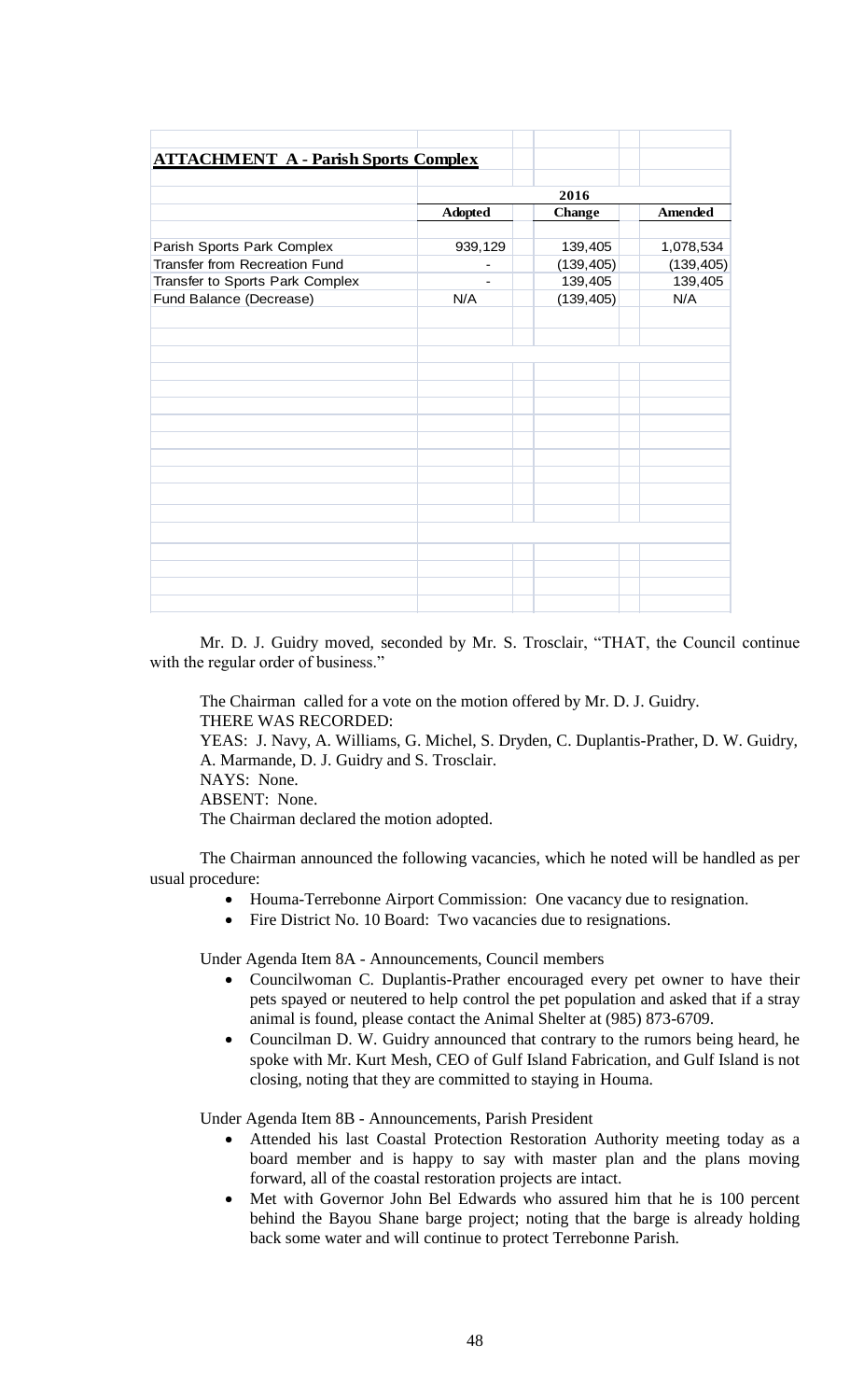- Stated that even though the Morganza will not be opened, we will still experience high water, only not as bad as once predicted.
- Crews are working on levees along Bayou Black to raise the elevation to 5ft.; noting these levee have settled 6-18 inches over the last four to five years.
- Will keep the public in touch should any issue arise.

Parish Manager Al Levron read aloud Parish President Dove's recommendations for department head appointments as follows:

Mr. Al Levron, Parish Manager Ms. Kandace Mauldin, Chief Financial Officer Mr. Michael C. Toups, Public Works Director Mr. Christopher Pulaski, Planning Director Mr. J. Dana Ortego, Risk Management/Human Resources Director Mr. Darrel W. Waire, Housing and Human Services Director Mr. Sterling Washington, Jr., Recreation Director Mr. Mart Black, Coastal Restoration/Preservation Director Ms. Janel Ricca, Civic Center Director Chief Dana Coleman, Houma Police Chief Todd Dufrene, Houma Fire Mr. Joseph Harris, Juvenile Detention Director Mr. Earl Eues, Director Emergency Preparedness.

Mr. D. J. Guidry moved, seconded Ms. A. Williams, "THAT, the Council accept the appointments of Department Heads from Parish President Dove and that the appointments be held over until 01/27/16 in conformance with the requirements of the Parish Code."

The Chairman called for a vote on the motion offered by Mr. D. J. Guidry . THERE WAS RECORDED: YEAS: J. Navy, A. Williams, G. Michel, S. Dryden, C. Duplantis-Prather, D. W. Guidry, A. Marmande, D. J. Guidry and S. Trosclair. NAYS: None. ABSENT: None. The Chairman declared the motion adopted.

Parish Manager Al Levron read aloud Parish President Dove's recommendations for Parish Attorney and Assistant Parish Attorneys as follows:

Mr. Julius P. Hebert, Parish Attorney

Mr. Brian Marcheaux, Assistant Parish Attorney

Ms. Courtney Alcock, Assistant Parish Attorney

Ms. Michelle Neil, Assistant Parish Attorney

Mr. Garyland Wallis, Assistant Parish Attorney

Mr. Joseph Waitz, III, Assistant Parish Attorney

Mr. Patrick Yancey, Assistant Parish Attorney

Mr. Craig Landry, Assistant Parish Attorney

Mr. Chris Erny, Assistant Parish Attorney

Mr. Jimi Smith, Assistant Parish Attorney

Mr. David Allen, Temporary Parish Attorney

Mr. Kentley Fairchild, Temporary Parish Attorney

Mr. Levron noted that the temporary Parish Attorneys are pending the completion of certain cases they are involved with.

Upon questioning from the Council Chairman, Parish Manager A. Levron explained that the duration of the temporary Parish Attorneys are pending the completion of the cases, unless they are reallocated by the Parish Attorney.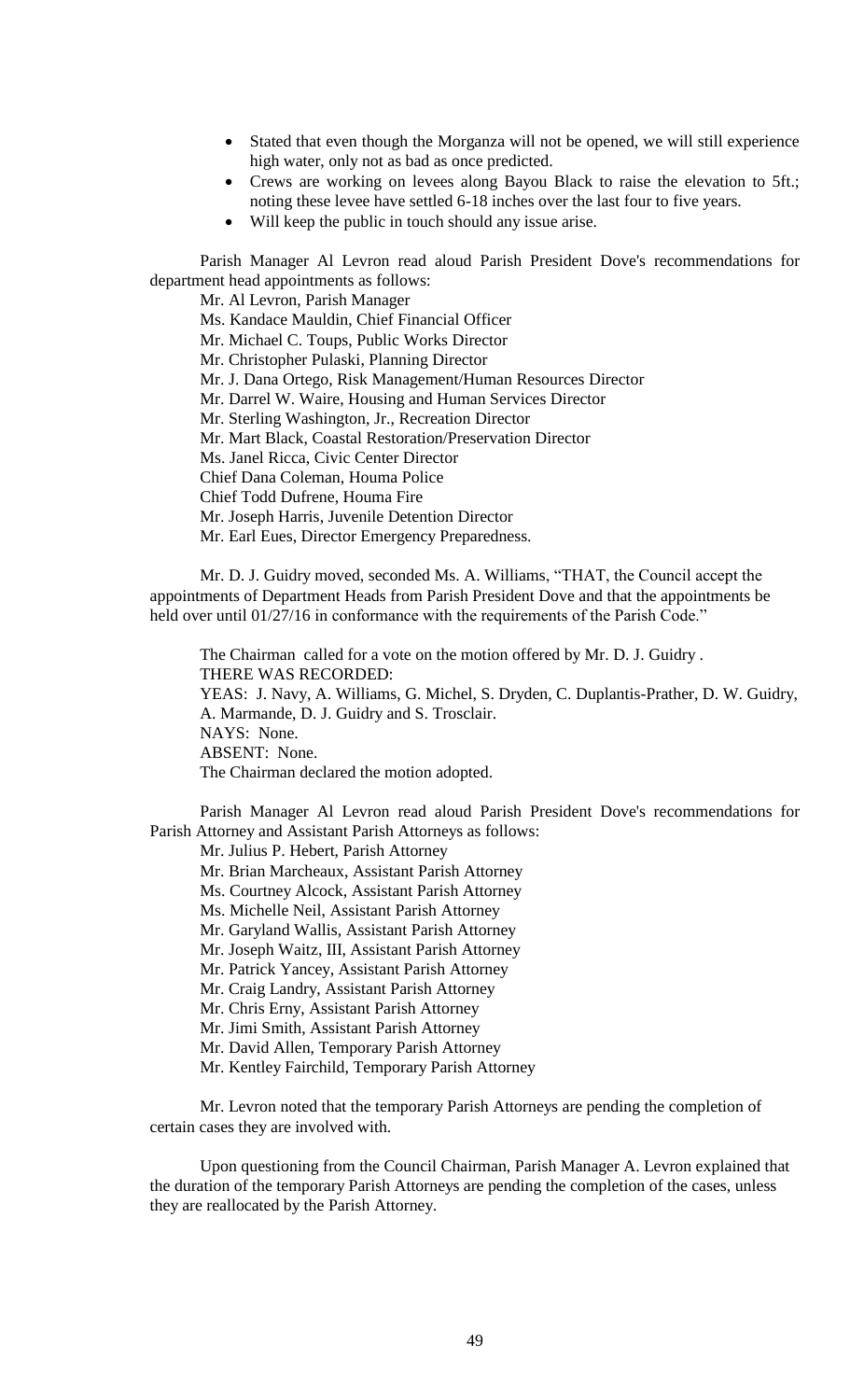Mr. G. Michel moved, seconded unanimously, "THAT, Council accept the appointments from Parish President Dove for Parish Attorney, Assistant Attorneys and Temporary Attorneys and that the appointments be held over until 01/27/16 in conformance with the requirements of the Parish Code."

The Chairman called for a vote on the motion offered by Mr. G. Michel. THERE WAS RECORDED: YEAS: J. Navy, A. Williams, G. Michel, S. Dryden, C. Duplantis-Prather, D. W. Guidry, A. Marmande, D. J. Guidry and S. Trosclair. NAYS: None. ABSENT: None. The Chairman declared the motion adopted.

Mr. D. J. Guidry moved, seconded by Mr. S. Dryden, "THAT, the Council accept President Dove's recommendation and appoint Ms. Arlanda Williams to the South Central Planning and Development Commission Board of Commissioners."

The Chairman called for a vote on the motion offered by Mr. D .J. Guidry. THERE WAS RECORDED: YEAS: J. Navy, A. Williams, G. Michel, S. Dryden, C. Duplantis-Prather, D. W. Guidry, A. Marmande, D. J. Guidry and S. Trosclair. NAYS: None. ABSENT: None. The Chairman declared the motion adopted.

Mr. D. J. Guidry moved, seconded by Mr. S. Trosclair and Ms. A. Williams, "THAT, the Council introduce and ordinance to amend the 2016 Adopted Operating Budget and budgeted positions of the Terrebonne Parish Consolidated Government for the following items and to provide for related matters:

I. Public Works/Fleet Maintenance Division:

- a. Budgeted Positions: Reinstate Fleet Maintenance Superintendent, Grade 211
- b. Operating Budget, \$93,118

and call a public hearing on said matter on January 27 at 6:30 p.m."

The Chairman called for a vote on the motion offered by Mr. D. J. Guidry. THERE WAS RECORDED: YEAS: J. Navy, A. Williams, G. Michel, S. Dryden, C. Duplantis-Prather, D. W. Guidry, A. Marmande, D. J. Guidry and S. Trosclair. NAYS: None. ABSENT: None. The Chairman declared the motion adopted.

Ms. A. Williams moved, seconded by Mr. D. J. Guidry, "THAT, the Council authorize TPCG to cosponsor the events associated with the Martin Luther King Day celebration on Sunday, 1/17/16 and Monday, 1/18/16, using the Council's Publicity and Promotions account, at this time."

The Chairman called for a vote on the motion offered by Ms. A. Williams. THERE WAS RECORDED: YEAS: J. Navy, A. Williams, G. Michel, S. Dryden, C. Duplantis-Prather, D. W. Guidry, A. Marmande, D. J. Guidry and S. Trosclair. NAYS: None. ABSENT: None. The Chairman declared the motion adopted.